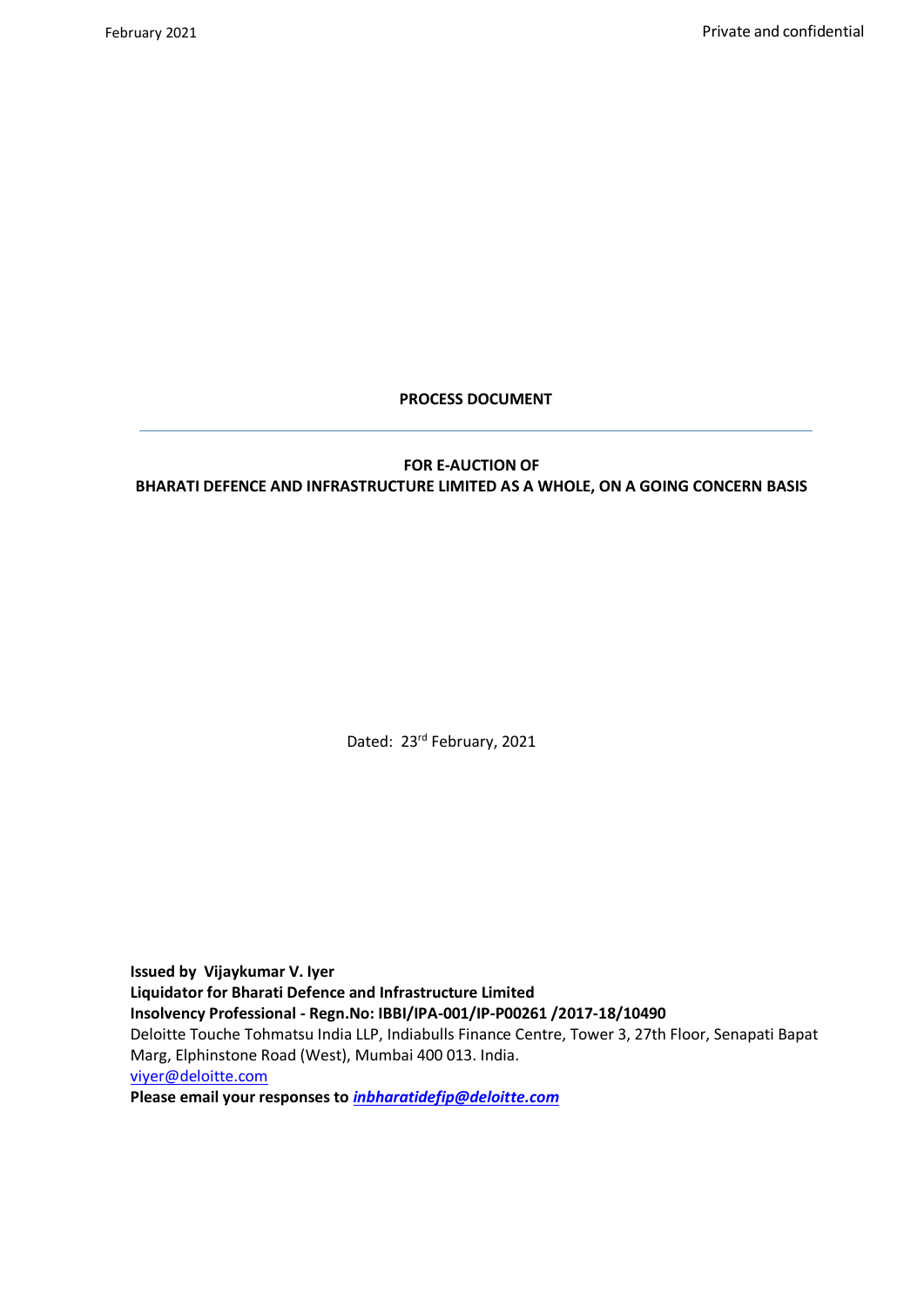#### <span id="page-1-0"></span>**DISCLAIMER**

*This disclaimer applies to this Process Document, and any information disclosed by the Liquidator its Representatives or its advisors, whether in this Process Document or the Data Room or otherwise whether prior to the issuance of this Process Document or otherwise. It is clarified as a matter of abundant caution that only a Bidder can submit a Bid pursuant to and subject to the terms and conditions of this Process Document.* 

*This Process Document has been issued for general information only, without regard to any specific objectives, suitability, financial situations and needs of any particular person and does not constitute any agreement or recommendation of an offer to buy, purchase or subscribe to any securities or assets mentioned therein. This Process Document cannot be assigned or transferred in any manner whatsoever to any person other than the Bidder and is intended for use only by the person to whom it is issued. This Process Document has been issued by the Liquidator in furtherance of the provisions of the Insolvency and Bankruptcy Code 2016 ("Code"/"IB Code"/"IBC") and the Insolvency and Bankruptcy Board of India (Liquidation Process) Regulations 2016 ("Liquidation Regulations") to set out the process for inviting Bids for acquisition of Bharati Defence and Infrastructure Limited ("Company"), as a whole, on a going concern basis. Neither this Process Document nor anything contained herein shall form the basis of or be relied upon in connection with any contract or commitment whatsoever. Nothing in these materials is intended by the Liquidator or its Representatives to be construed as legal, accounting or tax advice.*

*Neither this Process Document, the fact of its distribution, nor anything contained herein, or anything in relation thereto, should form the basis of, or be relied upon in connection with any contract, agreement, undertaking, understanding or any commitment or investment decision whatsoever. Nothing in this Process Document, materials relating to the Process Document, or the opinions, if any, contained in this Process Document is intended to be construed as legal, accounting or tax advice by the Liquidator or by DTTILLP (as defined below), the professional advisors to the Liquidator or any other advisor or consultant appointed by the Liquidator. This Process Document is personal and specific to each Bidder and does not constitute an offer or invitation or solicitation of an offer to the public or to any other Person within or outside India.*

*This document is neither an agreement nor an offer by the Liquidator to the Bidders or any other Person. The purpose of this document is to provide the Bidders with information that may be useful to them in submitting their Bids pursuant to this document. This document may not be appropriate for all Persons, and it is not possible for the Liquidator or his Representatives to consider the objectives, financial situation and particular needs of each party who reads or uses this document. This document does not constitute any recommendation of an offer to acquire the Company as a whole on a going concern basis. This document is issued without regard to suitability, financial situations and needs of any particular Person.*

Past performance is not a guide for future performance. Forward-looking statements are not *predictions and may be subject to change without notice. Actual results may differ materially from the forward-looking statements due to various factors. In so far as the information contained in this Process Document includes current or historical information, the accuracy, authenticity, correctness, fairness, and completeness of such information cannot be guaranteed. No statement,*  fact, information (whether current or historical) or opinion contained herein should be construed *as a representation or warranty, express or implied, of the Liquidator including, his Representatives or the Company; and none of the Liquidator, the Company, their Representatives, or any other persons/ entities shall be held liable for the authenticity, accuracy, correctness or completeness of any such statements, facts, information or opinions. This Process Document has not and will or*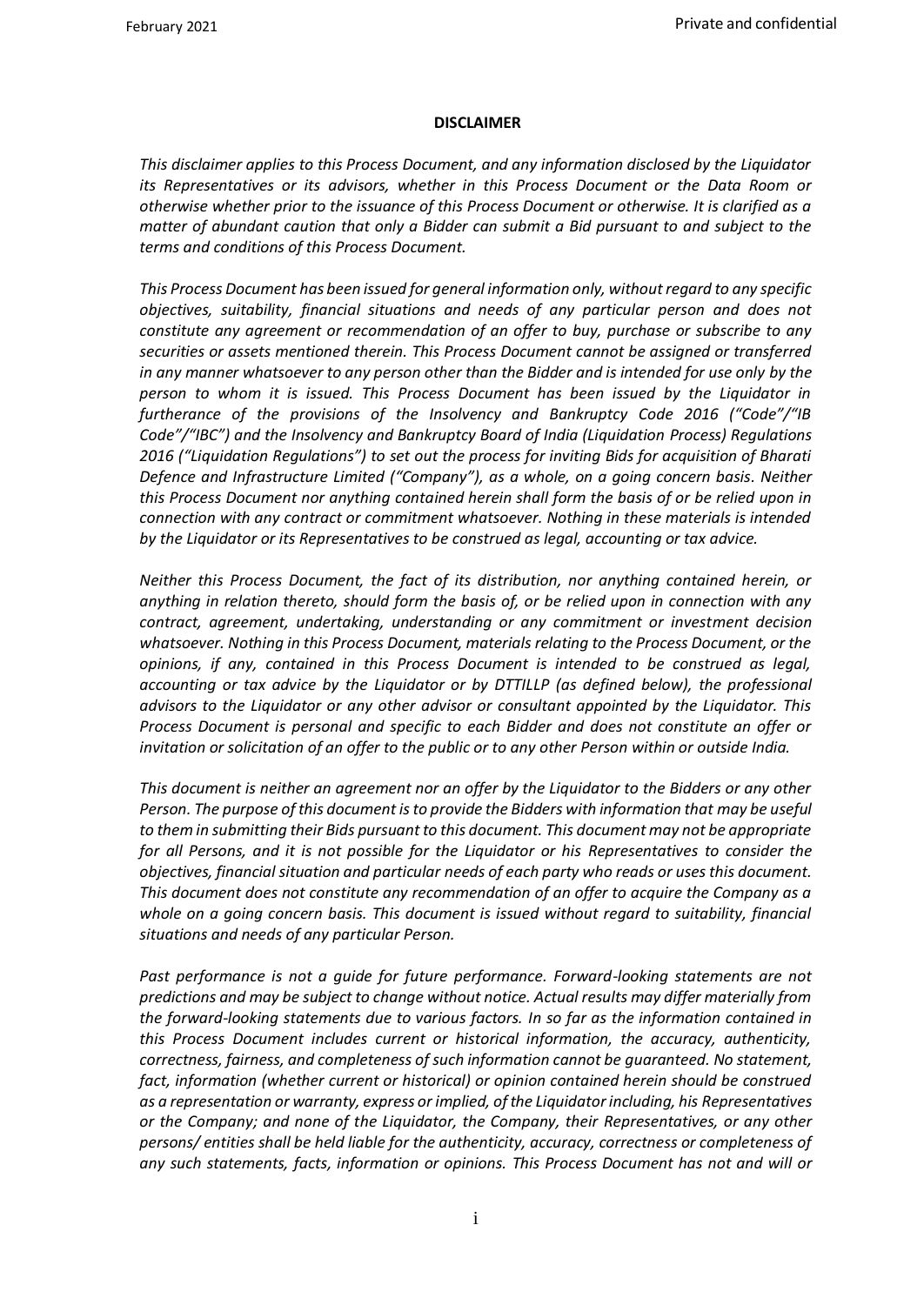*may not be reviewed or approved by any statutory or regulatory authority in India or by any stock exchange in India. This Process Document may not be all inclusive and may not contain all of the information that the Bidder may consider material. Each Bidder should, conduct their own investigations, diligence, and analysis and should check the accuracy, adequacy, correctness, reliability and completeness of the assumptions, assessments, statements and information contained in this document and obtain independent advice from appropriate sources. By way of acceptance of this Process Document, the recipient shall be deemed to have acknowledged that it has not relied upon any statements made or information provided by the Liquidator or any Representative or other advisor or consultant appointed by the Liquidator while preparing and submitting its Bid and nor has it been induced to enter into definitive agreements (if any), based on these statements and information.*

*This Process Document and information contained herein or disclosed pursuant to the terms of this document or any part of such information should not be printed, reproduced, transmitted, sold, distributed or published by the recipient without prior written approval from the Liquidator. Neither the Liquidator nor his Representatives shall be liable for any damages, whether direct or indirect, incidental, special or consequential including loss of revenue or profits that may arise from or in connection with the use of this Process Document or due to participating in the Bid Process, including for the Bidder not being selected as the Successful Bidder or on account of any decision taken by the Liquidator in connection with or pursuant to the Bid Process. The recipient acknowledges and agrees that all of the information contained herein is confidential and subject to the Confidentiality Undertaking (as defined below) executed by the recipient, and the recipient agrees to keep the information confidential.*

*By accepting a copy of this document, the recipient accepts the terms of this disclaimer notice, which forms an integral part of this document. Further, no person (including the Bidder) shall be entitled under any law, statute, rules or regulations or tort, principles of restitution or unjust enrichment or otherwise to claim for any loss, damage, cost or expense which may arise from or be incurred or suffered on account of anything contained in this document or otherwise, including the accuracy, adequacy, authenticity, correctness, completeness or reliability of the information or opinions contained in this document and any assessment, assumption, statement or information contained therein or deemed to form part of this document, and the Liquidator, the Company and their advisors, affiliates, directors, employees, agents and Representatives do not have any responsibility or liability for any such information or opinions and therefore, any liability or responsibility is expressly disclaimed.*

*The Liquidator may at its absolute discretion but without being under any obligation to do so, update, amend or supplement the information, assessment or assumptions contained in this Process Document. Further, the Bidder must specifically note that the Liquidator reserves the right to change, update, amend, supplement, modify, add to, delay or otherwise annul or cease the Bid Process at any point in time, for any reason whatsoever determined in their sole discretion without any obligation, including to notify any person of such revision or changes.*

*In providing this document, the Liquidator or its Representatives do not undertake any obligation to provide the Bidders with access to any additional information or to update, expand, revise or amend the information, or to correct any inaccuracies which may become apparent in this or any other document.* 

*The issue of this Process Document does not imply that the Liquidator is bound to select a Bidder as a Successful Bidder in respect of its Bid and the Liquidator reserves the right to reject at any stage all or any of the Bidder or Bid without assigning any reason whatsoever and without incurring*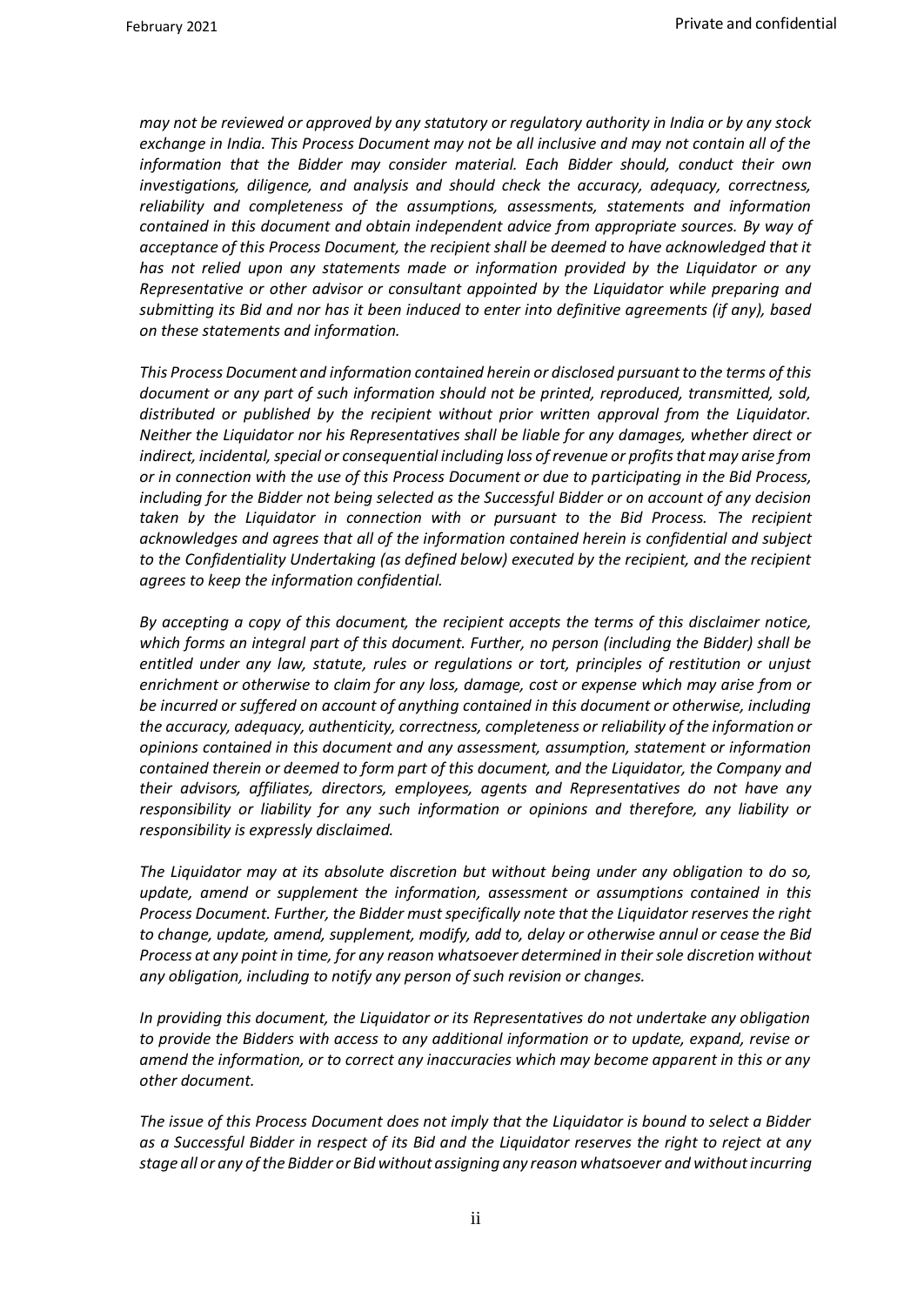*any liability whatsoever.*

*Each Bidder shall bear all its costs associated with or relating to the preparation and submission of any documents (including the Bid) pursuant to this Process Document, including but not limited to preparation, copying, postage, delivery fees, expenses associated with any demonstrations or presentations which may be required by the Liquidator and any other costs incurred in connection with or relating to its Bid.* 

*The Bidders are prohibited from giving or offering any gift, bribe or inducement and any attempt to any such act on behalf of the Bidder towards the Liquidator or the Company or any of their Representatives for showing any favor in relation to this Process Document or the process set out herein, shall render the Bidder to such liability and penalty as the Liquidator may deem proper, including but not limited to immediate disqualification and exclusion from the Bid Process contemplated hereunder. Neither the information in this Process Document nor any other written or oral information provided by the Liquidator or any advisor, Representative or consultant is intended to form the basis for inducement for submission of any document or information or a Bid by any Bidder.*

*This Process Document contains confidential, proprietary and/or legally privileged information and must be kept confidential by the recipient. By accepting a copy of this document (whether by receipt of an electronic copy of the Process Document or access to the Data Room pursuant to the terms of this Process Document or by downloading the Process Document or otherwise) ("Acceptance"), the recipient accepts the terms of this disclaimer notice, which forms an integral part of this document. The recipient should not use this Process Document and any other document annexed herewith and/or otherwise provided for any other purpose other than for the preparation of the Bid. Further, no representation or warranty, expressed or implied, is made or given by or on behalf of any person as to the accuracy, authenticity, completeness, or fairness of the information or opinions contained in this Process Document and Acceptance of the Process Document by the Bidder shall be deemed to be an unconditional acknowledgement by the Bidder that the Company, the Liquidator, its Representatives and all their professional advisors do not accept any responsibility or liability for any information in the Process Document. In addition to other disclaimer(s) of/by the Liquidator in this Process Document, the Liquidator hereby further disclaims any and all liability for any statements made or omitted to be made in this Process Document or, any action taken or omitted to be taken pursuant to this Process Document.* 

*While the data/information provided in this Process Document or the Data Room, has been prepared and provided in good faith based on the information shared by the personnel of the Company (as relevant), the Liquidator, his advisors and his Representatives have not verified such information, and shall not accept any responsibility or liability whatsoever in respect of any statements or omissions herein, or of the accuracy, correctness, completeness or reliability of information in this Process Document or the Data Room, or incur any liability under any law, statute, rules or regulations or tort, principles of restitution or unjust enrichment, equity or otherwise, even if any loss or damage is caused to any Bidder by any act or omission on their part. The Bidders are required to make their own assessments of the information provided including in the Data Room.*

*In no circumstances may the Bidders(s) or their officers, employees, agents and professional advisers make contact with the management, employees, customers, agents or suppliers of the Company until permission to do so is given in writing by the Liquidator.*

*The benefit of all disclaimers, confirmations, acceptances and representations made or accepted*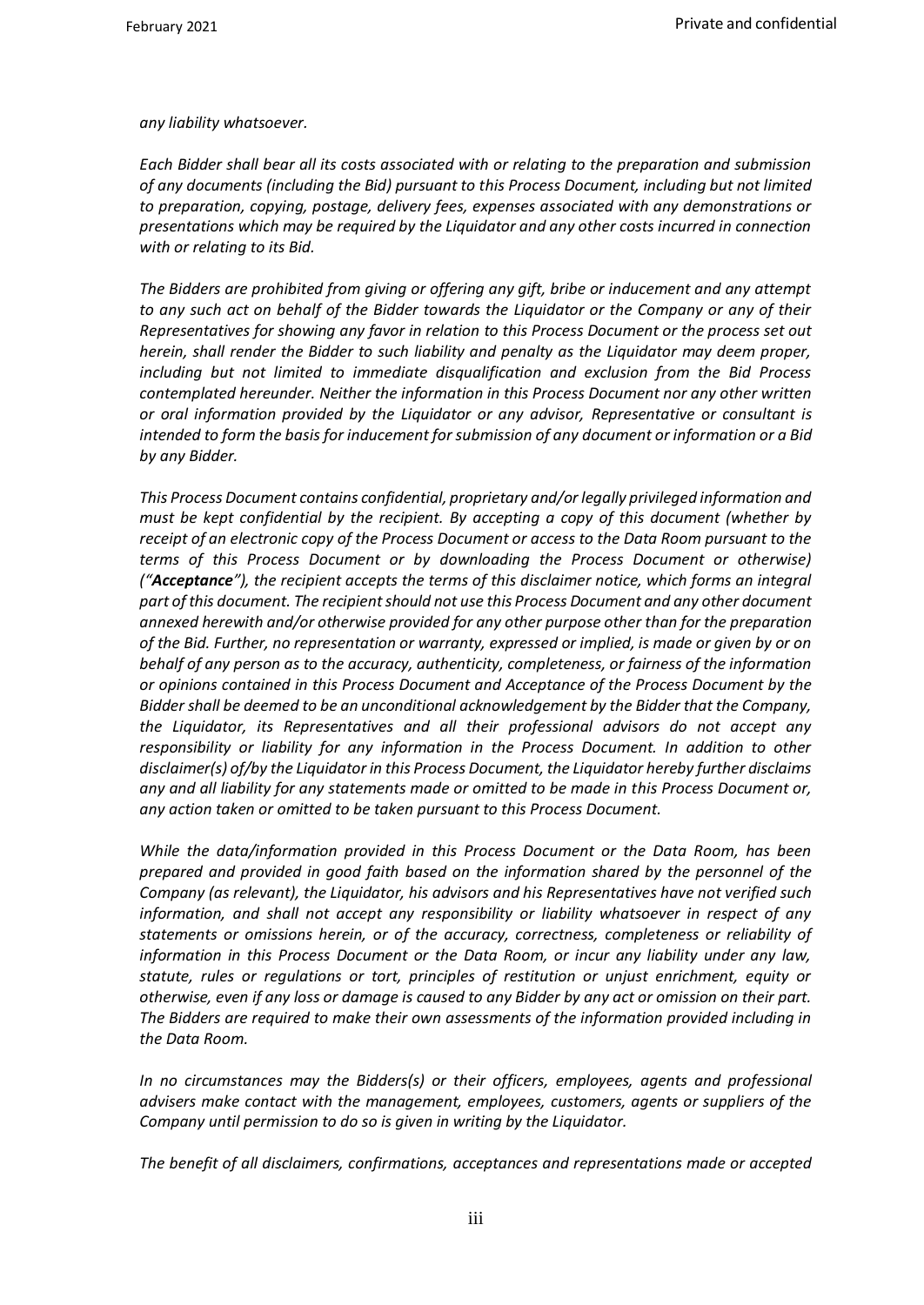*by the recipient in this Process Document shall accrue to the benefit of the Stakeholders of the Company, the Liquidator, its Representatives and advisors.*

*Nothing contained in this Process Document shall be deemed to relieve, wholly or partially, directly or indirectly, the Bidders from their compliance with the Insolvency Bankruptcy Code, any other law in force, and/ or any instrument having the force of law, as may be applicable to them. The Bidder shall inform themselves concerning, and shall observe and comply with, any applicable legal requirements.*

*The laws of the Republic of India are applicable to this Process Document.*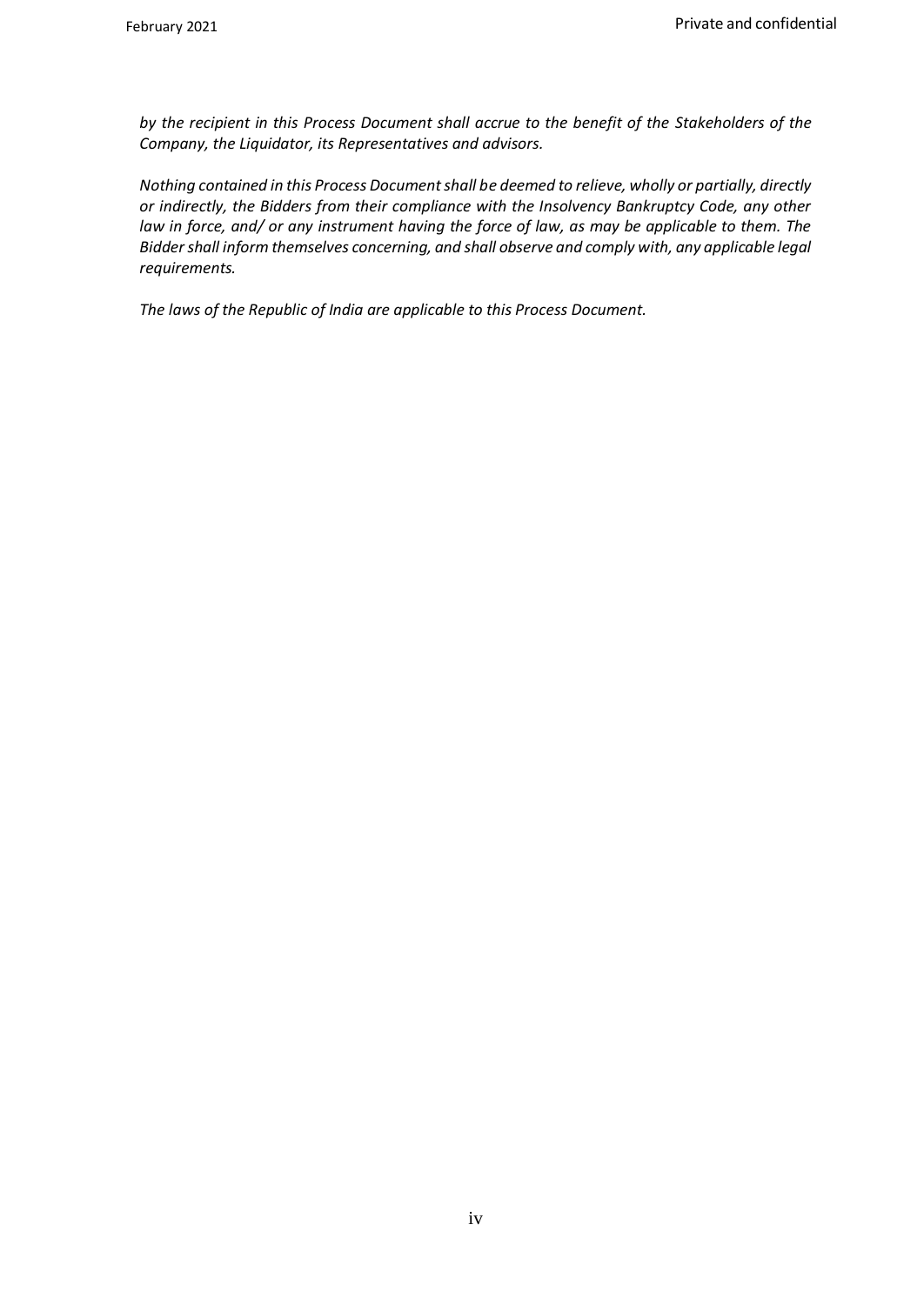## TABLE OF CONTENTS

| 1.   |                                                                          |
|------|--------------------------------------------------------------------------|
| 2.   |                                                                          |
| 3.   |                                                                          |
| 3.1  |                                                                          |
| 3.2  |                                                                          |
| 3.3  |                                                                          |
| I.   |                                                                          |
| Н.   |                                                                          |
| III. |                                                                          |
| IV.  |                                                                          |
| V.   |                                                                          |
| VI.  | Participation of Bidders in the E-Auction process on the Auction Date 21 |
| VII. |                                                                          |
|      |                                                                          |
| IX.  |                                                                          |
| Х.   |                                                                          |
| 4.   |                                                                          |
| 5.   |                                                                          |
| 6.   |                                                                          |
| 7.   |                                                                          |
| 8.   |                                                                          |
| 9.   |                                                                          |
|      |                                                                          |
|      |                                                                          |
|      |                                                                          |
|      |                                                                          |
|      |                                                                          |
|      |                                                                          |
|      | FORMAT III: FORMAT OF AFFIDAVIT BY BIDDER UNDER 29A OF THE IB CODE  46   |
|      |                                                                          |
|      |                                                                          |
|      |                                                                          |
|      |                                                                          |
|      |                                                                          |
|      |                                                                          |
|      |                                                                          |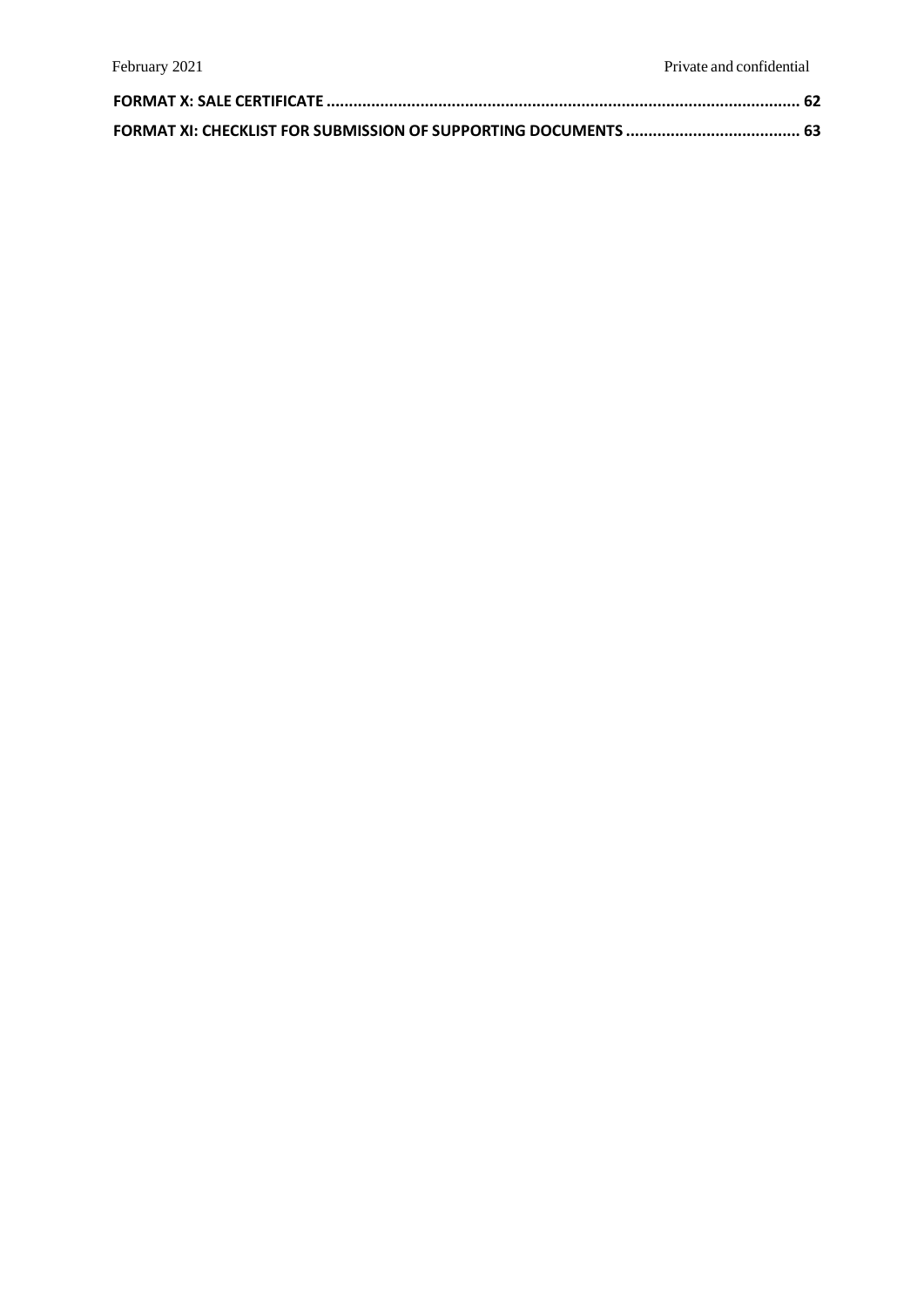## <span id="page-7-0"></span>**1. INTRODUCTION**

- <span id="page-7-1"></span>1.1 Bharati Defence and Infrastructure Limited ("**Company**" or **"Corporate Debtor"** or **"CD"** or "**BDIL**"), formerly known as Bharati Shipyard Limited, was incorporated in June, 1976 with its first yard at Ratnagiri, and has been engaged in design, construction and repair of ships and rigs for defense and commercial entities. The Company was initiated as a partnership firm in 1973 which was converted into Limited Company in 1976 and later to a Public Limited Company in 1996. In 2015, Bharati Shipyard Limited was renamed to Bharati Defence and Infrastructure Limited.
- 1.2 BDIL was listed in December 2004 and was oversubscribed by 78x. In 2007, the yard in Kolkata was commissioned followed by Mangalore in 2008, and in 2008 also developed its biggest ship building facility at Dabhol (Maharashtra) by relocating the Swan-Hunter & Wigham Richardson assets from the UK. BDIL now has five shipyards with presence on both the west and east coat of India. The current shipyard locations for the Company include Ratnagiri, sgaon - Dabhol, Mangalore, Howrah - Kolkata, and a 51% stake in the Pinky Shipyard Limited – Goa where all the assets in the yard are owned by BDIL. Further details are available in **Annexure I**.
- 1.3 BDIL went into stress post 2007 impacted by the global and domestic slowdown in the shipbuilding industry, leveraged acquisition of associates / subsidiaries, advancement of loans & advances to subsidiaries/associate/Joint ventures for acquisition, elongated operational cycle, high finance costs, bank guarantee invocations, delay in receipt of receivables etc.
- 1.4 An application was filed by Edelweiss Asset Reconstruction Company Limited before the Adjudicating Authority u/s 7 of the Code to initiate corporate insolvency resolution process ("**CIRP**") against the Company under the provisions of the Code. On June 6, 2017, the Adjudicating Authority admitted the application and passed an order for commencement of CIRP of the Company, and appointed Mr. Dhinal Shah as the Resolution Professional of BDIL.
- 1.5 The CIRP of the Company was carried on, and a resolution plan was placed before the NCLT. By way of order dated 14 January, 2019 ("**Liquidation Order**"), the NCLT rejected the resolution plan submitted for BDIL, and directed commencement of liquidation proceedings of BDIL as per provisions of Regulation 32(b) and 32(e) of the Liquidation Regulations, for sale of BDIL on a going concern basis, in the manner as laid down in Chapter III under Part II of the Code ("**Liquidation Commencement Date**"). Further, in terms of the Liquidation Order, with effect from the Liquidation Commencement Date, Mr. Vijaykumar V. Iyer has been appointed as the liquidator of the Company ("**Liquidator**").
- 1.6 By way order dated 14 May, 2019 of the Hon'ble NCLAT, the Liquidator was directed to take steps as per Section 230 of Companies Act, 2013, to enter into a compromise or arrangement with the creditors, or class of creditors or members or class of members of BDIL.
- 1.7 However, despite taking best efforts to comply with various orders passed by Hon'ble NCLT and the Hon'ble NCLAT to endeavor to sell the Corporate Debtor as a going concern, and to take steps as per Section 230 of Companies Act, 2013, the Liquidator did not receive any compliant schemes of compromise or arrangement along with Earnest Money Deposit from any potential sponsor. In light of the same, the Liquidator sought for directions from the Hon'ble NCLT to take next steps in the liquidation process of BDIL including sale of assets/ business of BDIL as per the provisions of the Code.
- 1.8 The Hon'ble NCLT vide its order dated 18 December, 2020 has directed the Liquidator as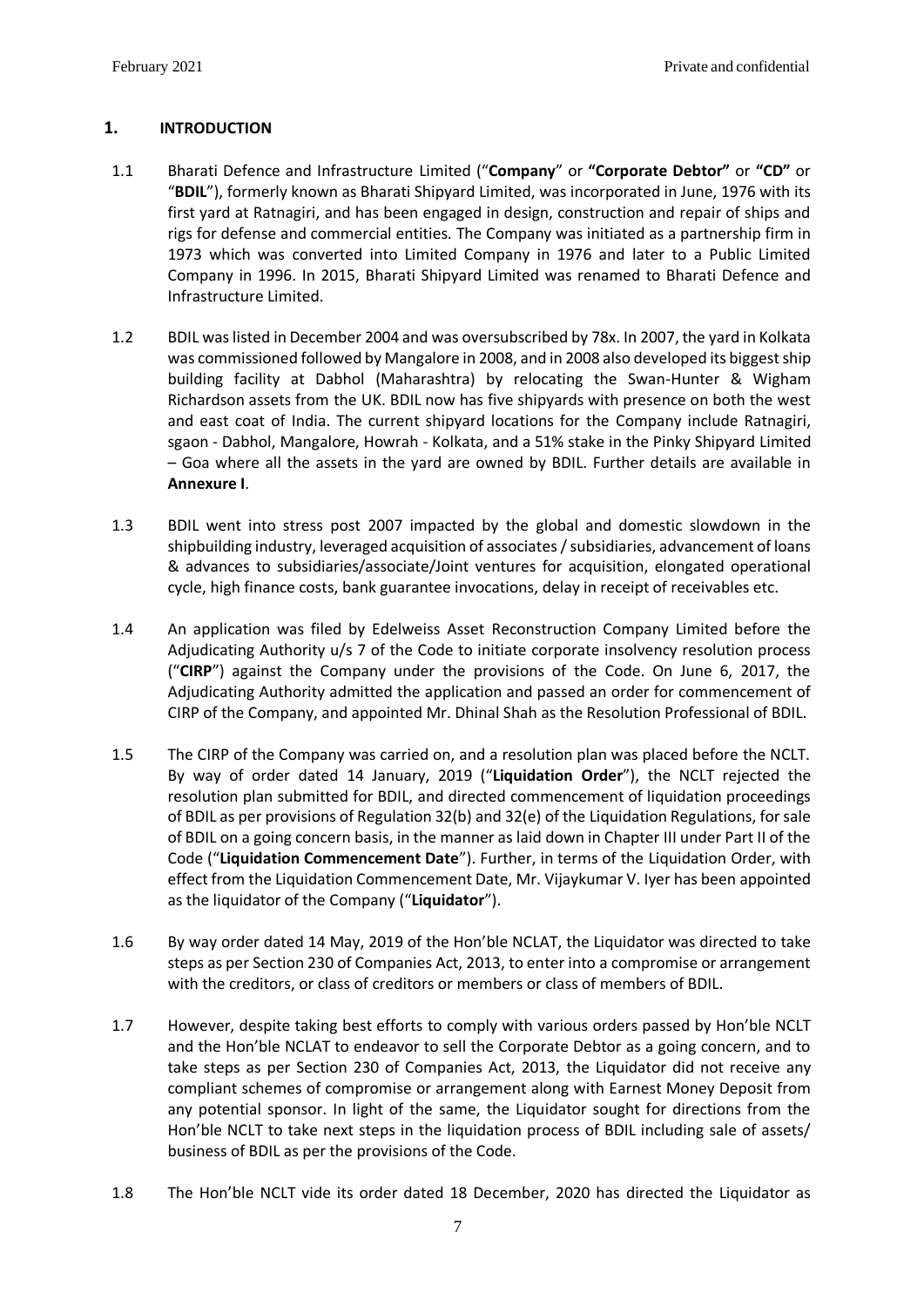follows:

*"The Applicant is directed to take further appropriate steps for liquidation of the CD, including sale of assets, collectively or in parcels or individually, as per the provisions of the Code and Rules made thereunder. He is directed to complete the process at the earliest."*

<span id="page-8-2"></span>In accordance with the provisions of Regulation 33 and Schedule I of the Liquidation Regulations, the Liquidator has, vide public announcement, published on 23 , February 2021 in the Business Standard (All Editions), Loksatta (All Maharashtra), Kannada Prabha Mangalore, Dainik Herald Goa, Aajkal Kolkata, Daily Sagar Ratnagiri and on website of BDIL <https://bdil.co.in/home/disclosures-under-liquidation/> ("**Public Announcement**"), invited Expression of Interest ("**EOI**") for participation by interested Bidders in the E-auction process of the sale of Corporate Debtor as a whole on a going concern basis.

- <span id="page-8-1"></span>1.9 Deloitte Touche Tohmatsu India LLP ("**DTTILLP**") has been engaged as professional advisors to assist the Liquidator in the liquidation process of BDIL, and iQuippo Services Limited has been appointed as the E-auction Agency to conduct web based E-auction on its online platform 16 April, 2021 ("**Portal**") in relation to the sale of the Corporate Debtor as a whole on a going concern basis.
- 1.10 The Liquidator may in his absolute discretion, but without being under any obligation to do so, update, amend or supplement the information, assessment or assumptions contained in this Process Document.
- 1.11 The issuance of this Process Document does not imply that the Liquidator is bound to select a Bidder or to appoint the Bidder with the highest Financial Proposal as Successful Bidder and the Liquidator reserves the right to reject all or any of the Bidders or Bids without assigning any reason whatsoever or assuming any cost.
- 1.12 The sale of the Corporate Debtor as a whole on a going concern basis shall be undertaken by the E-Auction Agency for and on behalf of the Liquidator through the Portal by way of a E-Auction process.
- 1.13 The Annexures to this Process Document shall form an integral part hereof and this Process Document shall always be read in conjunction with the Annexures appended hereto.
- 1.14 The Bidders are required to comply with terms and conditions mentioned in this Process Document and register themselves on the Portal. The acquisition of the Corporate Debtor as a whole on a going concern basis shall be by way of live e-auction.
- 1.15 Each Bidder is required to submit to the Liquidator the Earnest Money Deposit as mentioned in Clause [3.3](#page-14-0) along with all the Supporting Documents specified in Formats I to XI within the timelines mentioned in this Process Document.
- 1.16 Only Bidders who have been deemed to be Qualified Bidders by the Liquidator will be allowed to carry on due diligence, Site visits and participate in the live e-auction process.

## <span id="page-8-0"></span>**2. DEFINITIONS**

Unless the context otherwise requires, following capitalized terms used in this Process Document, shall have the meanings given hereunder. Terms not defined in this Process Document shall have the meanings assigned to the term under the IB Code: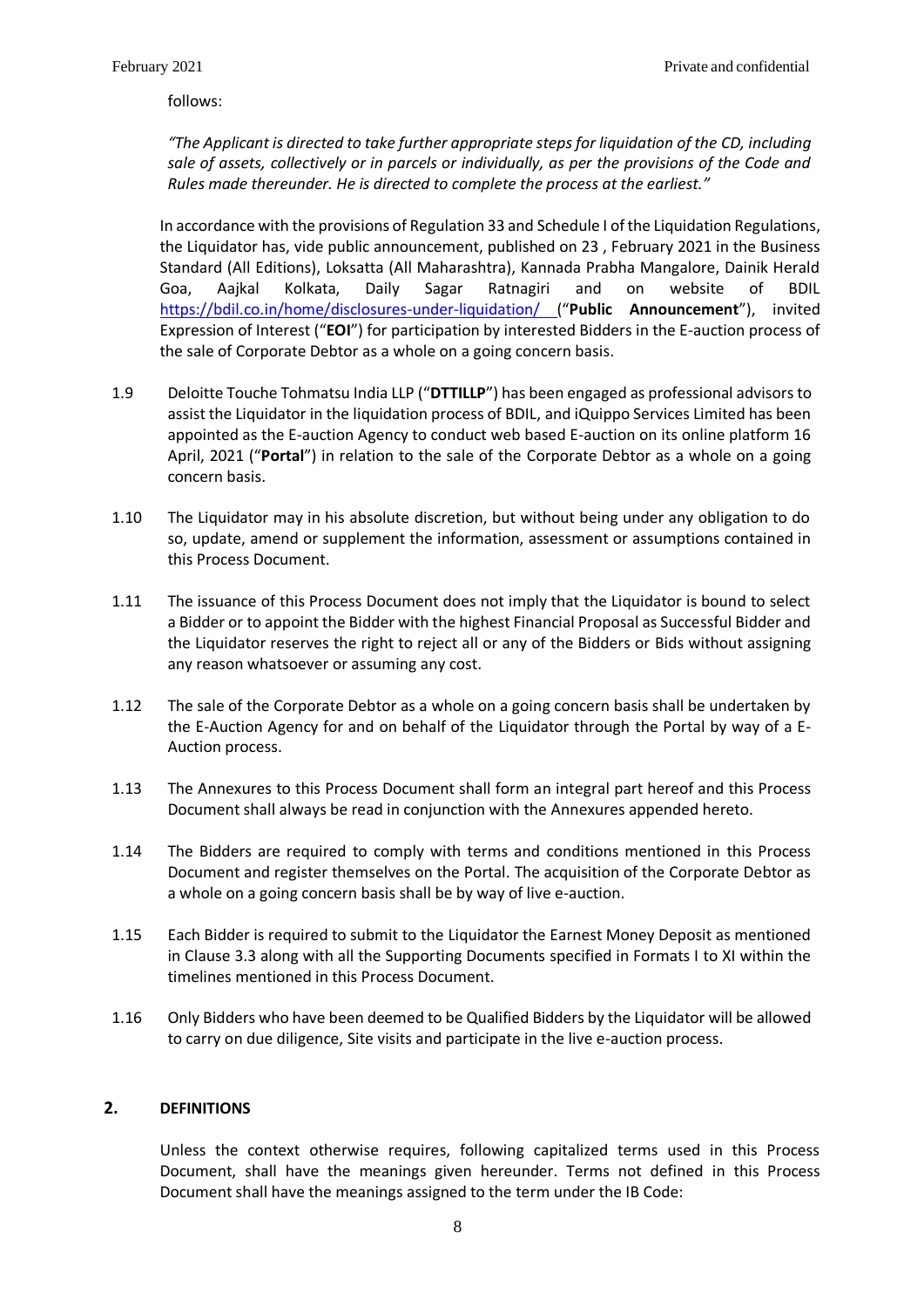"**Adjudicating Authority**" or "**NCLT**" meansthe Mumbai bench of the Hon'ble National Company Law Tribunal.

"**Affiliate**" means a company that, directly or indirectly:

- (a) Controls; or
- (b) is Controlled by; or
- (c) is under the common Control;

with the Company or the Bidder, as the case may be.

"**Applicable Law**" means all applicable laws, regulations, rules, guidelines, circulars, reenactments, revisions, applications and adaptations thereto made from time to time and in force and effect, judgments, decrees, injunctions, writs and orders of any court, arbitrator or governmental agency or authority, rules, regulations, orders and interpretations of any governmental authority, court or statutory or other body applicable for such transactions including but not limited to the IB Code, Liquidation Regulations, Companies Act, 1956/2013 (as applicable), Foreign Exchange Management Act, 1999, Securities and Exchange Board of India (Issue of Capital and Disclosure Requirement) Regulations, 2009, and Securities and Exchange Board of India (Substantial Acquisition of Shares and Takeovers) Regulations, 2011, each as amended from time to time.

"**Associate Company**" shall have the meaning ascribed to such term in the Companies Act, 2013.

"**Auction Date**" has the meaning ascribed to it in Clause [3.2](#page-13-2) of the Process Document.

"**Bid**" means an offer by a Bidder to acquire the Corporate Debtor as a whole on a going concern basis in the live e -auction process, including the EOI, all Supporting Document, EMD and Financial Proposal.

"**Bidder(s)**" means each such Person who is interested in taking part in the Bid Process and who has Accepted this Process Document, and where the context requires, a Person who has submitted a Bid pursuant to this Process Document, and shall include, where relevant, the Representatives of the Bidder.

"**Bid Process**" means the process set out in this Process Document for conduct of e-auction process for and selection of the Successful Bidder for the acquisition of the Company as a whole on a going concern basis.

"**Company**"/"**Corporate Debtor**" has the meaning ascribed to it in Clause [1.1](#page-7-1) of this Process Document.

"**Confidential Information**" means all financial, technical, operational, legal, commercial, staff, management and other information, data and know-how, including all information relating to the business, assets, affairs, products, services, assets, costs, terms of trading, customers, suppliers, employees and financial statements of the Company or any of its client's, disclosed or submitted to the Bidder by the Liquidator or its Representatives in written, representational, electronic, verbal or other form (including on the Data Room or in the course of the Site visit) and includes all data, materials, products, technology, computer programs, specifications, manuals, business plans, software, marketing plans, financial information, human resource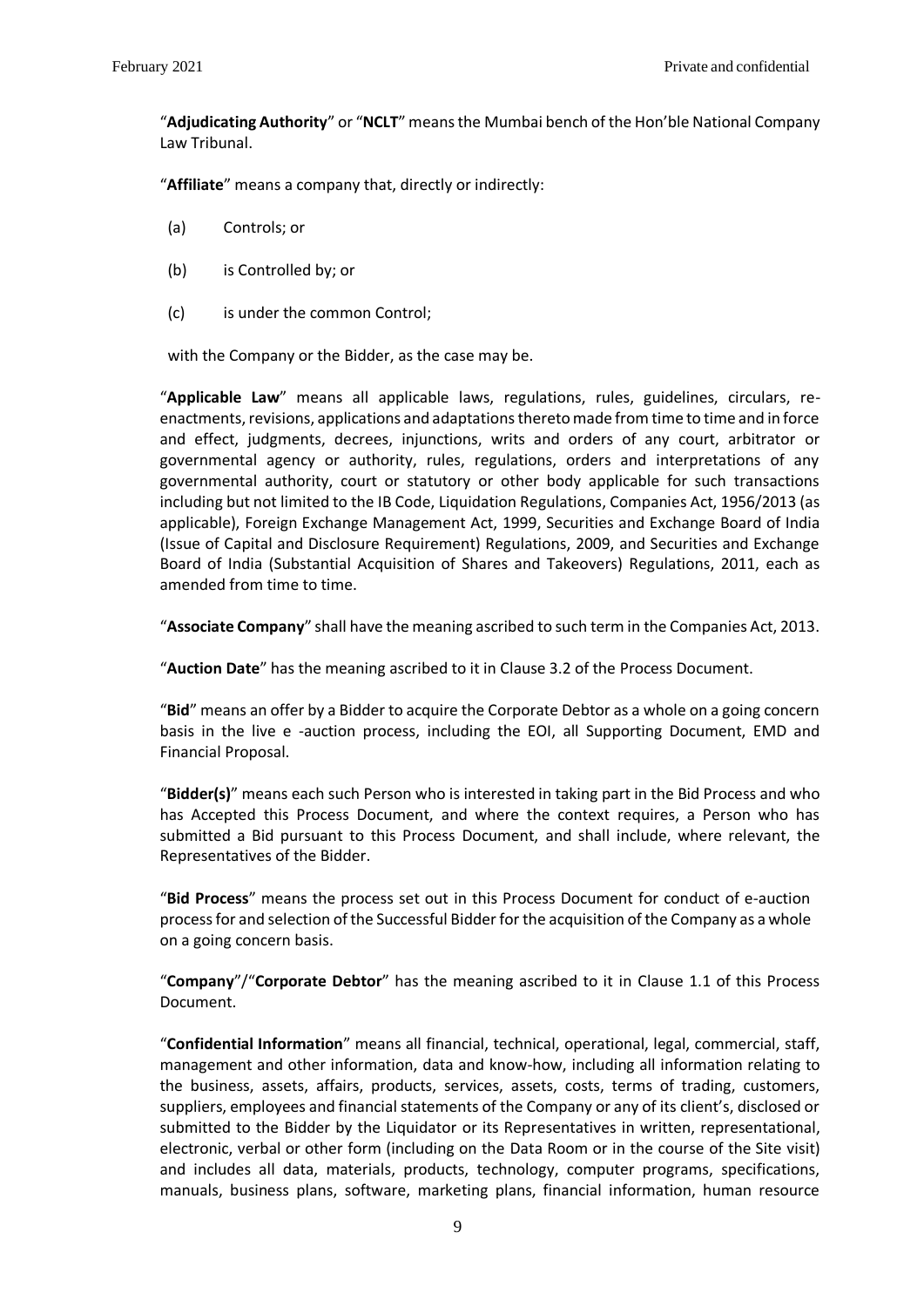information and any other information disclosed or submitted about or in relation to the Affiliates and Associate Companies including without limitation information on the contents and existence of this Process Document and analysis, compilations, studies and other documents prepared by the Company or any of the Company's Representatives or which contain or otherwise reflect or are generated from any Confidential Information and conspicuously designated as "Confidential" or "Proprietary" at the time of written disclosure by the Bidder or any Bidder's Representatives.

"**Confidentiality Undertaking**" means the undertaking as specified in Format II, to be provided by a Bidder, in respect of the Confidential Information shared with the Bidder during the course of the Bid Process.

"**Consideration Payment Date**" shall mean the date on which the Final Consideration shall be deposited by the Successful Bidder into the Liquidation Account, which shall be within 15 (fifteen) days from the issuance of the LoI to the Successful Bidder.

"**Control**" has the meaning ascribed to it in the Companies Act, 2013.

"**Data Room**" means the virtual data room maintained by the Liquidator, created for Qualified Bidder(s) to conduct due diligence and access information in relation to the Company under terms of the Confidentiality Undertaking.

"**Document Submission Date**" has the meaning ascribed to such terms in Clause [3.3](#page-14-0) of this Process Document.

**"Earnest Money Deposit"** or "**EMD**" has the meaning ascribed to such term in Clause [3.3](#page-14-0) of this Process Document.

"**E-auction Agency**" means iQuippo Services Limited or any other e-auction agency engaged by the Liquidator of the Company in relation to the Bid Process.

"**Financial Proposal**" shall mean the consideration offered by a Bidder as part of the Bid for the acquisition of the Corporate Debtor as a whole, on a going concern basis, for which the Bidder has submitted the Bid evidenced by the financial information sought from the Bidder, in accordance with the provisions of this Process Document.

**"Final Consideration"** shall mean the entire consideration proposed by the Successful Bidder in the course of the E-Auction, and required to be paid by the Successful Bidder on Consideration Payment Date to acquire the Corporate Debtor as a whole on a going concern basis, in terms of this Process Document.

"**IBBI"** means the Insolvency and Bankruptcy Board of India.

"**IB Code**" or **"IBC"** or **"Code"** means Insolvency and Bankruptcy Code, 2016 and other rules and regulations framed thereunder, as amended from time to time.

"**INR**" means the Indian Rupee.

"**Insider Trading Regulations**" means the Securities and Exchange Board of India (Prohibition of Insider Trading) Regulations, 2015, as amended from time to time.

"**Last Date of Registration**" has the meaning ascribed to it in Clause [3.2](#page-13-2) of the Process Document.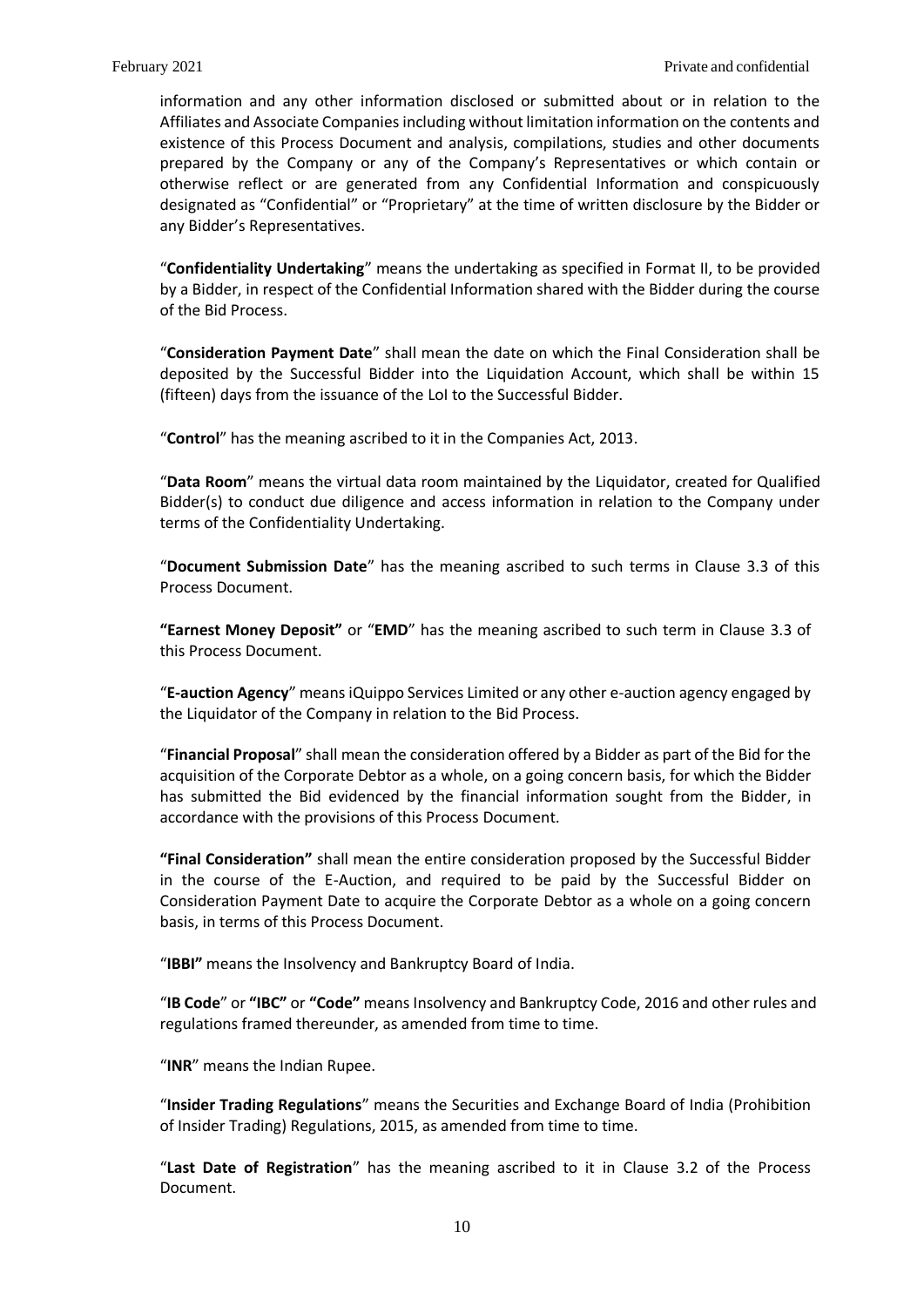"**Letter of Intent**" or "**LoI**" means the letter issued by the Liquidator, to the Successful Bidder post conclusion of the e-auction process.

"**Liquidation Regulations**" means Insolvency and Bankruptcy Board of India (Liquidation Process) Regulations, 2016 amended upto 22 October 2018.

"**Liquidator**" means Mr. Vijaykumar V. Iyer, who has been appointed as liquidator by the Adjudicating Authority for conducting the liquidation process of the Company.

"**NCLT Order**" shall mean an order of the Hon'ble NCLT in relation to, amongst other things, the transfer of the Corporate Debtor as a whole as a going concern to any successful bidder with the issuance of the Certificate of Sale by the Liquidator.

"**NCLAT**" means the Hon'ble National Company Law Appellate Tribunal.

"**Person**" means an individual, a partnership firm, an association, a corporation, a limited company, a trust, a body corporate, bank or financial institution or any other body, whether incorporated or not.

**"Portal"** has the meaning ascribed to it in Claus[e 1.9](#page-8-1) of this Process Document.

"**Process Document**" means this document including all the appendices, annexures and formats hereto, and shall include all supplements, modifications, amendments, alterations or clarifications thereto.

"**Public Announcement**" has the meaning ascribed to it in Clause [0](#page-8-2) of this Process Document.

"**Representatives**" includes directors or key managerial personnel of the relevant Person expressly authorized by such Person pursuant to a board resolution (in case of incorporated Persons) or duly executed and legally valid power(s) of attorney (executed under the authority of a board resolution in case of incorporated Persons).

This term when specifically used in the case of/ co-joint with the Liquidator, includes the Liquidator's advisors and consultants.

"**Reserve Price**" means the realizable value of the Corporate Debtor as a whole on a going concern basis, determined in accordance with Regulation 35 of the Liquidation Regulations and provided in the Public Announcement.

"**Sale Certificate**" or "**Certificate of Sale**" means a certificate substantially in the format specified in Format X of this Process Document, issued by the Liquidator to the Successful Bidder in relation to the sale of the Company as a whole on a going concern basis in terms of the Liquidation Regulations.

"**SEBI**" shall mean the Securities and Exchange Board of India.

"**Site**" shall mean the location of all the immovable and movable properties of the Company for the purposes of conducting business, as described in Annexure I.

"**Stakeholder**" shall have the meaning assigned to it under the Code.

"**Successful Bid**" means the Bid of the Successful Bidder for acquisition of the Corporate Debtor as a whole on a going concern basis.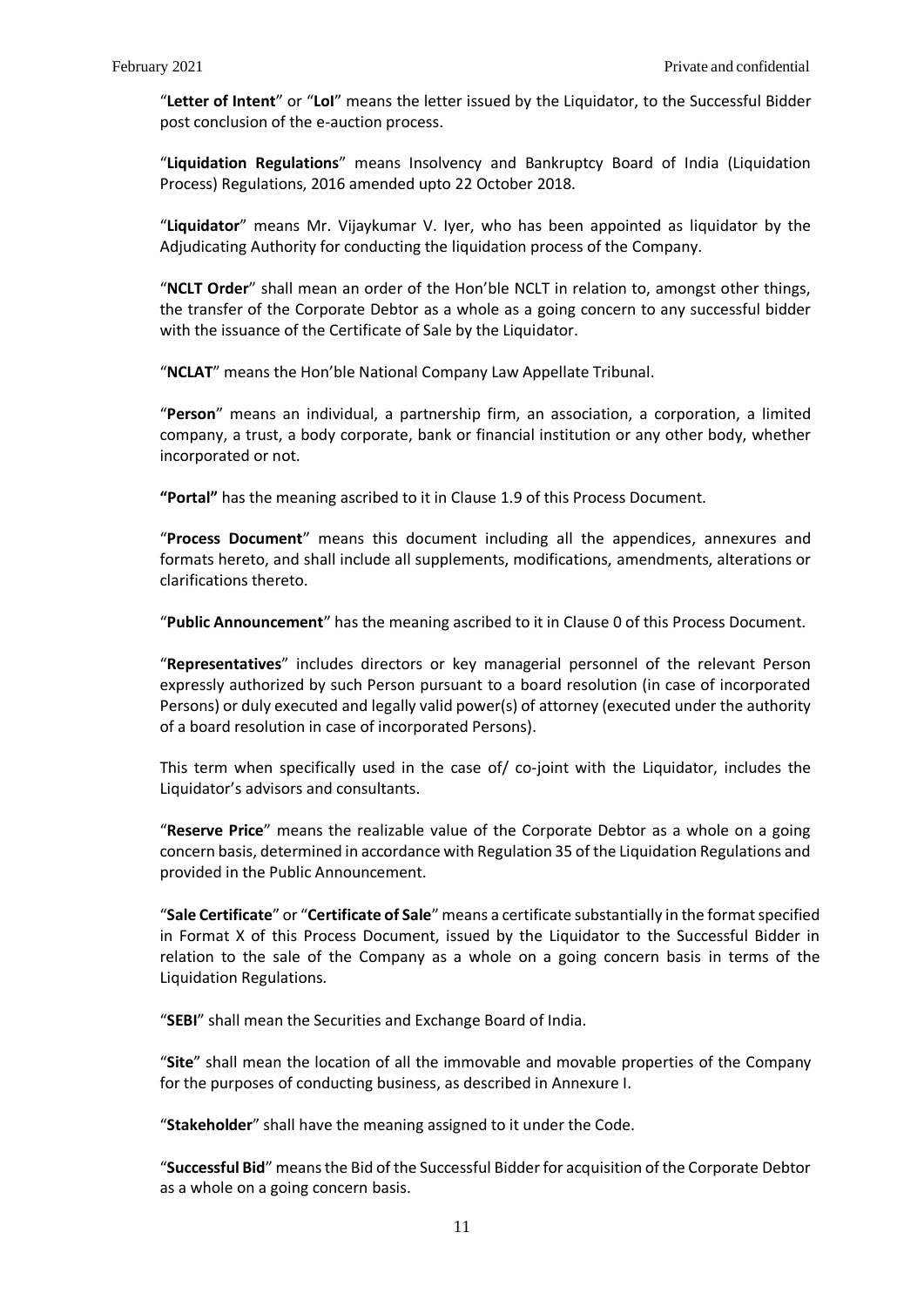"**Successful Bidder**" means the Qualified Bidder, whose Bid is selected by the Liquidator as the Successful Bid as per Claus[e 3.3](#page-14-0) and to whom the Letter of Intent is issued by the Liquidator, in accordance with the terms of this Process Document.

"**Supporting Documents**" has the meaning ascribed to it in Claus[e 3.3](#page-14-0) of the Process Document.

"**Transfer Date**" meansthe date on which the ownership of the Company as a whole on a going concern basis is transferred to the Successful Bidder in terms of the Certificate of Sale issued by the Liquidator in accordance with the terms of the Process Document, Applicable Law and the order of the Adjudicating Authority.

"**Unpublished Price Sensitive Information**" or "**UPSI**" shall have the meaning ascribed to the term in the Insider Trading Regulations.

"**Working Day**" shall mean any day between 10:30 Hours and 18:00 Hours IST, other than a public holiday as per the Negotiable Instruments Act, 1881, when banks in Mumbai are open for business.

For the sake of clarity, all timelines contained in this Process Document pertain to days that are not declared public holidays. If performance of any action falls on a day declared as a public holiday under Negotiable Instruments Act, 1881, the relevant action is to be performed on the next Working Day.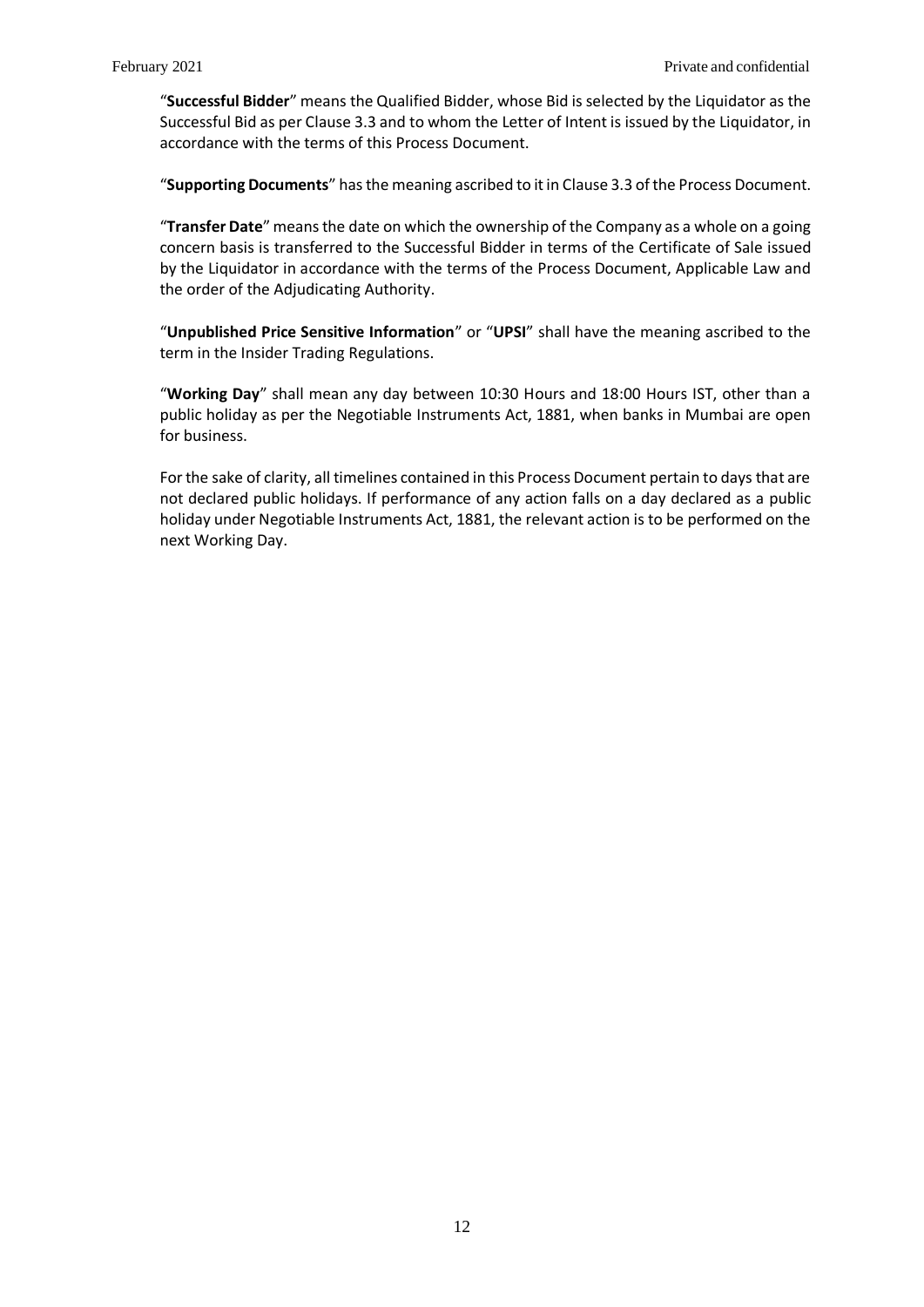## <span id="page-13-0"></span>**3. BIDDING PROCESS**

## <span id="page-13-1"></span>3.1 **Key steps in the process:**

- **I.** Registration of Bidders on the Portal of the E-Auction Agency;
- **II.** Submission of EOI along with Supporting Documents and EMD;
- **III.** Verification of EOI, Supporting Documents and EMD by Liquidator;
- **IV.** Declaration of Qualified Bidders;
- **V.** Conduct of Site visit and accessing Data Room by Qualified Bidders;
- **VI.** Participation of Bidders in the E-Auction process on the Auction Date;
- **VII.** Declaration of Successful Bidder by the Liquidator;
- **VIII.** Issuance of LOI to the Successful Bidder;
- **IX.** Payment of Final Consideration by the Successful Bidder;
- **X.** Issuance of Certificate of Sale.

## <span id="page-13-2"></span>3.2 **Process Timeline**

| Sr.<br>No. | <b>Event Description</b>                                                                                                                         | <b>Date</b>                                                                                                                                       |
|------------|--------------------------------------------------------------------------------------------------------------------------------------------------|---------------------------------------------------------------------------------------------------------------------------------------------------|
| 1.         | Publication of Public Announcement for sale vide E-Auction 23 <sup>rd</sup> February, 2021<br>of BDIL as a whole on a going concern basis        |                                                                                                                                                   |
| 2.         | Commencement of registration of Bidders with E Auction 24 <sup>th</sup> February, 2021<br>Agency and submission of supporting documents with EMD |                                                                                                                                                   |
| 3.         | Last date for registration of Bidders with E Auction Agency<br>and submission of supporting documents with EMD                                   | 9 <sup>th</sup> March, 2021                                                                                                                       |
| 4.         | Commencement of Site visit and accessing Data Room by 12 <sup>th</sup> March, 2021<br>Qualified Bidders*                                         |                                                                                                                                                   |
| 5.         | Last date of Site visit and accessing Data Room by Qualified<br><b>Bidders</b>                                                                   | 9 <sup>th</sup> April, 2021                                                                                                                       |
| 6.         | <b>Auction Date</b>                                                                                                                              | 16 <sup>th</sup> April, 2021                                                                                                                      |
| 7.         | <b>Declaration of Successful Bidder</b>                                                                                                          | 17 <sup>th</sup> April, 2021                                                                                                                      |
| 8.         | Issuance of LOI by Liquidator to the Successful Bidder                                                                                           | 3rd May, 2021                                                                                                                                     |
| 9.         | Payment of Final Consideration by Successful Bidder within 18 <sup>th</sup> May, 2021<br>15 days from the date of issuance of LOI as per IB Code |                                                                                                                                                   |
| 10.        | Issuance of Certificate of Sale                                                                                                                  | within 7 (seven) days<br>from receipt of the<br><b>NCLT</b><br>Order,<br>or<br>of<br>Final<br>payment<br>Consideration,<br>whichever occurs later |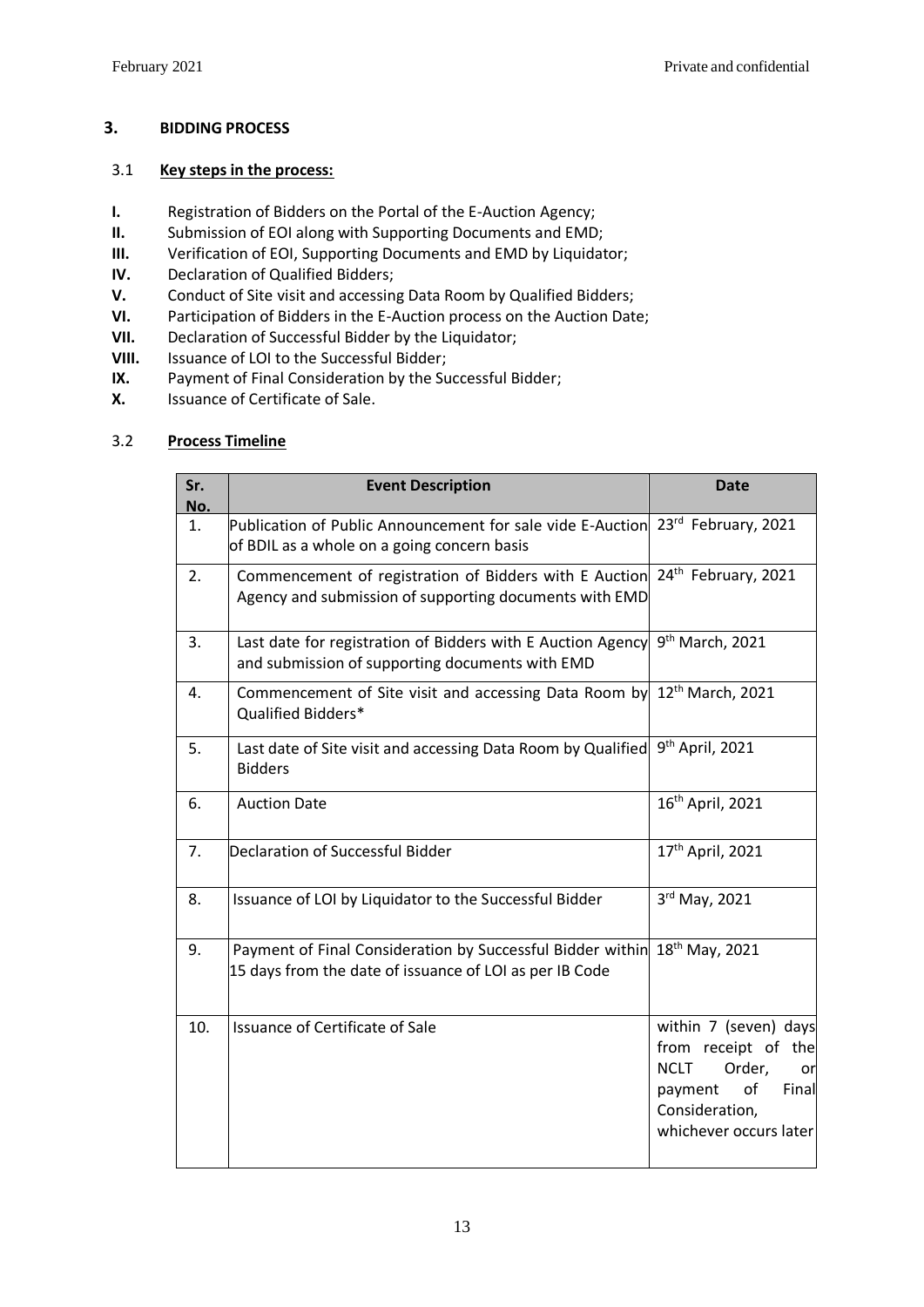\*Qualified Bidders can commence Site visits and access the Data Room provided that the EOI, EMD and all Supporting Documents as mentioned in Step II of Clause [3.3](#page-14-0) of this Process Document have been verified to the satisfaction of the Liquidator.

The Liquidator may extend/ modify the timelines as set out in this Clause at any time without giving reasons by way of a public announcement and/or uploading on the website of Corporate Debtor and/or by email, without incurring any obligation or the need to provide any reasons. In any case, it is assumed that each Bidder takes cognizance of any such extension.

The Liquidator is also entitled to postpone the Auction Date and such revised Auction Date will be notified to the Bidders and shall be published on the website of the Corporate Debtor, at least 2 (two) Working Days prior to the revised Auction Date.

## <span id="page-14-0"></span>3.3 **Detailed steps in the Bid Process:**

### <span id="page-14-1"></span>**I. Registration of Bidders on the Portal of the E-Auction Agency**

- (i) Bidders shall register themselves by visiting the Portal and creating an account as per the instructions mentioned on the Portal. Bidders will have to submit a valid e-mail ID, valid PAN Card and other KYC documents required by the E-Auction Agency on the Portal for the purpose of registration. Once a Bidder registers itself on the Portal, a username and password for the Bidder's account shall be generated and every Bidder shall be allotted a unique identification number ("**UIN**"). Until the time that a Bidder is classified as a Qualified Bidder, it shall only have access to view its profile on the Portal and the documents and terms and conditions relating to the Bid Process hosted on the Portal. Access to the E-Auction segment of the Portal shall only be granted to the Qualified Bidders, on the Auction Date.
- (ii) The Bidder(s) shall create its account on the Portal and generate its UIN after accepting the terms and conditions on the Portal by clicking on the "I Accept" button. By accepting the terms and conditions on the Portal, the Bidder shall be deemed to have accepted that:
	- a. The account shall be operated in accordance with the terms and conditions set out in this Process Document and the terms and conditions of E-auction Agency;
	- b. The confidentiality of the username and password of the account shall be the responsibility of the Bidder;
	- c. The account shall be operated only by the Bidder or an authorised Representatives of the Bidder;
	- d. The selections made on the account and the Financial Proposal submitted on the account shall be binding on the Bidder and the Liquidator shall be entitled to assume that the activities on the account have been performed under the rightful authority of the Bidder;
	- e. Any Bid placed will be binding on the Bidder holding the relevant UIN and the same cannot be avoided on grounds of unauthorised access to the account of the Bidder or mistaken operation of the account.
	- f. The Bidder shall be precluded from raising a dispute regarding unauthorised access and operations of the account.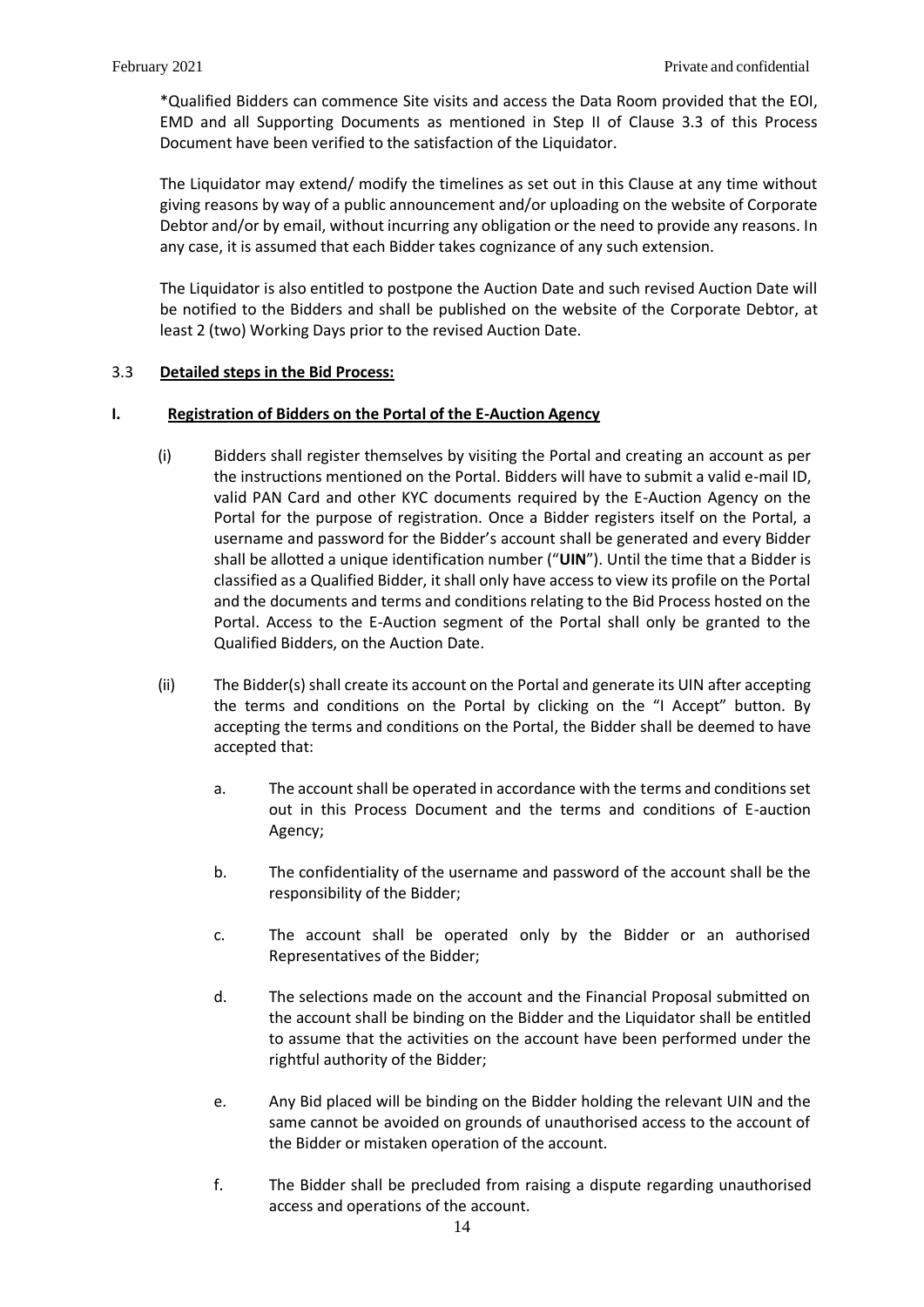- (iii) The E-Auction Agency shall assist in the process of registration and all queries/ assistance in relation to the registration may be directed by the Bidders to the E-Auction Agency and not the Liquidator. It is clarified that the E-auction Agency, the Liquidator and his Representatives shall not incur any liability on account of any problems related to registration of the Bidders on the Portal. It is clarified that any expenses relating to the registration process will be borne by the Bidders and that the Liquidator or the Company will not be liable to pay or reimburse the same. Instructions and steps related to the process of registration, details of contact persons of the E-Auction Agency and list of information/ documents required by the E-Auction Agency from the Bidders for the purpose of registration, will be hosted on the website of the Corporate Debtor by the Liquidator prior to commencement of registration on the Portal, so that the Bidder(s) can share such documents/ information with the E-Auction Agency. It is clarified that this list of documents/ information hosted on the website may not be an exhaustive list, and that the E-Auction Agency may require any Bidder(s) to furnish further documents/ information or clarification as it may deem fit for the purpose of successful registration.
- (iv) The last date of registration shall be 9<sup>th</sup> March, 2021 ("Last Date of Registration"). Once the Bidder has been successfully registered on the Portal, evidence of the same has to be provided to the Liquidator.
- (v) In the event any Bidder fails to register itself on the Portal, notwithstanding the fact that such Bidder may have provided the EOI and the Supporting Documents, such Bidder shall not be entitled to participate in the Bid Process, and no liability shall be incurred by the Liquidator or Corporate Debtor or the E-auction Agency in this regard.

## <span id="page-15-0"></span>**II. Submission of EOI along with Supporting Documents and EMD**

- (i) The Bidders shall, simultaneous to the registration process in Step I, on or prior to  $9<sup>th</sup>$ March, 2021 ("**Document Submission Date**") submit the EOI and the following documents to the Liquidator:
	- a. Formats I to XI of the Process Document in relation to the Bid Process along with the EMD and the evidence of registration of the Bidder(s) on the Portal; and
	- b. Documents evidencing source of funds of the Bidder for making the payments in terms of its Financial Proposal, including:
		- 1. Firm commitment letter from banks/financial institutions; and/or
		- 2. Bankers certificate evidencing availability of funds; and/or
		- 3. Independent chartered accountant/statutory auditor certificate certifying quantum of investments held in the form of liquid assets; and/or
		- 4. any other document evidencing the source of funds to the satisfaction of the Liquidator

(the documents specified in (a) and (b) above are hereinafter referred to as the "**Supporting Documents**").

The Bidders should note that for the purpose of demonstrating source of funds, no reliance may be placed on the financial strength of any entity that has on an earlier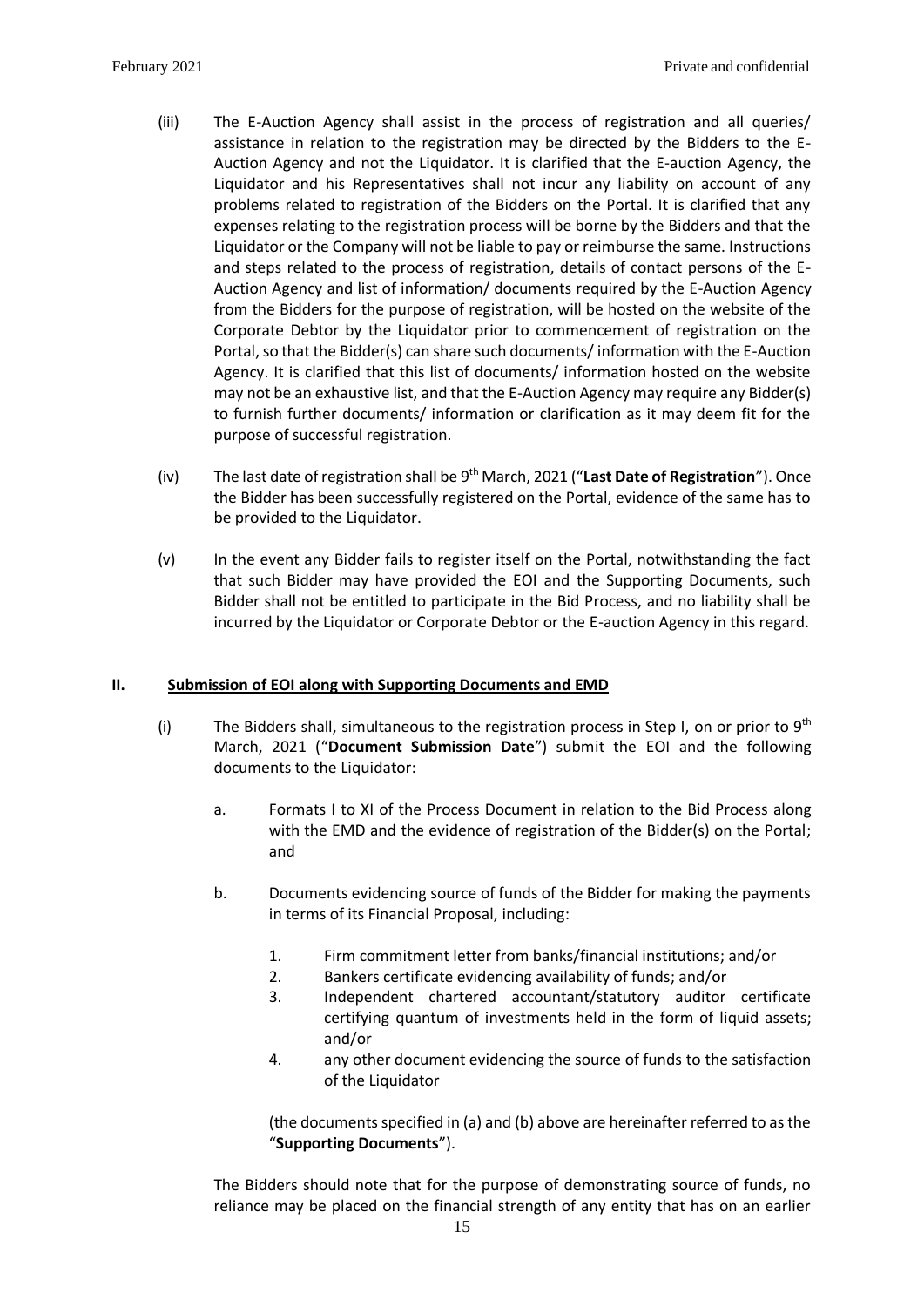occasion, committed a default or breach in relation to a bid/tender process conducted by banks/financial institutions or under any corporate insolvency resolution process/liquidation process under the IB Code. Any such evidence shall be liable for rejection by the Liquidator.

- (ii) All Supporting Documents shall be in the English language and if any document is not in English language, then the relevant document would need to be translated in English language along with an unconditional affidavit that the translation is true and correct and such translated document shall be considered as the final document. If any discrepancy is found in the original document and the translation, then the Bidder may be disqualified, and the Bid, if any, may be rejected.
- (iii) A Bidder is required to submit information in accordance with this Process Document and in compliance with the requirements set out under the IB Code and Liquidation Regulations and shall sign, stamp and date each of the documents in the space provided therein, and sign and stamp each page of all the documents.
- (iv) All requisite Supporting Documents should be duly signed and stamped by the Bidder or an authorised Representatives of the Bidder and supported by evidence of authority of such Person (board resolution and power of attorney of the Bidder). The authorized signatory shall be a director or key managerial person (as defined under the Companies Act, 2013) or an officer or employee of the Bidder authorized by a director or key managerial person (as defined under the Companies Act, 2013) supported by evidence of such authority by way of a board resolution and power of attorney authorizing such director, key managerial person (as defined under the Companies Act, 2013) or an officer or employee. Strict adherence to forms, documents, and authorizations wherever specified in the Process Document, is required. Each form, document and authorization has to be duly signed and appropriately stamped/company seal affixed by the Representatives of Bidder.
- (v) The EOI and EMD along with the Supporting Documents shall be submitted by post or courier and email, unless otherwise notified and it is the responsibility of the Bidder alone to ensure that the EOI, along with the necessary documents, is delivered at the address given under Clause [3.3](#page-14-0) within the stipulated time and date.
- (vi) The Supporting Documents should be submitted in a single sealed envelope and via email in the following way on or prior to the Document Submission Date. Envelope should bear the following transcript

| (Expression of Interest) - "Confidential" |  |
|-------------------------------------------|--|
|-------------------------------------------|--|

| Superscript        |                           | "Expression of Interest for Bharati Defence and<br>Infrastructure Limited"                                                                                   |
|--------------------|---------------------------|--------------------------------------------------------------------------------------------------------------------------------------------------------------|
| Name of the Bidder |                           | $\mathbf{C} = \begin{bmatrix} \bullet \\ \bullet \end{bmatrix}$                                                                                              |
| ATTN, OF           | $\mathbb{R}^{\mathbb{Z}}$ | Mr. Vijaykumar V. Iyer                                                                                                                                       |
| <b>DESIGNATION</b> | ÷                         | Liquidator                                                                                                                                                   |
| <b>ADDRESS</b>     | $\ddot{\phantom{0}}$      | Deloitte Touche Tohmatsu India LLP, One International<br>Center, Tower 3, 27th Floor, Senapati Bapat Marg,<br>Elphinstone Road (West), Mumbai 400 013. India |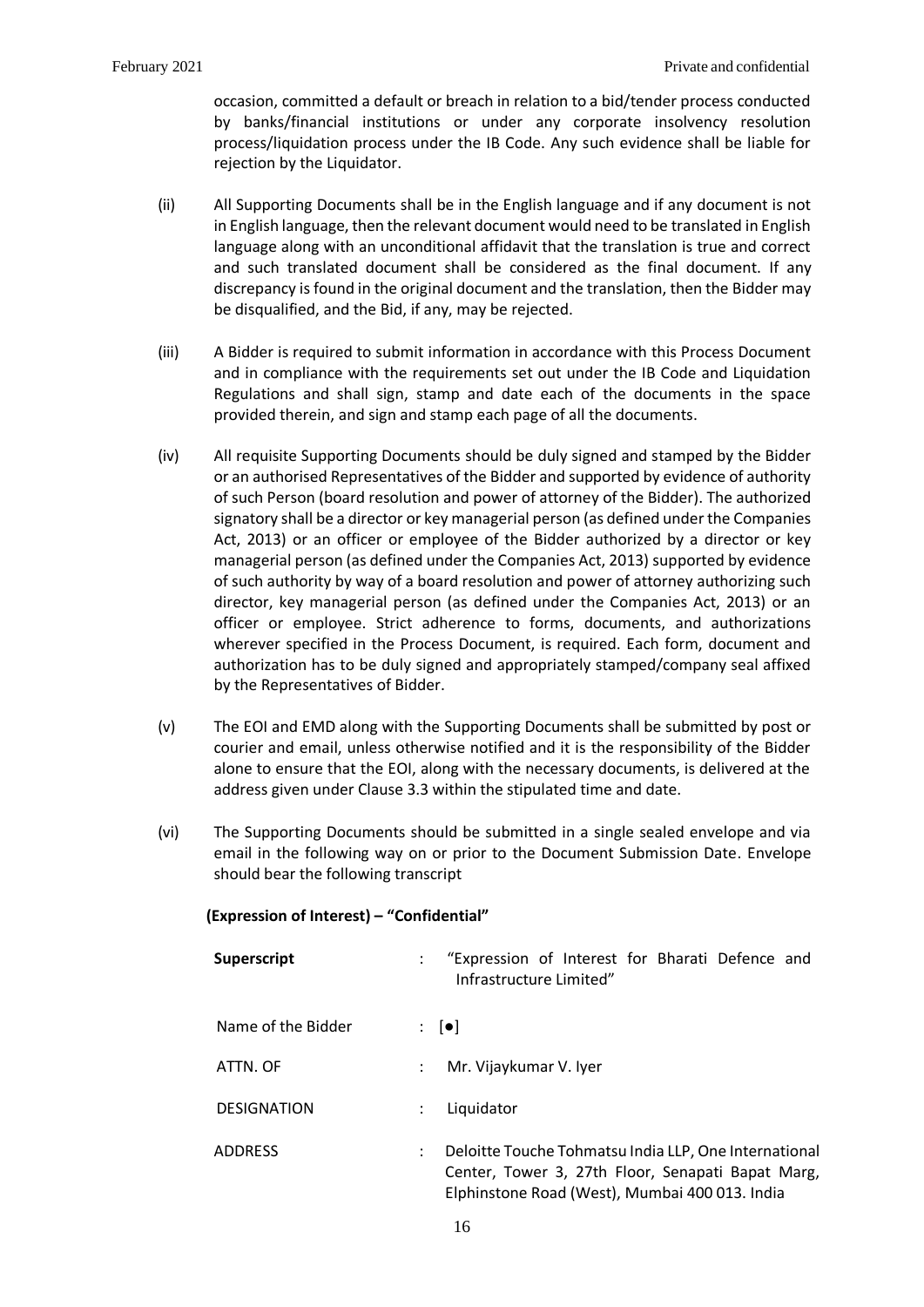#### EMAIL ADDRESS : [inbharatidefip@deloitte.com](mailto:inbharatidefip@deloitte.com)

- (vii) All envelopes used by the Bidder, for the purpose of any submission and communication should be adequately sealed, to prevent any interference/tampering, while in transit. The Liquidator shall assume no responsibility for the misplacement/ damage to the documents/ delay in delivery or premature disclosure of the contents of the same and consequent losses, if any, suffered by the Bidder.
- (viii) The Liquidator or any of his Representatives are not responsible for non-receipt of correspondences in relation to the EoI. It is hereby clarified that the physically submitted EoI and Supporting Documents shall be considered as the EoI and Supporting Documentsfor the purposes of this Process Document provided that if any discrepancy is identified between the physically submitted EoI and Supporting Documents and the EoI and Supporting Documents submitted in electronic form, then such Bid may be rejected or considered as non-responsive, at the discretion of the Liquidator.
- (ix) Non submission of the EOI, Earnest Money Deposit and/or any Supporting Documents shall render a Bid liable to be declared as non-responsive, liable for rejection by the Liquidator. EMD and Supporting Documents submitted post the Document Submission Date may be liable for rejection at the discretion of the Liquidator.
- (x) Where the Liquidator finds that the Bidder(s) has submitted an incomplete EOI/ Supporting Documents or if the EOI/ Supporting Documents are not as per the format laid down in this Process Document, or are not compliant with the provisions of the IB Code or the Liquidation Regulations, the Liquidator may, at his discretion, reject such EOI/ disqualify the Bidder or may seek for remedy of such discrepancies within 3 (three) days from the date of communication to remedy the same by the Liquidator, to the relevant bidder in this regard. In case such discrepancies are not remedied within the aforesaid duration, the Liquidator may summarily reject such EOI without assigning or giving any reasons for the same. In an event of rejection/ disqualification, the Bidder(s) will not be entitled to any compensation whatsoever, or refund of any other amount, including the Earnest Money Deposit paid by him.
- (xi) Every Bidder shall, along with the EOI and Supporting Documents, on or prior to the Document Submission Date, provide an Earnest Money Deposit equal to 10% of the Reserve Price as follows:
	- a. in the form of a bank guarantee as given in Format IV ("**Bank Guarantee**"), executed in favour of Bharati Defence and Infrastructure Limited, issued by any scheduled commercial bank in India, or
	- b. by way of a direct deposit by way of the real time gross settlement ("**RTGS**") system into a bank account held by the Corporate Debtor, the details of which shall be shared separately with the Bidder(s).
- (xii) The Bank Guarantee shall be issued and renewed from time to time as may be required by the Liquidator. The Bank Guarantee shall be valid for a period of 6 (six) months along with a claim period of 12 months. In the event of any extensions in the timelines of this Bid Process, the Bank Guarantee shall be extended accordingly.
- (xiii) It is hereby clarified that non-submission of the Earnest Money Deposit or failure to renew/ extend the same by any Bidder shall lead to ineligibility and disqualification of the Bidder to conduct site visits, due diligence and participation in the E-auction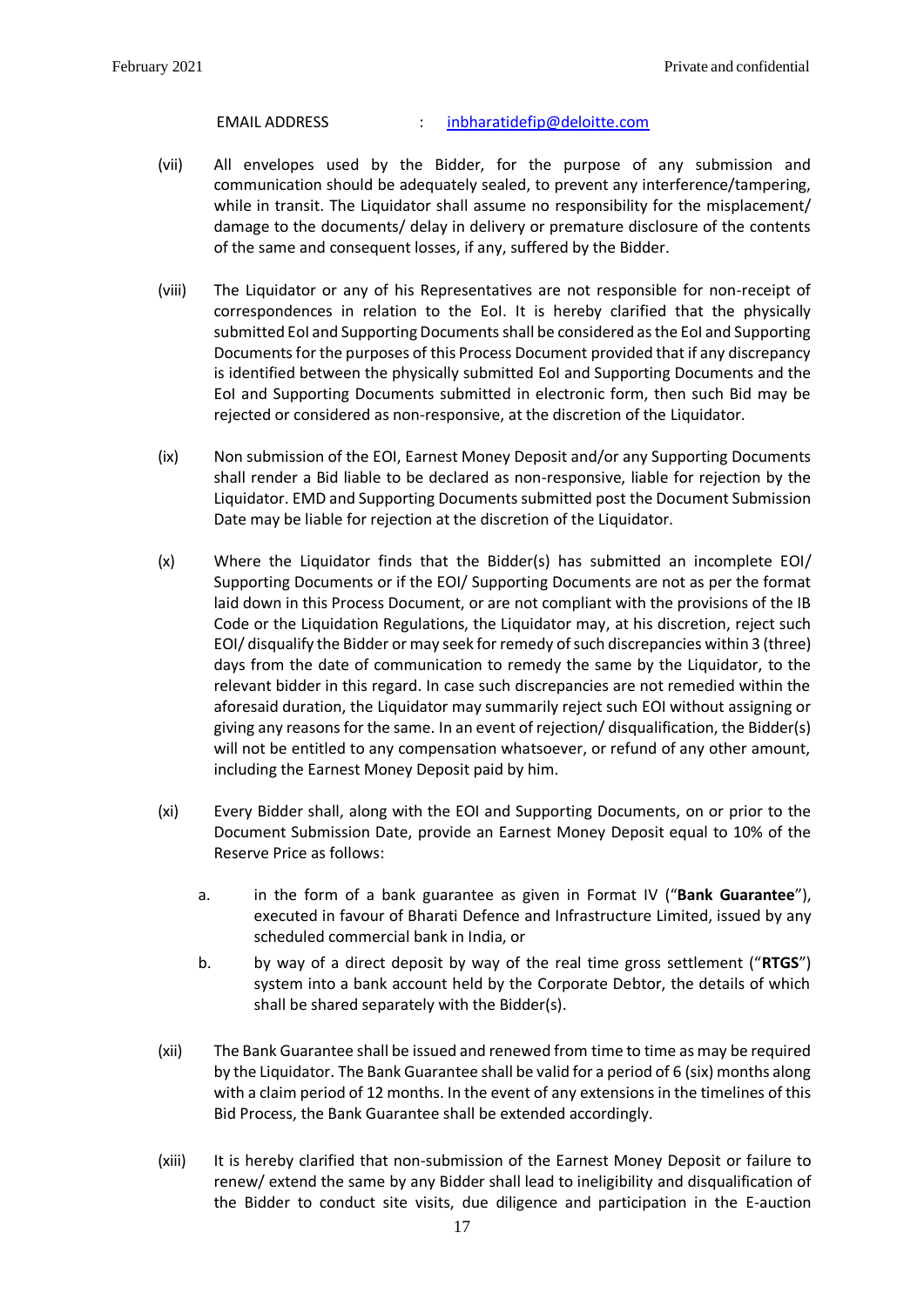Process.

(xiv) In case of RTGS, the entire EMD amount shall be remitted by the Bidder from one bank account only which will be owned by the Bidder. The Bidders shall preserve the remittance challan and shall produce to the Liquidator as and when demanded.

## (xv) Invocation of Earnest Money Deposit

The Liquidator shall have the right to invoke the Earnest Money Deposit, by encashing the Bank Guarantee or by appropriating the deposit made by the Bidder through RTGS. The Earnest Money Deposit can be invoked and appropriated at any time at the discretion of the Liquidator, without making any reference to the relevant Bidder(s), upon occurrence of any of the following conditions/events:

- a. any of the conditions under this Process Document or the LoI are breached by the relevant Bidder
- b. the Bidder is found to be ineligible to submit the Bid or the Bidder is found to have made a false or misleading declaration or any misrepresentation;
- c. the Bid of any Bidder is declared as non-responsive as per this Process Document;
- d. If Bidder is found to be ineligible to submit a Bid as per the conditions set out in Section 29A of the IBC (as amended from time to time) or is found to have made a false or misleading declaration of eligibility as per the conditions set out in Section 29A of the IBC (as amended from time to time);
- e. existence of any collusion between the relevant Bidder, or between the Bidder and the Company's related parties, or any creditors of the Company and the Bidder;
- f. withdrawal of, or change in the Financial Proposal after the completion of the Bid Process;
- g. The Bidder fails to renew/extend the Earnest Money Deposit at least 30 days prior to the date of its expiry or within 5 days from the request for extension received from the Liquidator; or
- h. non-payment or failure to make payment in accordance with the Bid.

It is clarified that any invocation of the Earnest Money Deposit, by the Liquidator, shall not limit any other rights or remedies that the Liquidator may have under Applicable Law or otherwise, against any Bidder.

- (xvi) The Earnest Money Deposit of the Successful Bidder shall be returned upon receipt of the Final Consideration in accordance with the Successful Bid. However, the Successful Bidder shall have the option to adjust the amount of Earnest Money Deposit from the Final Consideration proposed by such Successful Bidder.
- (xvii) The Earnest Money Deposit of all the Bidders shall be returned after the issuance of the Certificate of Sale to the Successful Bidder.
- (xviii) In the event the Bid Process envisaged under this Process Document for sale of the Corporate Debtor as a whole on a going concern basis is annulled, the EMD of all Bidders shall be returned within 15 days from the date of announcement of the same by the Liquidator, unless not already invoked and/or the Qualified Bidder(s) has not violated any of the terms and conditions as set out in this Process Document.

### <span id="page-18-0"></span>**III. Verification of EOI, Supporting Documents and EMD by Liquidator**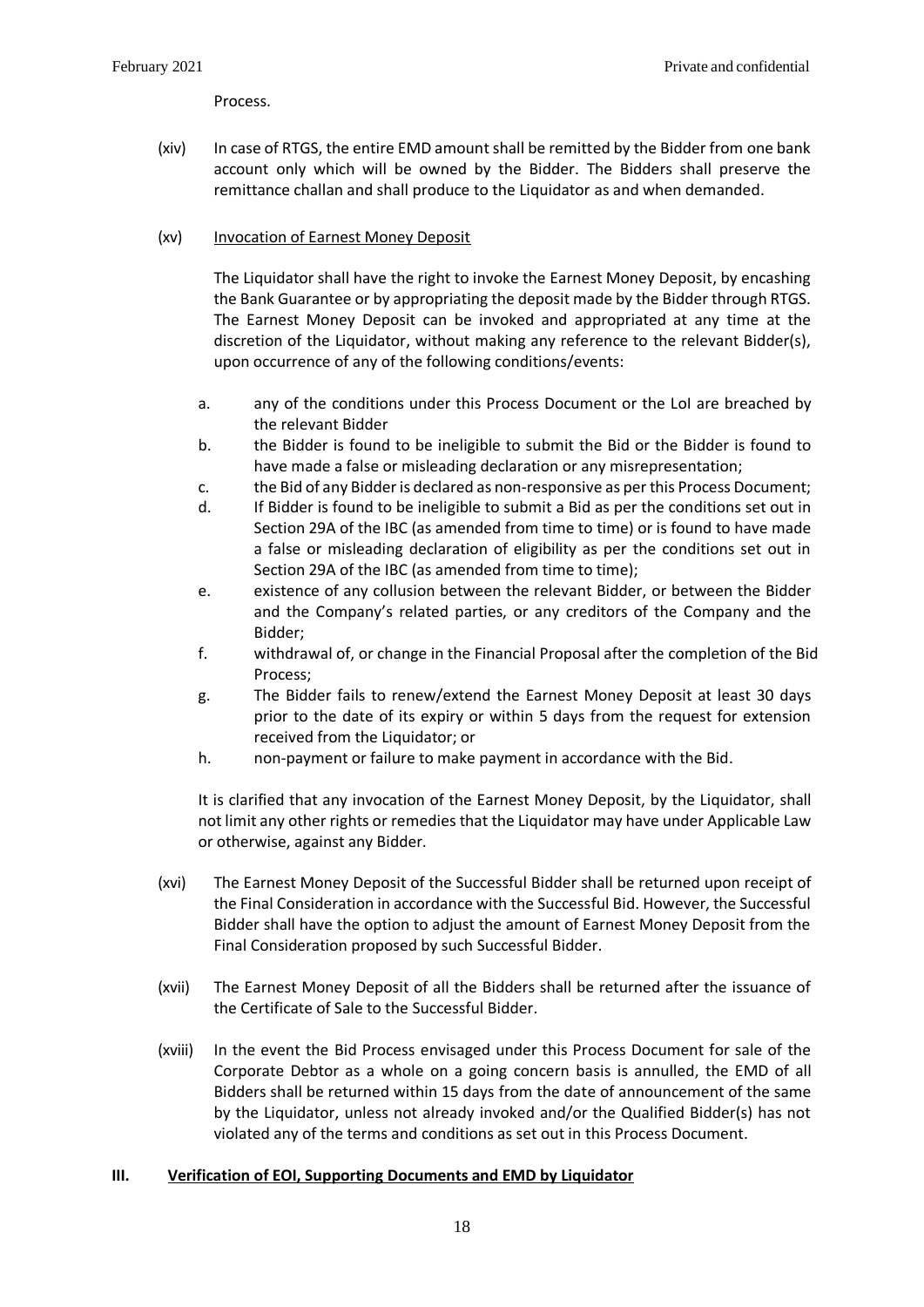- (i) Upon submission of EOI, EMD and Supporting Documents and prior to the Auction Date, the Liquidator shall verify the contents of the EOI and Supporting Documents to ensure that the same have been provided as per the form and format required under this Process Document, verify that the Earnest Money Deposit has been submitted as per the terms of this Process Document, and verify if the Bidder has been successfully registered on the Portal basis the evidence of registration.
- (ii) Notwithstanding anything stated in this Process Document to the contrary, the Liquidator reserves the right to verify, at any stage of the Bid Process, the antecedents of any Bidder and such other Persons connected with the Bidder in submitting the Bid, the eligibility of the Bid, the authenticity of the documents submitted by the Bidder(s), and may request for any additional information or documents, as may be required, for the purpose of verifying/validating the Bid submitted by such Bidder(s). The Liquidator reserves the right, at its sole discretion to contact the Bidder's bank, lenders, financing institutions and any other Person as may be necessary or expedient to verify the information/documents submitted by the Bidder as part of its Bid, and each Bidder expressly consents to the same.

## <span id="page-19-0"></span>**IV. Declaration of Qualified Bidders**

(i) Upon conducting verification as per Step III, prior to Auction Date, the Liquidator shall prepare a final list of Bidders who have been registered on the Portal and whose EOIs, Supporting Documents and EMD are accepted by the Liquidator and the same shall be shared by the Liquidator with the E-Auction Agency ("**Qualified Bidders**"). Basis this, the E-Auction Agency shall verify the list of Bidders registered on the Portal, and provide access to the Qualified Bidders, to the segment of the Portal where the eauction process will be conducted on the Auction Date. The E-Auction Agency shall cancel the registration of the Bidders that are not eligible as per the list shared by the Liquidator, and block their accounts. It is clarified that only the Qualified Bidders shall be eligible to conduct the Site visit, have access to the Data Room and participate in the Bid Process. It is also clarified that the Liquidator/ Corporate Debtor or the E-Auction Agency will incur no liability, and will not be liable to provide any reasons in connection with the cancellation of registration of any Bidder on the Portal.

## <span id="page-19-1"></span>**V. Conduct of Site visit and accessing Data Room by Qualified Bidders**

- (i) Access to Data Room containing information related to the Company and Site visits to the various locations where the Corporate Debtor has facilities shall be provided to only the Qualified Bidder(s), to undertake due diligence of the business and operations of the Company and other information.
- (ii) The Data Room has been organized only for the ease of reference of the Qualified Bidder(s), and the Qualified Bidder(s) shall be responsible to conduct their own due diligence, research, assessment and analysis with respect to the information contained in the Data Room. Notwithstanding anything to the contrary contained in this Process Document, the Liquidator or the Representatives of the Liquidator, shall not in any manner whatsoever, be held liable for the relevance, adequacy, correctness, completeness or accuracy of the information contained in the Data Room.
- (iii) The Qualified Bidder shall be deemed to have conducted its due diligence of the Company and its assets to its entire satisfaction. It is hereby clarified that the Qualified Bidder shall not be entitled to withdraw its Bid, as submitted, on the pretext that the contents uploaded in the Data Room were not to the required satisfaction of the Qualified Bidder or that the Qualified Bidder did not conduct a Site visit. It is expected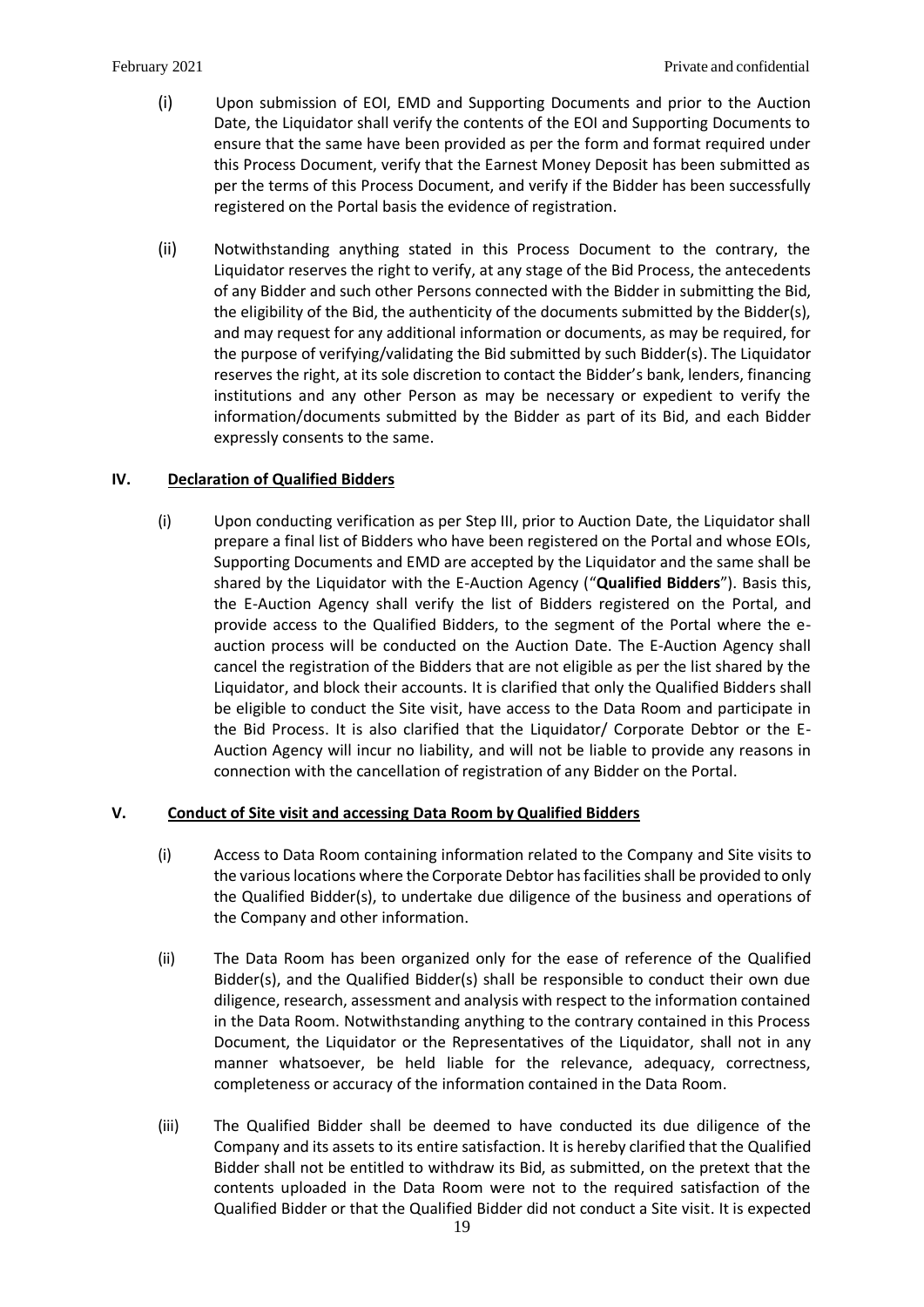that the Qualified Bidder shall have undertaken an independent due diligence and appraisal of the Company for participation in the Bid Process and shall not rely solely on the information provided by the Liquidator or its Representatives in the Data Room.

- (iv) The Qualified Bidder who is desirous of undertaking a visit to any Site of the Company or office of the Company will be allowed to do so only once in the course of the current Bid Process for sale of the Company as a whole on a going concern basis, and such Site visit will be arranged, on a pre-determined Working Day between 10:00 a.m. to 6:00 p.m., after a prior written request is made to the Liquidator at inbharatidefip@deloitte.com. Such requests shall be considered by the Liquidator depending on the availability of the personnel/ employees at the Site and the lockdown related restrictions (to the extent relevant). The Qualified Bidder shall ensure that such Site visit is conducted on the pre-determined Working Day only in order to maintain the schedule for any visits to be conducted by other Qualified Bidder(s). The Liquidator shall co-ordinate among the Company and the Qualified Bidder(s) to facilitate the Site visit, to the extent possible. The Qualified Bidder(s) are required to depute their own team for the Site visit and the Liquidator shall be under no obligation to depute any of his Representatives or a member of the Corporate Debtor's team for this purpose. The Qualified Bidder may depute a team comprising of a maximum 5 (five) personnel in the employment of the Qualified Bidder or its consultants for such visit. Each Qualified Bidder is expected to make its own arrangements including accommodation, travel or other expenses related to the Site visit. All costs and expenses incurred in relation to the Site visit and due diligence shall be borne by the Qualified Bidder(s) and no Qualified Bidder shall be entitled to deduct such expenses from his Financial Proposal. The Liquidator/ Corporate Debtor will not be required to provide any arrangements in relation to the Site visit. The personnel of the Bidders shall not be permitted to undertake any photography or videography during the Site visit without obtaining specific approval from the Liquidator.
- (v) During the Site visit, the Qualified Bidders shall not be permitted to: (i) take possession of any documents/ assets; or (ii) alter/ reposition/ tamper with or damage any asset or document on the premises of the Site; or (ii) initiate any discussion regarding the Bid Process, with any personnel at the Site. Any of the aforesaid actions may result in the disqualification of the Qualified Bidder. Any damages incurred by the Company or the Liquidator in the course of any Site visit attributable to the willful actions of any Qualified Bidder shall be at the cost of such Qualified Bidder.
- (vi) The Qualified Bidder(s) are required to inform the Liquidator or its Representative of the details of the team who will undertake Site visit. Non-attendance at the Site visit will not be a cause for disqualification of a Qualified Bidder. Failure to undertake a Site visit or access the Data Room will not be a valid ground to relieve the Qualified Bidder subsequently from submission of its Bid nor shall it relieve the Qualified Bidder from any responsibility for estimating the risks in submission of its Bid or costs of successfully fulfilling the terms and conditions of its Bid. The Qualified Bidder(s) may carry out its own comprehensive due diligence in respect of the Company and shall be deemed to have full knowledge of the conditions of the Company, its assets, relevant documents, information etc. whether or not the Qualified Bidder actually inspects or participates in the Site visit or verifies the document provided by the Liquidator or accesses the Data Room.
- (vii) Any delay in completion of the Site visit by the Qualified Bidder, shall not entitle the Qualified Bidder to any extension in the timelines, including the timeline for completion of such Site visit or due diligence.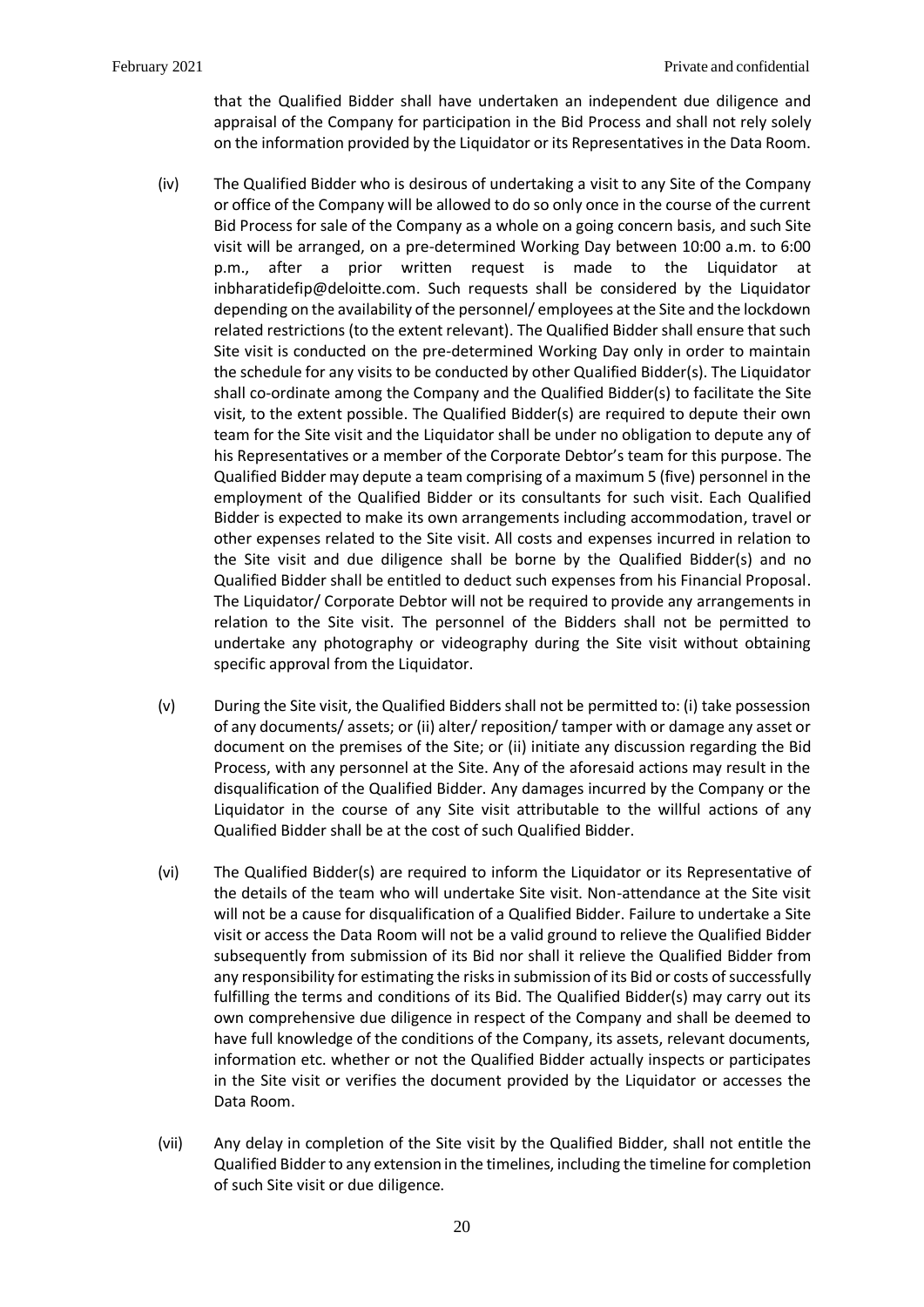- (viii) It is assumed that the Qualified Bidder(s) shall have undertaken the necessary due diligence and appraisal of the Company for participation in the Bid Process, submission of the Bid(s) and the requisite financial closure. The Qualified Bidder(s) shall not be provided any additional time for undertaking diligence or be provided access to the Data Room, after the last date of accessing the Data Room.
- (ix) While the data/information provided in this Process Document and the Data Room, has been prepared and provided in good faith, the Liquidator and his Representatives shall not accept any responsibility or liability, whatsoever, in respect of any statements or omissions herein, or the accuracy, correctness, completeness or reliability of the information provided, and shall incur no liability under any law, statute, rules or regulations as to the accuracy, reliability and completeness of the information provided, even if any loss or damage is caused to any of the Qualified Bidders by any act or omission on their part.

## <span id="page-21-0"></span>**VI. Participation of Bidders in the E-Auction process on the Auction Date**

- (i) E-auction for the acquisition of the Company as a whole on a going concern basis shall be initiated on the Auction Date. Live and open E-auction shall be conducted on the Portal of the E-auction Agency from 12:00 hours on the Auction Date and be open till 18:00 hours on the Auction Date. The Qualified Bidders shall be required to submit their Financial Proposal only on the Portal within the aforementioned timelines. It is clarified that in case any Qualified Bidder submits a Bid in the last 5 (five) minutes before the end time of 18:00 hrs on the Auction Date, the duration of the E-Auction shall be automatically extended by another 5 (five) minutes, and so on and so forth in relation to subsequent submission of Bids in the last five (minutes) of the closing time.
- (ii) The Reserve Price for sale of Bharati Defence and Infrastructure Limited as a whole on a going concern basis under the Bid Process will be hosted on the Portal at the start of the E-Auction. Any Financial Proposal submitted which is below the Reserve price shall be automatically rejected.
- (iii) The Reserve Price for sale of Bharati Defence and Infrastructure Limited as a whole on a going concern basis under the Bid Process in relation to the liquidation of the Company is exclusive of all applicable taxes and duties and the Qualified Bidder shall be required to bear all applicable taxes and duties as may be applicable. It is clarified that no incidence of tax or other rates will be applicable on or borne by the Corporate Debtor.
- (iv) Every Qualified Bidders shall have the option to see the live status of the Bid(s) being received for the Company as a whole on a going concern basis and accordingly shall have the option to revise their Bid(s) during the Bid Process. Such revision can only be in the nature of increment and not reduction in the Financial Proposal. In any case, the Bids received shall at all points of time be visible on the Portal.
- (v) In case any Qualified Bidder wishes to increase the Financial Proposal proposed by it on the Portal, he may do so within the timelines mentioned in (i) above, in a manner that such increase shall be in an increment of 1% of the Reserve Price, applicable to the latest displayed Financial Proposal offered by such Qualified Bidder.
- (vi) Upon the closing of the E-auction Process, the Portal shall be forthwith blocked and no modification, substitution or withdrawal to/of the Bid(s) shall be permitted thereafter, unless specifically permitted by the Liquidator at his sole discretion.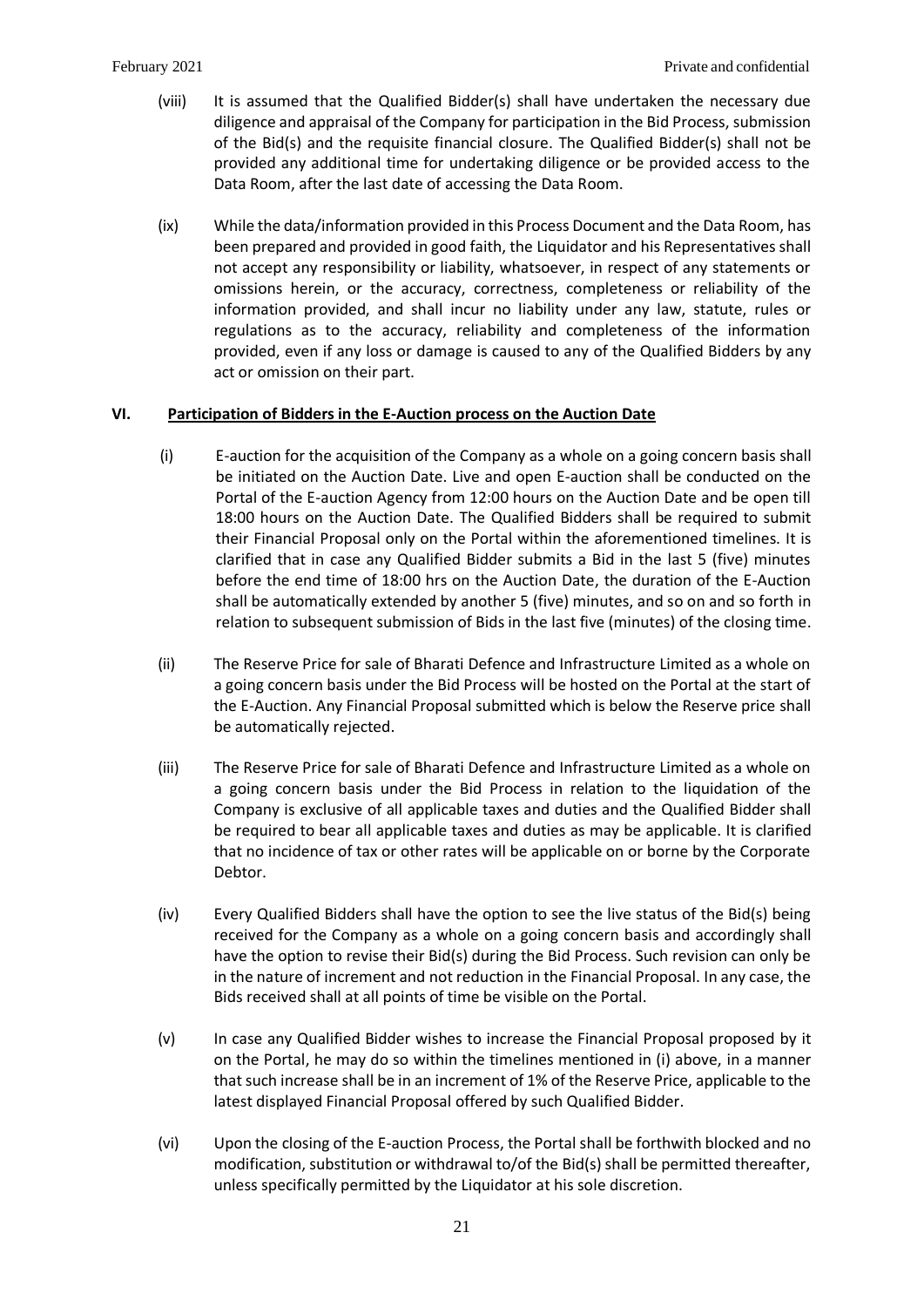- (vii) The Bid submitted by the Qualified Bidder(s) for acquiring the Company as a whole on a going concern basis shall be reviewed and evaluated by the Liquidator.
- (viii) Each Bid of a Qualified Bidder, once submitted must be valid for acceptance by the Liquidator for a period of not less than 6 (six) months from the Auction Date including any revisions to such Auction Date. In case of extension of Auction Date, the validity period of the Bid shall also be deemed to be extended for a period of 6 (six) months from such revised Auction Date. It is clarified for abundant caution that the Bid of the Successful Bidder(s) approved by the Liquidator shall not be subject to any expiry and shall remain valid and binding on the Successful Bidder.
- (ix) The Liquidator reserves the right to conduct due diligence on any Qualified Bidder(s) with the assistance of external agencies at any stage of the Bid Process.
- (x) In the event any Qualified Bidder(s) wishes to exit the Bid Process prior to the Auction Date, the Qualified Bidder(s) must submit a prior written request to the Liquidator to irrevocably withdraw from the Bid Process. Such written request must be submitted at least 7 (seven) days prior to the Auction Date. Any request received post such date shall not be considered by the Liquidator. The EMD of such Qualified Bidder(s) shall be refunded within 15 (fifteen) days of receipt of such written request, unless not already invoked and/ or the Qualified Bidder(s) has not violated any of the terms and conditions as set out in this Process Document.

## <span id="page-22-0"></span>**VII. Declaration of Successful Bidder by the Liquidator**

(i) The Successful Bidder shall be finalized by the Liquidator 1 (one) day based on the highest Bid submitted by the Qualified Bidders on the Portal. It is clarified that the decision for selection of the Successful Bidder will be solely at the discretion of the Liquidator, with the aim of maximising the value received for the Company through the Bid Process, without any requirement to provide any reasoning or justification to any Bidder.

### <span id="page-22-1"></span>**VIII. Issuance of LOI to Successful Bidder**

- (i) The Liquidator shall issue the Letter of Intent to the Successful Bidder as per Format IX, stating that such Bidder has been selected as the Successful Bidder, within 15 (fifteen) days from the Auction Date.
- (ii) It is hereby clarified that no commitment is being given by the Liquidator to carry out the sale of the Company as a whole on a going concern basis either before or post identification of the Successful Bidder by way of the E-Auction, and that the Bid Process may be cancelled at any time and at any stage by the Liquidator without assigning any reason or assuming any liability or costs.

## <span id="page-22-2"></span>**IX. Payment of Final Consideration by the Successful Bidder**

- (i) The Successful Bidder shall, on the Consideration Payment Date, provide the entire Final Consideration as per the terms of the LoI issued to it, into the bank account, details of which shall be provided in the LoI, the sole signatory of which shall be the Liquidator ("**Liquidation Account**")
- (ii) Failure to pay the entire Final Consideration into the Liquidation Account within such aforesaid timeline shall result in cancellation of the LoI, invocation of the EMD of the Successful Bidder, and rejection of the Bid submitted by the Successful Bidder.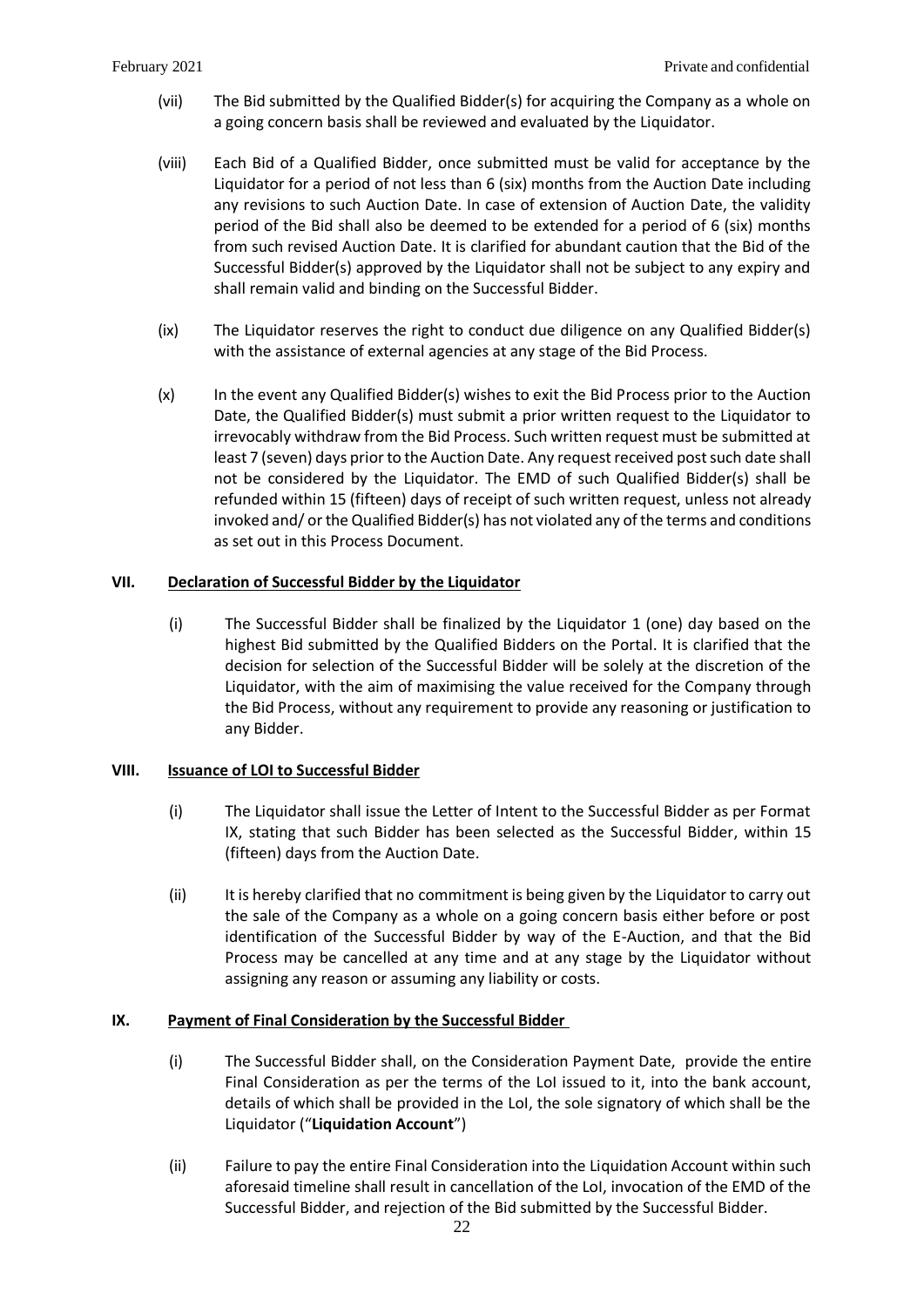(iii) It is clarified that in the event the Successful Bidder does not pay the Final Consideration as per this Process Document, Liquidator reserves the right to take such other actions including but not limited to annulling and restarting the Bid Process. These actions shall not preclude the Liquidator from taking other appropriate steps as per applicable laws against such defaulting Successful Bidder. Additionally, in the event the Successful Bidder is unable to the complete the transaction for whatsoever reason, the Liquidator reserves the right to call upon the next highest Qualified Bidder, provided the Bid value of such next highest Qualified Bidder is greater than the Reserve Price, to complete the transaction. The Liquidator shall be entitled to call upon the next highest Qualified Bidders subsequent to the Successful Bidder in case of failure by the Successful Bidder, by issuing the LoI to such next highest Qualified Bidder, and such subsequently selected highest Qualified Bidder shall be deemed to be the Successful Bidder. In any case, Liquidator may repeat such steps of the Bid Process of this Process Document as deemed fit in the sole discretion of the Liquidator. Notwithstanding anything else contained herein, the Liquidator reserves the right to take any and all measures required for maximization of the value of the Company being auctioned.

## <span id="page-23-0"></span>**X. Issuance of Certificate of Sale**

- (i) The Certificate of Sale shall be issued to the Successful Bidder within 7 (seven) days from receipt of the NCLT Order, or payment of Final Consideration, whichever occurs later. Issuance of the Certificate of Sale pursuant to the receipt of the Final Consideration and the NCLT Order shall mark the closure of the Bid Process contemplated under this Process Document, and enable the transfer of ownership of the Corporate Debtor to the Successful Bidder.
- (ii) Upon the issuance of Certificate of Sale, the ownership, risk and title to the Company shall stand transferred to the Successful Bidder and the Liquidator/ his Representatives/ advisors shall be released of any and all liability for claims, losses, damages, costs, expenses or liabilities in any way related to or arising from the exercise of any rights and / or performance of any obligations set out under this Process Document, and / or in connection with the Bid Process, and/or the operation of the Corporate Debtor from the Liquidation Commencement Date and waives any and all rights and / or claims the Successful Bidder may have in this respect, whether actual or contingent, whether present or in future. The legal or beneficial interest, right or title over the Company shall be issued, vested, transferred pursuant to the Successful Bid, to the Successful Bidder pursuant to issuance of the Certificate of Sale on an "as is where is", "as is what is" "as is how is" and a without recourse basis, with the opportunity of conduct of due diligence by the Successful Bidder, by virtue of which it is deemed to have full knowledge about the Company.
- (iv) The Successful Bidder shall be responsible for undertaking all actions, including obtaining all approvals and making necessary form filings as may be required or necessary for the acquisition of the Company as a whole on a going concern basis on the Transfer Date and the Liquidator and/or his representatives or advisors shall not be under any obligation or responsibility to undertake any such actions.
- (iii) On or post the Transfer Date, the Successful Bidder shall enter into such definitive documents as may be required by the Liquidator. The Successful Bidder shall provide the cooperation and access to information of the Company as may be required and/or requested by the Liquidator and/or the Stakeholders of the Company from time to time for conclusion of the Liquidation Process including for the distribution of the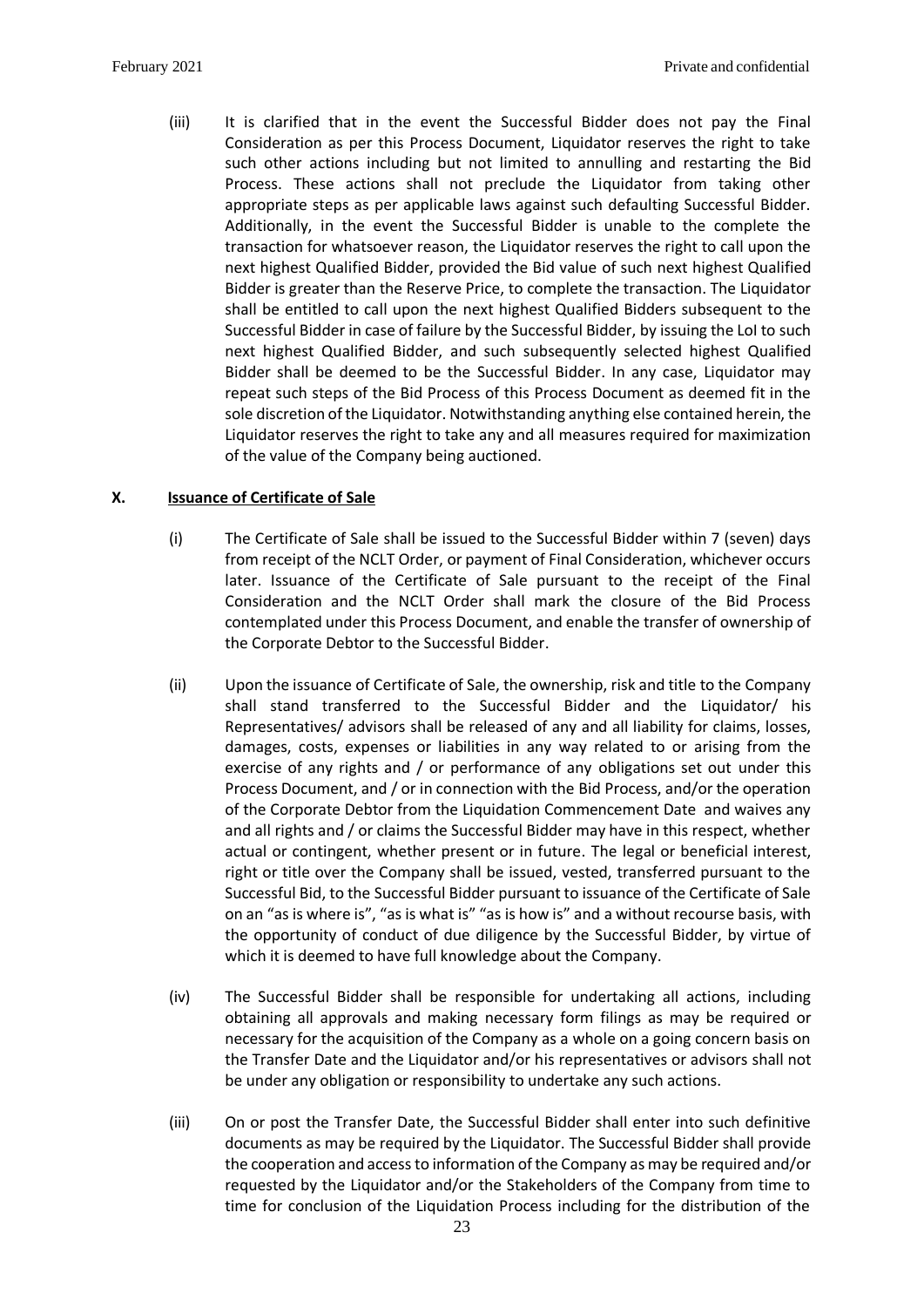liquidation estate to the Stakeholders of the Company. The Liquidator, his Representatives and/or advisors shall be entitled to retain copies of all data and documents pertaining to the Liquidation Process of Company post the Transfer Date as well. The Successful Bidder shall retain, all records, including tax returns, possessed or to be possessed by the Company until the completion of the Liquidation process of the Company and shall provide the Liquidator, his Representatives and/or advisors with access, upon prior written request specifying the need therefor to such information. The Successful Bidder shall provide the cooperation and access to information of the Company as may be required and/or requested by the Liquidator and/or the Stakeholders of the Company from time to time for conclusion of the Liquidation Process including for the distribution of the liquidation estate to the Stakeholders of the Company.

## <span id="page-24-0"></span>**4. OTHER TERMS OF BID PROCESS**

### 4.1 **Non-responsive Bids**

The Bid submitted by the Bidder shall be scrutinized to establish responsiveness to the requirements laid down in the Process Document. In addition to the events set out in Clause [3.3](#page-14-0) herein, the following events or occurrences may cause the Bid to be considered "nonresponsive", at the sole discretion of the Liquidator:

- (a) Bid that is incomplete, i.e. the EOI/ EMD/ Supporting Documents are not submitted in the formats set out under the Process Document or not accompanied with any of the applicable documents as specified in the Process Document;
- (b) Bid documents i.e. the EOI/ EMD/ Supporting Documents are not signed by authorized signatory, authorized for submission of the Bid and/or stamped in the manner indicated in the Process Document;
- (c) Material inconsistencies in the information/documents submitted by the Bidder;
- (d) A Bidder submitting more than one Bid;
- (e) EOI, EMD and Supporting Documents are not received on the Document Submission Date;
- (f) Any conditions attached to submission of the EMD/ Financial Proposal/ EOI/ Supporting Documents;
- (g) Existence of any collusion between the relevant Bidder, or between the Bidder and the Company's related parties, or any creditors of the Company and the Bidder;
- (h) Successful Bidder does not make payment of the Final Consideration on the Consideration Payment Date;
- (i) Non-compliance with the terms of this Process Document;
- (j) Bidder delaying in submission of any document under this Process Document or any information or clarifications sought by the Liquidator; and/or
- (k) Bidder makes any misrepresentation, or any misleading or inaccurate statement, or has omitted any material information.

### 4.2 **Right to disqualify or accept or reject any or all Bids**

Notwithstanding anything contained in this Process Document, the Liquidator reserves the absolute right to accept or reject any Bids(s), if the Bid(s) are non-responsive or not in compliance with this Process Document and/or the provisions of the IB Code and/or the Liquidation Regulations, and in any case, notwithstanding anything contained herein, reserves the absolute right to annul the Bid Process and reject any or all Bids, at any time, without any liability or costs or any obligation for such acceptance, rejection or annulment, and without assigning any reasons thereof for such actions. Without prejudice to the aforesaid, the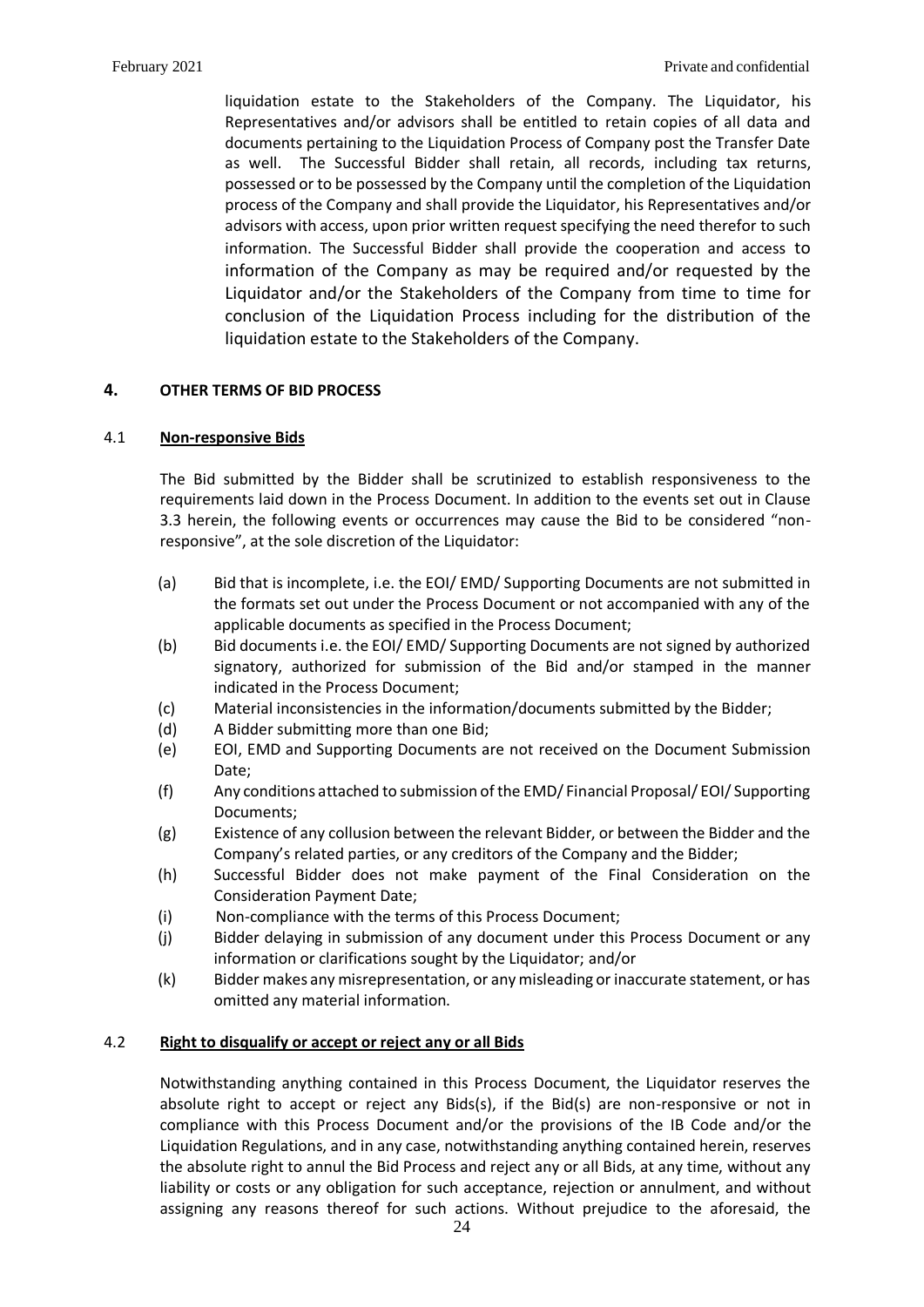Liquidator also reserves the absolute right to:

- (a) disqualify any Bidder that is found to have made a false disclosure or made any misrepresentation with regard to its eligibility to participate in the Bid Process or submit Bids, at any stage of the Bid Process;
- (b) disqualify any Bidder who does not provide the Earnest Money Deposit and/or the Supporting Documents in compliance with this Process Document, and any Successful Bidder who does not pay the Final Consideration as per the terms herein;
- (c) annul the Bid Process and reject any/all Bids for any reason, at any point of time, including if considered unsatisfactory or commercially unacceptable or below Reserve price as determined by the Liquidator, in its sole discretion, without any obligation to provide reasons or justifications, and if deemed fit move to other methods of liquidation as per Regulation 32 (a) to (f) of the Code.;
- (d) restart the Bid Process and invite fresh bids either on the Auction Date itself or any subsequent date with prior intimation of the same. The Liquidator reserves the right to conduct subsequent rounds of the E-auction sale with reduction in Reserve Price, as per the Code and Liquidation Regulations; and/ or
- (e) select or approve any proposal or Bid, as it may deem fit, at any time.
- 4.3 The Bidder(s) should note that:
	- (a) If any Bidder is rejected/ disqualified for any reason whatsoever, the Liquidator may (subject to the IB code and the Liquidation Regulations):
		- (i) consider other Bid(s) received from other Bidder(s), whose Bid(s) is/are responsive and valid and is in compliance with this Process Document and IB Code, including any deviations/amendments to the Bid, as may be allowed by Liquidator; or
		- (ii) annul the Bid Process; or
		- (iii) invite fresh Bids; or
		- (iv) take any such measure as may be deemed fit at the discretion of the Liquidator including discussion with other Bidder(s).
	- (b) If the Liquidator receives only a single Bid, then Liquidator shall have the discretion to either discuss with the said Bidder or any other Person, on the terms of the proposed transaction or annul the Bid Process or to invite Bids again.
	- (c) If all Bids are rejected on account of them being unsatisfactory or commercially unacceptable or below a reserved price, the Liquidator may annul the Bid Process or seek for fresh submission of Bids, with reduced Reserve Price as per Liquidation Regulations.
	- (d) Acceptance or rejection by the Liquidator of the Earnest Money Deposit and/or the Supporting Documents received by the Liquidator after the Document Submission Date shall be subject to the sole discretion of the Liquidator.
- 4.4 A Bidder shall be ineligible to submit a Bid if the Bidder or any Person acting jointly or in concert with the Bidder or any of their connected person (as defined under Code), falls in any of the categories of ineligibility as set out in Format III. The Bidders shall be required to submit an affidavit in the form set out in Format III to satisfy that they are not ineligible to submit a Bid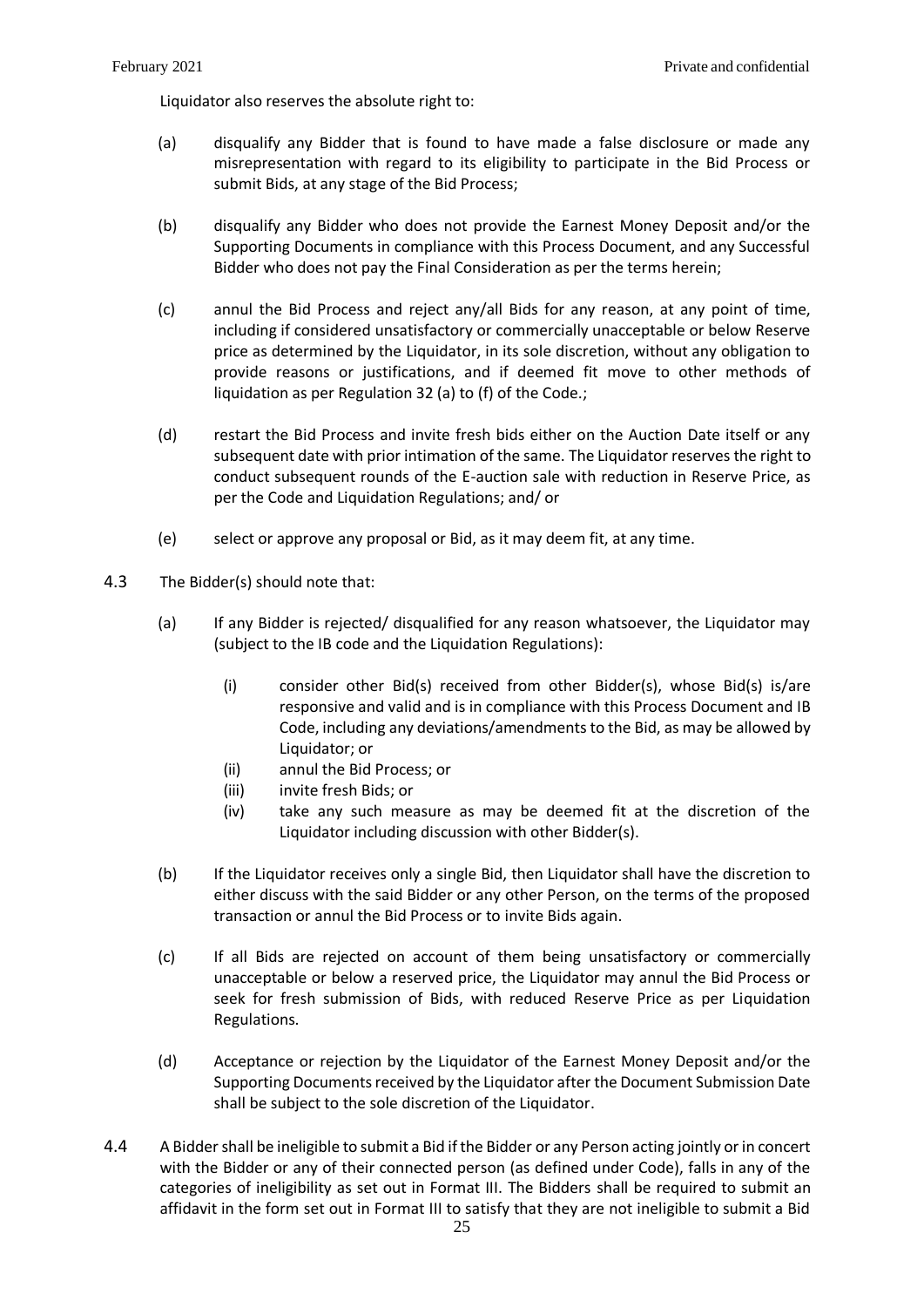in terms of the criteria set out thereunder.

## <span id="page-26-0"></span>**5. TERMS AND CONDITIONS OF PARTICIPATION**

In accordance with the terms of this Process Document, each Bidder is deemed to have made the following acknowledgements and representations:

- (a) The Bidder(s) shall, unconditionally and irrevocably, promptly upon demand, indemnify and hold harmless the Company, the Liquidator and his Representatives, and advisors against all actions, proceedings, claims, demands, losses, liabilities, damages, costs and expenses imposed, asserted against or incurred by the Company, the Liquidator, and his Representatives, his advisors arising out of or pursuant to or in connection with a breach of the obligations of the Bidder(s) under the Process Document, the Bid(s) and/or the LoI or in the event the Bidder(s) withdraws the Bid(s) post the timelines mentioned herein, or withdraws from the Bid Process pursuant to the approval of the concerned Bid(s) by the Liquidator or delays in the implementation of the Bid(s), and the Bid(s) submitted by the Bidder(s) shall contain an undertaking to this effect.
- (b) The Bidder(s) represents that the Bidder(s) is in compliance with the requirements set out under the Applicable Laws for participating in the Bid Process and executing the Bid.
- (c) The Bidder(s) represents to the Company and the Liquidator that it has the necessary financial resources available for the purpose of implementation of the Bid(s), for the consideration, stated in the Bid(s).
- (d) The vesting of any legal or beneficial interest, right or title over the Company and/or any of its assets shall be issued, vested, transferred pursuant to the Successful Bid, to the Successful Bidder on an "as is where is", "as is what is" "as is how is" and a without recourse basis.
- (e) The Bidder(s) acknowledges that neither of the Company, the Liquidator and his Representatives, are providing any representations or warranty(ies), express or implied regarding the status of business, business prospects, operations, history, quality, standard, exact quantity, description or title of the assets or any other aspect of the Company or the condition/ ownership/ title/ value of its assets, equipment, securities and the Company, the Liquidator and his Representatives, assume no such liability whatsoever in this respect.
- (f) The Bidder(s) acknowledge that the ownership to the Company shall pass only upon issuance of Sale Certificate to the Successful Bidder, and that no claim of ownership can be made by any Bidder(s) prior to the same.
- (g) The Bidder(s) represents to the Company and the Liquidator that it has obtained all the requisite corporate authorizations and regulatory approvals required for submission of the Bid(s), and acquisition of the Company if such a regulatory approval is necessary.
- (h) The Bidder(s) acknowledges that it shall fulfill all the terms of the Process Document, LoI and the Bid(s) (as submitted by it and as accepted by the Liquidator), if it is declared as a Successful Bidder upon the completion of the Bid Process.
- (i) The Bidder acknowledges that all information submitted by it is complete, strictly as per the requirements stipulated in the Process Document and is true and correct.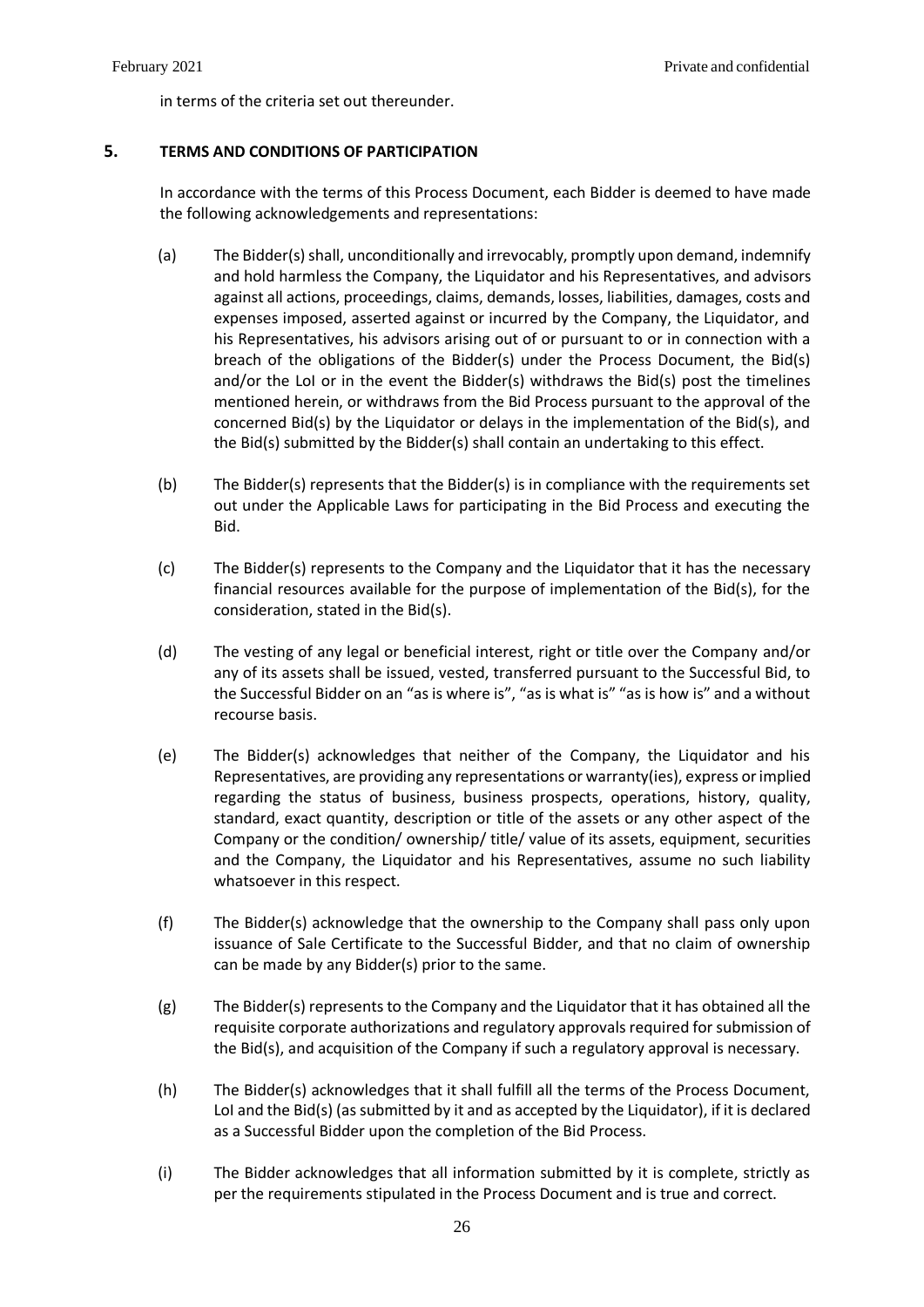- (j) The Bidder acknowledges that no modification, alteration, amendment or change may be made to the EOI/ EMD/ Supporting Documents submitted by a Bidder except as provided in this Process Document
- (k) The Bidders should regularly visit the Data Room and the website of the Company to keep themselves updated regarding clarifications/amendments/time extensions, if any, in relation to the Bid Process.
- (l) The Bidders agree and acknowledge that invocation or encashment or appropriation of the Earnest Money Deposit is not the only remedy available to the Liquidator, and the Liquidator shall have the unfettered right to initiate appropriate legal proceedings against the Bidder(s) as it deems fit for the damages recovery of losses caused to the Liquidator Corporate Debtor on account of withdrawal of the Bid or non-fulfilment of the terms and conditions of this Process Document, including pressing for specific performance or injunctions.
- (m) It shall be the responsibility of each Bidder to bear all costs in relation to acquiring the assets/ equipment/ documents/ securities of the Company. It is clarified that the Liquidator or Company do not undertake any responsibility or obligation in relation to maintenance/ moving/ delivery of any asset/ equipment/ document prior or post the issuance of LoI.
- (n) The Final Consideration shall not be subject to any deductions, adjustments, set off, claims, reimbursements, expenses of any sort whatsoever.
- (o) The Bidders accept and acknowledge that the Liquidation Account and all monies and deposits contained therein shall form part of the liquidation estate of the Company and notwithstanding the conclusion of the Bid Process and sale of the Company to the Successful Bidder as contemplated herein, the Liquidation Account shall continue to be operated solely as per the instructions of the Liquidator and the deposits, monies made therein shall be held in trust for the Stakeholders of the Corporate Debtor and neither the Company, nor the Successful Bidder nor any of the future creditors or stakeholders of the Company shall have any recourse to the said Liquidation Account. It is also clarified that any interest accrued on the deposits lying to the credit of the Liquidation Account or any other bank account of the Corporate Debtor until the Transfer Date shall form part of the liquidation estate of the Corporate Debtor and shall be utilized for the purposes of discharge of liabilities under Section 53 of the Code.

## <span id="page-27-0"></span>**6. CLARIFICATIONS**

- 6.1 While the data/information provided in this Process Document and the Data Room, has been prepared and provided in good faith, the Liquidator and his Representatives shall not accept any responsibility or liability, whatsoever, in respect of any statements or omissions herein, or the accuracy, correctness, completeness or reliability of the information provided, and shall incur no liability under any law, statute, rules or regulations as to the accuracy, reliability and completeness of the information provided, even if any loss or damage is caused to any of the Bidders by any act or omission on their part.
- 6.2 A Bidder requiring any clarification on this Process Document, Bid Process, submission of the Bid or on the Company shall email such request for clarification to [inbharatidefip@deloitte.com](mailto:inbharatidefip@deloitte.com) on or before Last Date for Registration.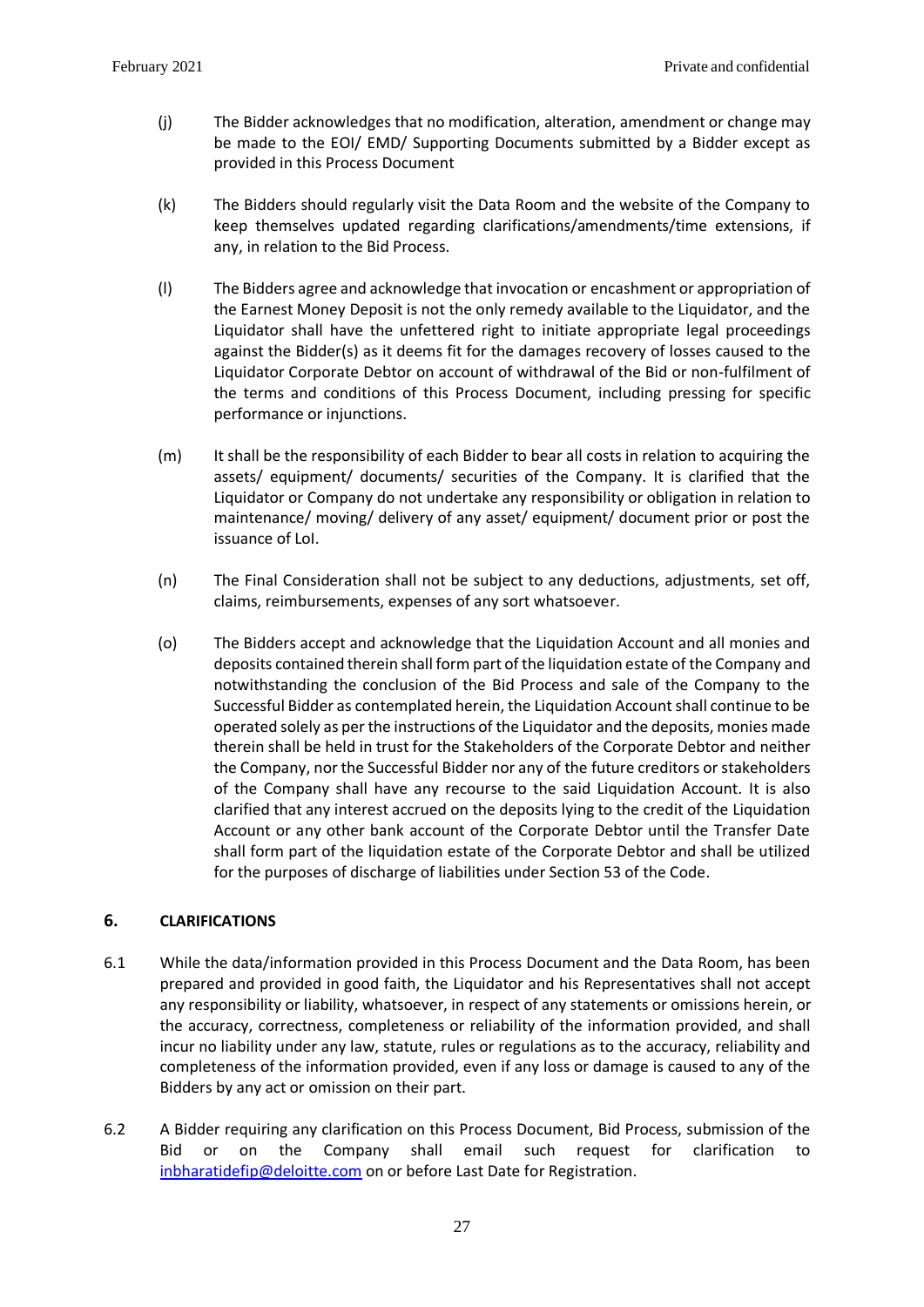- 6.3 The Liquidator reserves the right not to respond to any query or provide any clarification, at their sole discretion, and no extension of time and date referred to in this Process Document shall be granted on the basis of not having received response to clarifications sought from the Liquidator. Nothing contained herein shall be considered or read as compelling or requiring the Liquidator and/or his Representatives to respond to any query or to provide any clarification to the queries raised by a Bidder. The Liquidator and his Representatives will not be held responsible for any delay in response or non-response to clarifications raised by the Bidders.
- 6.4 The Liquidator and/or his Representatives may issue interpretations and clarifications on this Process Document or in relation to the Bid Process to the Bidder(s). All clarifications and interpretations issued by the Liquidator or his Representatives shall be deemed to be part of the Process Document if provided in writing.

## <span id="page-28-0"></span>**7. CONFIDENTIALITY**

- 7.1 All information furnished in this Process Document and/or pursuant to the terms hereof shall be governed by the provisions of this Process Document and the Confidentiality Undertaking, where applicable. Information relating to the Bid Process, examination, clarifications, evaluations, and recommendations relating to the Bids or relating to the Bidder(s) shall not be disclosed by the Bidder(s) to any Person who is not officially concerned with the Bid Process or is not a retained professional advisor.
- 7.2 The Bidder(s) acknowledges that the Confidential Information contains critical information including commercially sensitive information relating to the Company, by virtue of which the Bidder(s) shall keep all such critical information, including the commercially sensitive information and UPSI, confidential and shall not disclose or divulge Confidential Information, such critical information or commercially sensitive information or UPSI, to any other Person.
- 7.3 The Bidder(s) shall use such Confidential Information including the commercially sensitive information and UPSI relating to the Company only for the purpose of preparation and submission of the Bid, in accordance with the terms of this Process Document and the Confidentiality Undertaking, where applicable.
- 7.4 The Bidder(s):
	- (a) agrees to use such measures and/or procedures as it uses in relation to its own confidential information to hold and keep in confidence any and all Confidential Information.
	- (b) agrees that the Confidential Information shall be kept confidential and shall be used solely for the purposes of the Bid Process.
	- (c) shall ensure compliance with Applicable Law and specifically with the IB Code and the Liquidation Regulations, with respect to Confidential Information received pursuant to this Process Document.
	- (d) shall take all reasonable steps and measures to minimize the risk of disclosure of Confidential Information by ensuring that only such Representatives who are expressly authorized by it and whose duties require them to possess the Confidential Information shall have access to the Confidential Information on a strict need-to-know basis.
	- (e) shall ensure that the Confidential Information will not be copied or reengineered or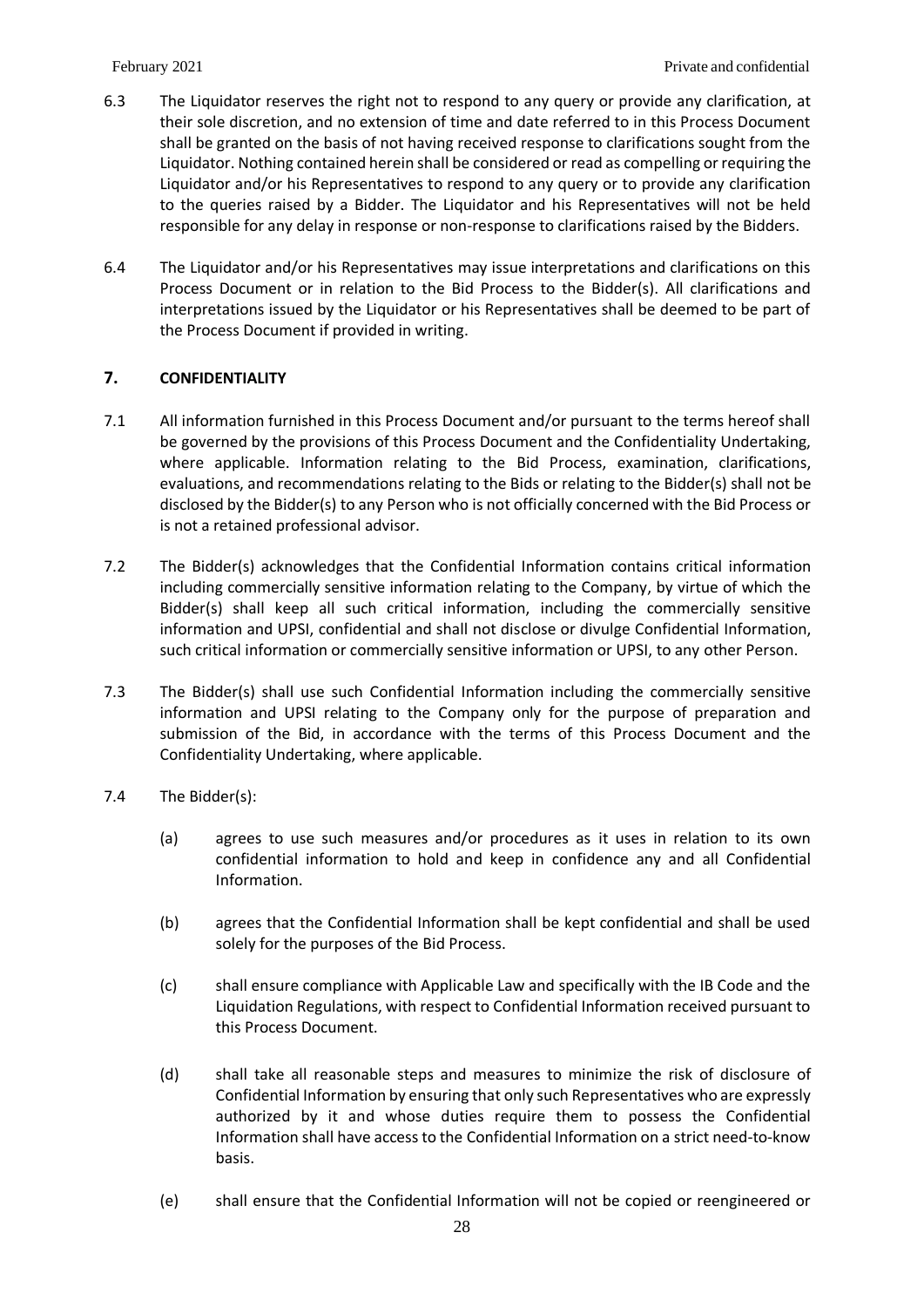reproduced or transmitted by any means and in any form whatsoever (including in an externally accessible computer or electronic information retrieval system) by the Bidder or its Representatives, except for sharing of Confidential Information as required in relation to this Process Document, as decided by the Bidder or its Representatives from time to time.

- (f) shall not use the Confidential Information to cause any undue gain or undue loss to itself or any other person;
- (g) shall protect any intellectual property of the Corporate Debtor which it may have access to;
- (h) shall ensure that all Confidential Information is kept safe and secure at all times and is protected from any theft or leakage;
- (i) shall comply with the confidentiality obligations hereunder and the Bidder shall be responsible for any breach thereof.
- 7.5 The Bidder's obligations hereunder, shall not apply to Confidential Information if the same:
	- (a) at the time of its disclosure, is in public domain or which after disclosure becomes part of public domain other than as a result of a disclosure by the Bidder or its Representatives contrary to the terms of this Process Document; or
	- (b) prior to its disclosure to the Bidder, was lawfully in the possession of the Bidder as evidenced by the records of the Bidder, or thereafter becomes known to the Bidder on a non-confidential basis from a source other than the Liquidator or his Representatives who is not in breach of its confidentiality obligations;
	- (c) is approved for disclosure in writing by the Liquidator, or his Representatives.
	- (d) was or is independently developed by the Bidder(s) or its Representatives without relying upon or using the Confidential Information.

## <span id="page-29-0"></span>**8. MISCELLANEOUS**

- 8.1 This Process Document is issued upon an express understanding and agreement that the Bidder shall use it solely for the purpose of preparation and submission of the Bid and for the purpose necessarily associated with the Bid and for no other purpose whatsoever.
- 8.2 The Bids shall be evaluated by the Liquidator *inter alia* on the basis of the Financial Proposal, the declarations made and/or information submitted by the Bidder and/or Process Document.
- 8.3 The Liquidator reserves the right to conduct due diligence/know your customer verifications on the Bidders at any stage of the Bid Process.
- 8.4 All payments under this Process Document shall be made in INR (Indian Rupees).
- 8.5 The Bidder(s) shall ensure compliance with any amendment or clarifications to the IB Code, or to any of the rules and regulations issued thereunder, as amended from time to time. If the Liquidator requires any information, document, or other support from the Bidder, to comply with their obligations under the IB Code or for the purposes of conducting any diligence, the Bidder shall provide the same immediately at its own cost.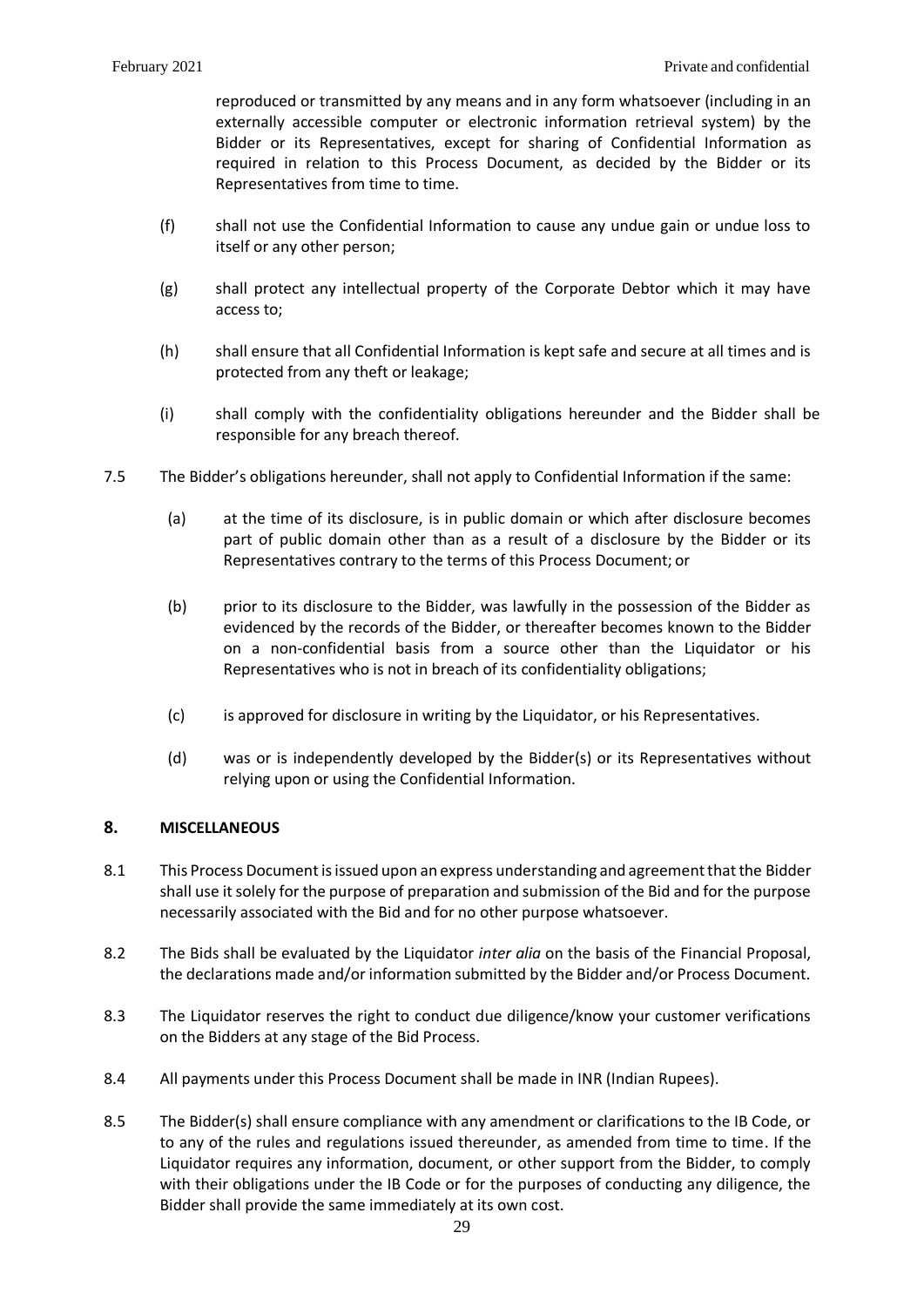- 8.6 If the Bidder conceals any material information or makes a wrong statement or misrepresents facts or makes a misleading statement in its Bid, in any manner whatsoever, the Liquidator reserves the right to reject such Bid and/or cancel the Letter of Intent (if issued) and forfeit the Earnest Money Deposit. The Bidder shall be solely responsible for such disqualification based on its declarations in the Bid.
- 8.7 Save as provided in this Process Document, no change or supplemental information to the Supporting Documents shall be accepted after the Document Submission Date. The Liquidator, may, at their sole discretion, request for additional information/document and/or seek clarifications from Bidder(s), even after the Document Submission Date/Auction Start Date. Delay in submission of additional information and/or documents sought by the Liquidator shall make the Bid liable for rejection.
- 8.8 No extension of time shall be granted under any circumstances to the Bidder(s) for submission of the Supporting Documents including, but not limited to, on the grounds that the Bidder did not obtain a complete set of this Process Document, or did not get an opportunity to conduct a Site visit, or on any other ground(s) as may be deemed appropriate by the Liquidator. However, the Liquidator at his discretion may extend the timelines for submission of Supporting Documents. Such extension in timeline shall be communicated to all Bidders by sending emails or publishing the notice of extension on the website of the Company or on the Data Room.
- 8.9 A Bidder, accepting this Process Document and gaining access to the Data Room, confirms that the Bidder is in compliance with the Insider Trading Regulations and waives any right to claim that there was any involvement of the Liquidator or its Representatives in the Bidder's compliance or lack thereof with the Insider Trading Regulations.
- 8.10 Liquidator and his Representatives shall not be responsible in any way for such any costs incurred by the Bidder(s), regardless of the conduct or outcome of the Bid Process.
- 8.11 The Bidders shall not be entitled to receive any reimbursement of any expenses which may have been incurred in preparation of the Bid(s) and/or carrying out of due diligence, and matters incidental thereto or for any purpose in connection with the Bid(s).
- 8.12 This Process Document and the Bid Process shall be governed by, and construed in accordance with, the laws of India and the Adjudicating Authority shall have exclusive jurisdiction over all disputes arising under, pursuant to and/or in connection with this Process Document and/or the Bid Process.
- 8.13 The Bidder(s) hereby agrees and releases the Liquidator and its Representatives irrevocably, unconditionally, fully and finally, from any and all liability for claims, losses, damages, costs, expenses or liabilities in any way related to or arising from the exercise of any rights and/or performance of any obligations set out under this Process Document, and/or in connection with the Bid Process, and waives any and all rights and/or claims the Bidder(s) may have in this respect, whether actual or contingent, whether present or in future.
- 8.14 The Liquidator in its sole discretion and without incurring any obligation or liability or cost, reserves the right, at any time, to;
	- (a) suspend and/or cancel the Bid Process and/or amend and/or supplement the Bid Process or modify the dates or other terms and conditions set out in this Process Document;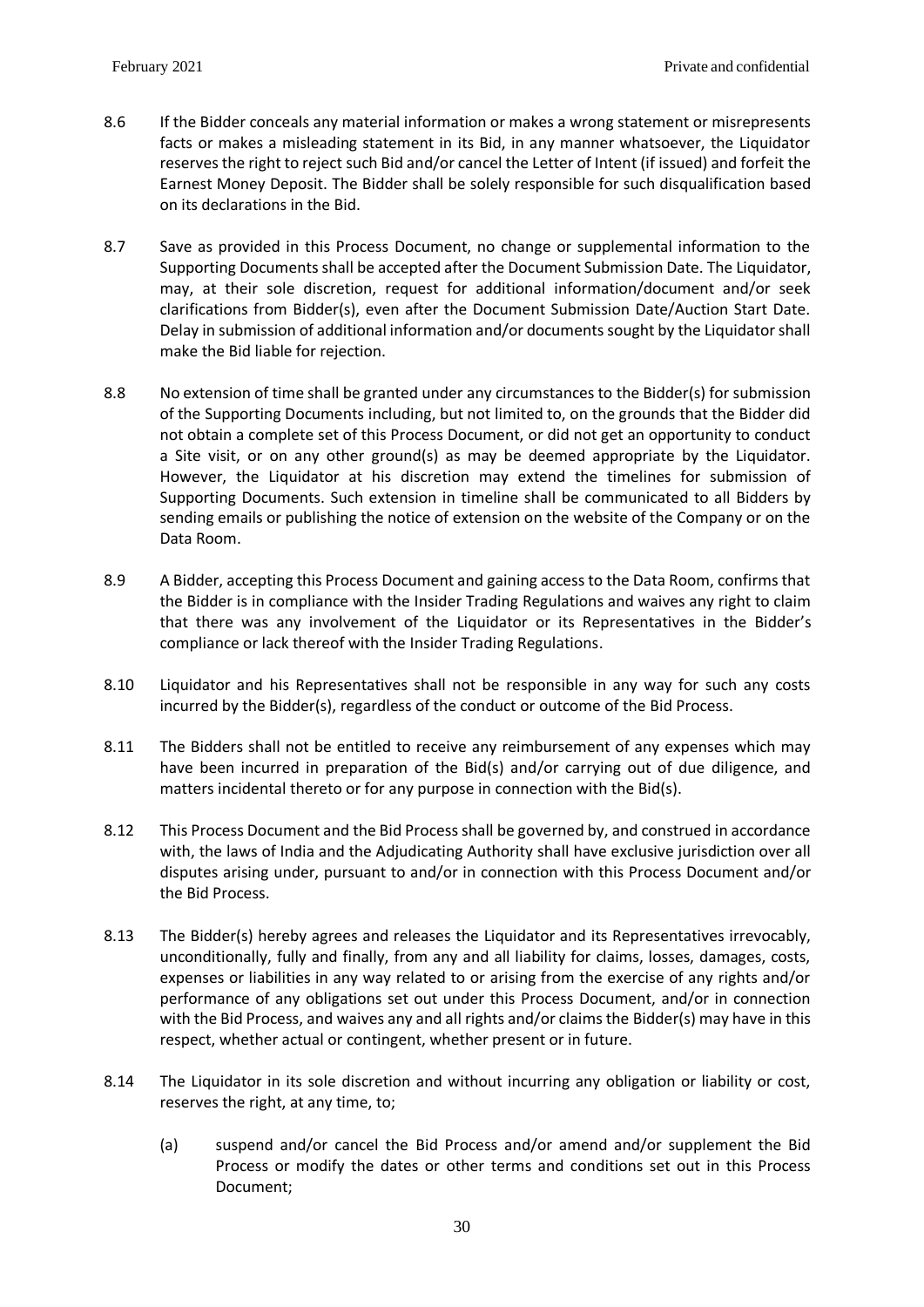- (b) consult with any Bidder(s) in order to receive clarifications or further information;
- (c) retain any information and/or evidence submitted to the Liquidator/ his Representatives, by, on behalf of, and/or in relation to any Bidder;
- (d) cancel or disqualify the Bid submitted by any Bidder at any stage of the Bid Process;
- (e) restart the Bidding Process as per the discretion of the Liquidator and even post issuance of LoI;
- (f) independently verify, disqualify, reject and/or accept any and all submissions or other information and/or evidence submitted by or on behalf of any Bidder.
- (g) accept any Bid, conduct subsequent rounds of auction as per the terms deemed fit by the Liquidator.

## <span id="page-31-0"></span>**9. TECHNICAL TERMS & CONDITION OF E-AUCTION SALE**

- 9.1 The Bidder shall be solely responsible for all consequences arising out of the Bid submitted by him (including any wrongful bidding) and no complaint/ representation will be entertained in this regard by the Liquidator. Hence, Bidders are cautioned to be careful to check the Bid amount and alter/rectify their Bid if required before confirming the Bid submitted.
- 9.2 Bidders are advised to change the password immediately on receipt thereof.
- 9.3 Qualified Bidders may encounter certain unforeseen problems such as time lag, heavy traffic, and system/ power failure at the Qualified Bidder's end. To avoid losing out on bidding because of above-mentioned reasons, it is advised not to wait for the last moments.
- 9.4 The point of contact for all Bidders in relation to the Portal, technical glitches, instructions relating to the Portal etc. shall be the E-Auction Agency, and the Bidders shall not approach the Liquidator in relation to the same.
- 9.5 Post identification of Qualified Bidders, prior to the Auction Date, a mock auction training will be conducted by the E-Auction Agency for familiarity purposes.

### <span id="page-31-1"></span>**10. AMENDMENT TO THE PROCESS DOCUMENT**

The Liquidator may, for any reason whatsoever and without assigning any reason, or incurring any liability, amend, modify or supplement this Process Document by an amendment. Any amendment(s) shall be uploaded on the website of the Corporate Debtor. Bidders are requested to check website of the Corporate Debtor on a regular basis. The Acceptance of the Process Document shall be deemed to be an acknowledgement by the Bidder(s) that any such amendment pursuant to this Clause [10](#page-31-1) shall be binding on the Bidder(s)**.**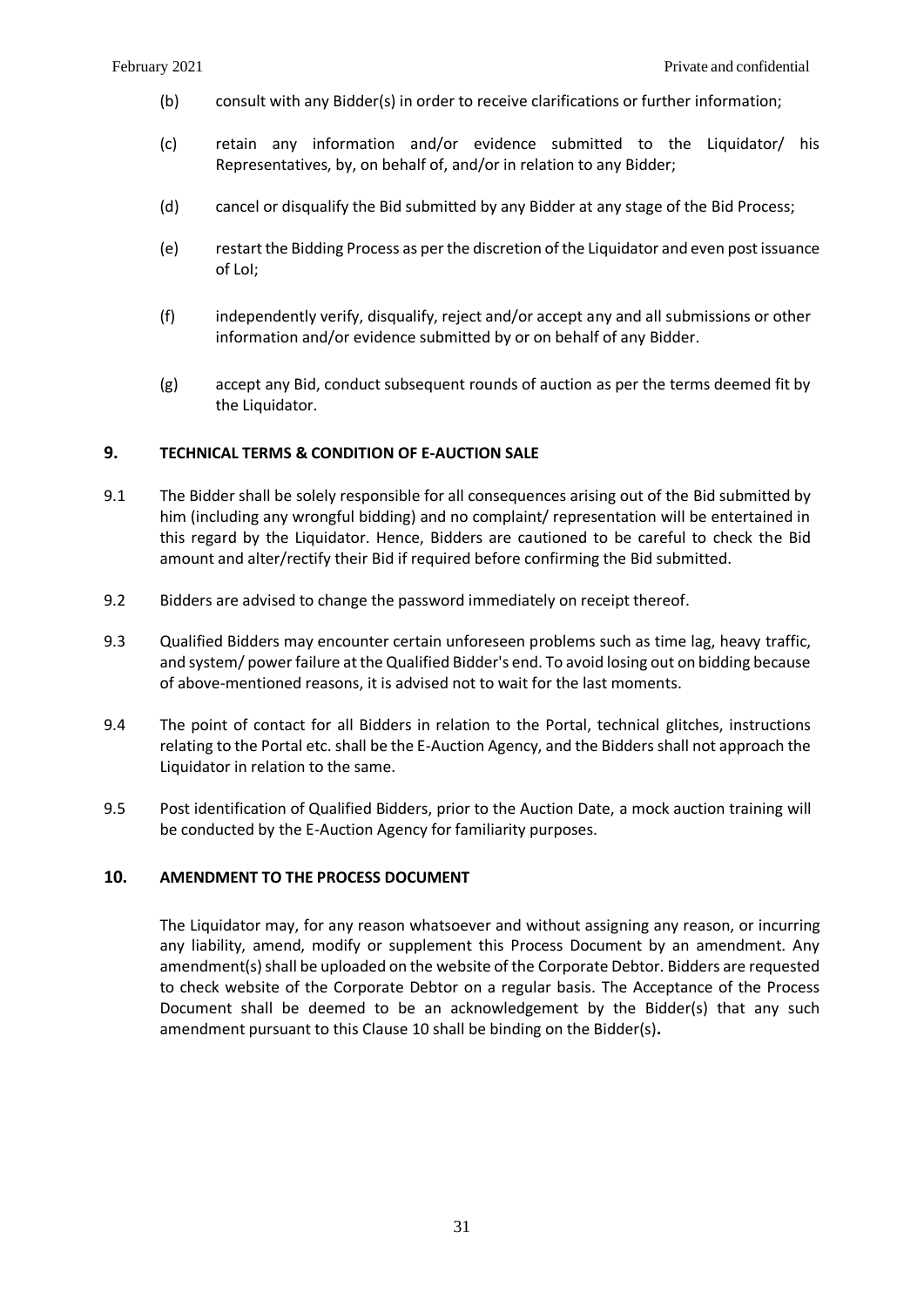## **ANNEXURES**

## **LIST OF ANNEXURES**

- <span id="page-32-0"></span>• Annexure I - Business of Corporate Debtor
- EOI Format
- Format I : Covering Letter
- Format II : Confidentiality Undertaking
- Format III : Format of Affidavit by Bidder under Section 29A of the IB Code
- Format IV : Earnest Money Deposit
- Format V : Board Resolutions
- Format VI : Power of Attorney
- Format VII : Authorization for Information Request
- Format VIII : Undertaking by Bidder
- Format IX : Letter of Intent
- Format X :Sale Certificate
- Format XI : Checklist for Submission of Supporting Documents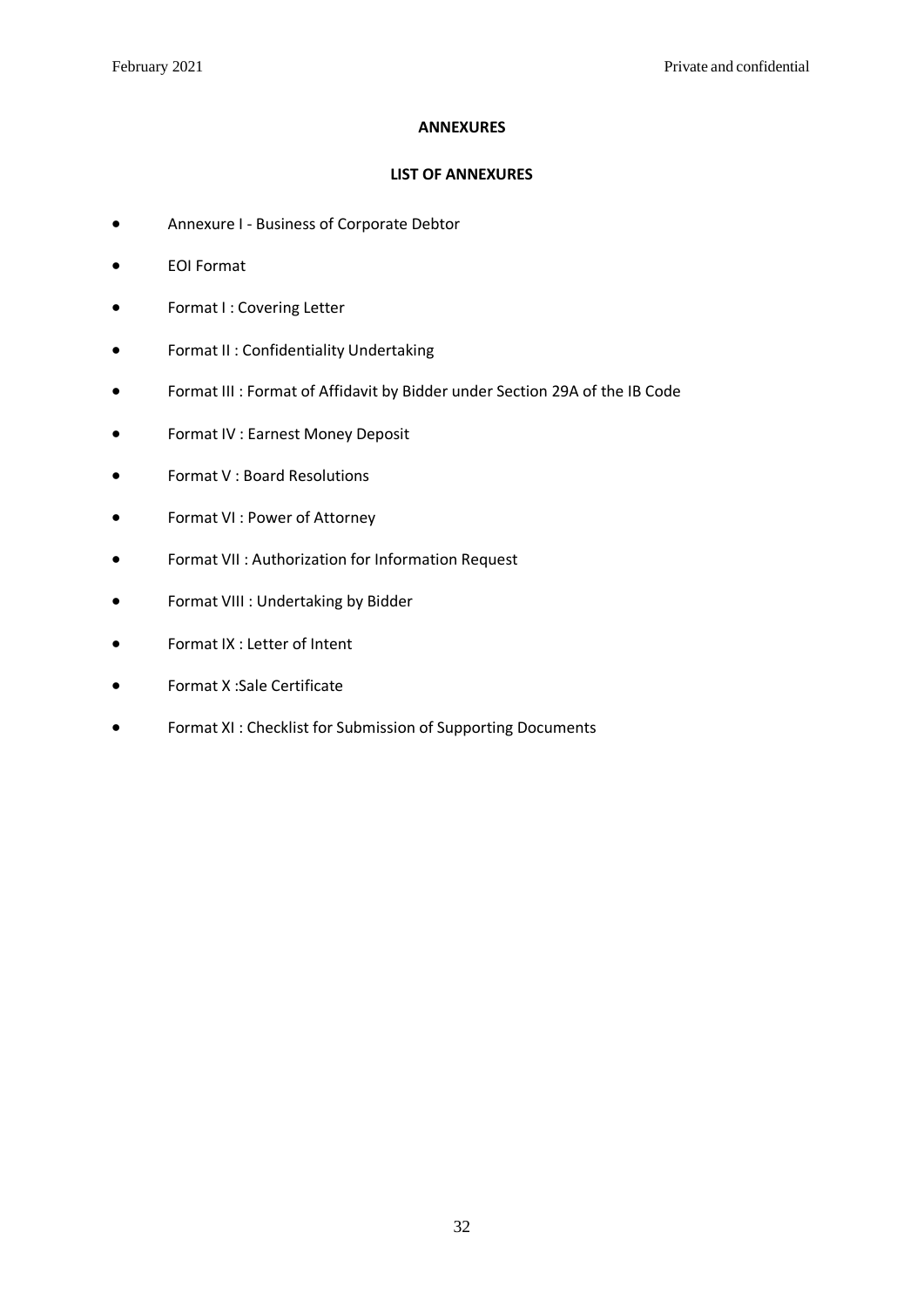## **ANNEXURE I: ABOUT THE CORPORATE DEBTOR**

## <span id="page-33-0"></span>1. Introduction:

Bharati Defence and Infrastructure Limited (formerly known as Bharati Shipyard Limited/ "BSL") was incorporated on 22nd June, 1976. Bharati Defence and Infrastructure ("BDIL" or "Company") was initiated as a partnership firm in 1973 which was converted into Limited Company in 1976 and later to a Public Limited Company in 1996. The Company was listed with an Initial Public Offering ("IPO") in December 2004.

The Company began its operations with one shipyard based out of Ratnagiri, Maharashtra. BDIL now has five shipyards with presence on both the west and east coat of India. The current shipyard locations for the Company include Ratnagiri, Usgaon (Dabhol), Mangalore, Howrah (Kolkata), and a 51% stake in the Pinky Shipyard in Goa. The Company's product portfolio has graduated from small sized vessels and tugs to sophisticated offshore vessels like Platform Support Vessels (PSV's), Anchor Handling Support Vessels (AHTSV's), Offshore Support Vessels (OSV's) and more recently jack up rigs, midsized LNG propelled Vessels and smaller defense vessels for the Indian Navy and the Indian Coast Guard.

| <b>Sr No</b>   | <b>Particulars</b>        | <b>Address</b>                          |
|----------------|---------------------------|-----------------------------------------|
| 1              | Corporate Office (Mumbai) | Oberoi Chamber - II, Ground Floor,      |
|                |                           | Link Road, Near Laxmi Industrial Estate |
|                |                           | Opp. Adhikari Brothers,                 |
|                |                           | Andheri (West), Mumbai - 400053.        |
| $\overline{2}$ | Ratnagiri yard            | Mirya Bunder, Ratnagiri                 |
|                |                           | Ratnagiri - 415 612                     |
| 3              | Dabhol yard               | Survey No. 44,                          |
|                |                           | Post Usgaon, Taluka - Dapoli            |
|                |                           | Ratnagiri - 415 706                     |
| 4              | Goa yard                  | Zorinto Sancole,                        |
|                |                           | Goa - 403710.                           |
| 5              | Mangalore yard            | Village – Kudroli - Bengre,             |
|                |                           | Tannirbavi, Mangalore - 575013          |
|                |                           | Karnataka State,                        |
| 6              | Kolkata yard              | 3 Fore Shore, Road,                     |
|                |                           | Timber Pond, Shibpur,                   |
|                |                           | Howrah, West Bengal - 711 103           |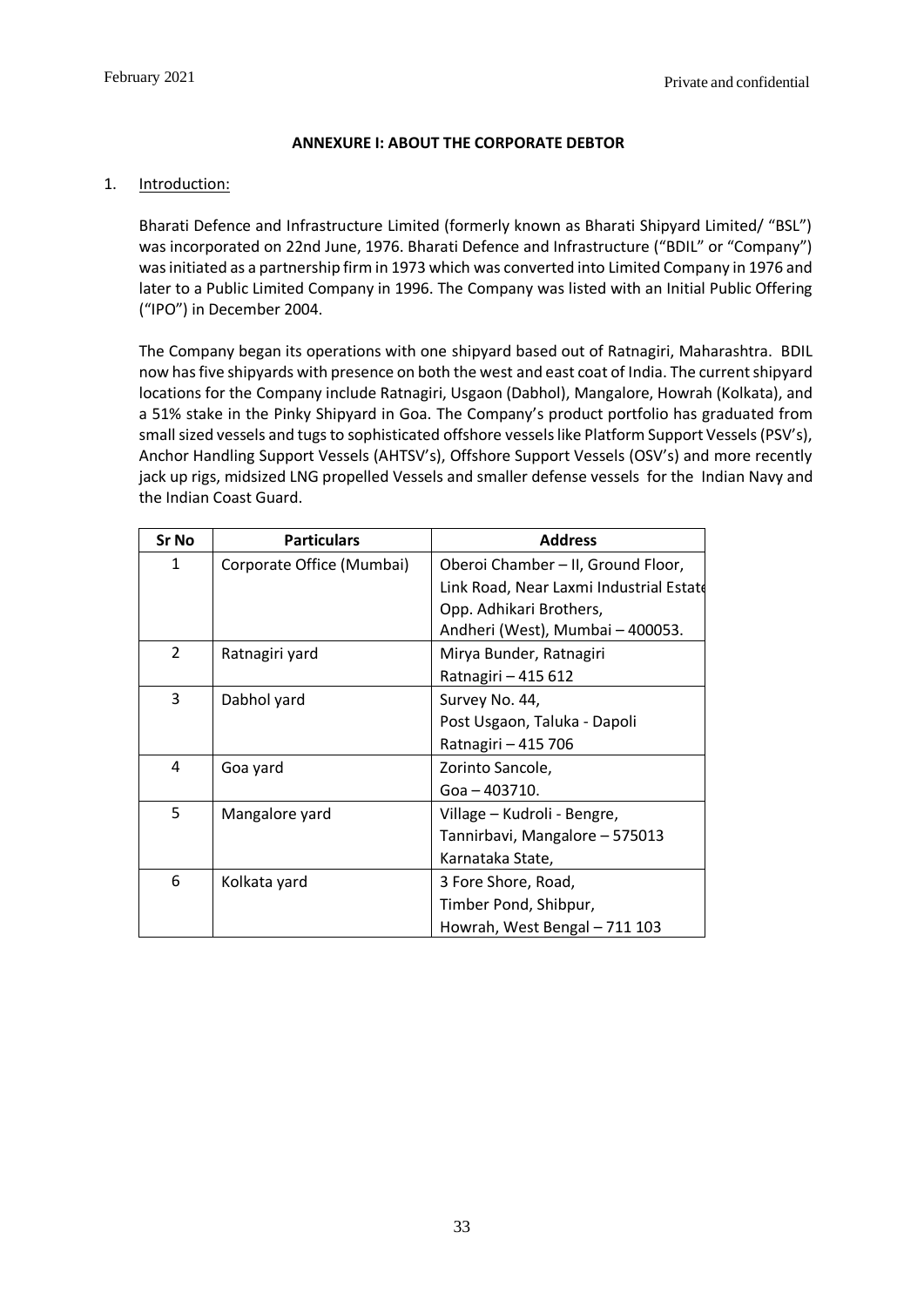## 2. Corporate Structure of BDIL:



## 3. Business of the company:

BDIL, one of the leading private sector shipyards in India began its operations with a small shipbuilding facility in Ratnagiri Maharashtra, building small barges, fishing vessels and trawlers. Over the years, BDIL has expanded its capacity, capability and product range of its vessels significantly from cargo barges to dredgers, to power packed ocean going tractor tugs, cargo ships, etc. The Company is capable of building vessels required for the offshore industry including Offshore Support Vessels (OSVs), Anchor Handling Tugs cum Supply Vessels (AHTSVs), LNG Propelled Vessels, Rigs, Platform Supply Vessels (PSVs), Multi-purpose Support Vessels (MSVs), Ice Classed Vessels, etc.

The product range included sophisticated and power packed offshore vessels including Anchor Handling Tug Supply Vessels (AHTS), Platform Supply Vessels (PSV's) and Multipurpose Support Vessel (MSV's) of varying bollard pulls, dredgers, container ships, tankers, Rigs and Ro-Ro vessels.

With the view to reap the benefits of the upcoming shipping cycle, the Company constructed green field yards in Dabhol, Maharashtra and Mangalore, Karnataka. Dabhol Shipyard and Mangalore Shipyard have a capacity to build vessels up to 100,000 Dead Weight Tonnage (DWT) and 60,000 DWT respectively. The Floating Dry Dock set up at Dabhol facilitates the company to repair bigger ships. Majority of machineries acquired from Swan Hunter, UK were installed at Dabhol Shipyard.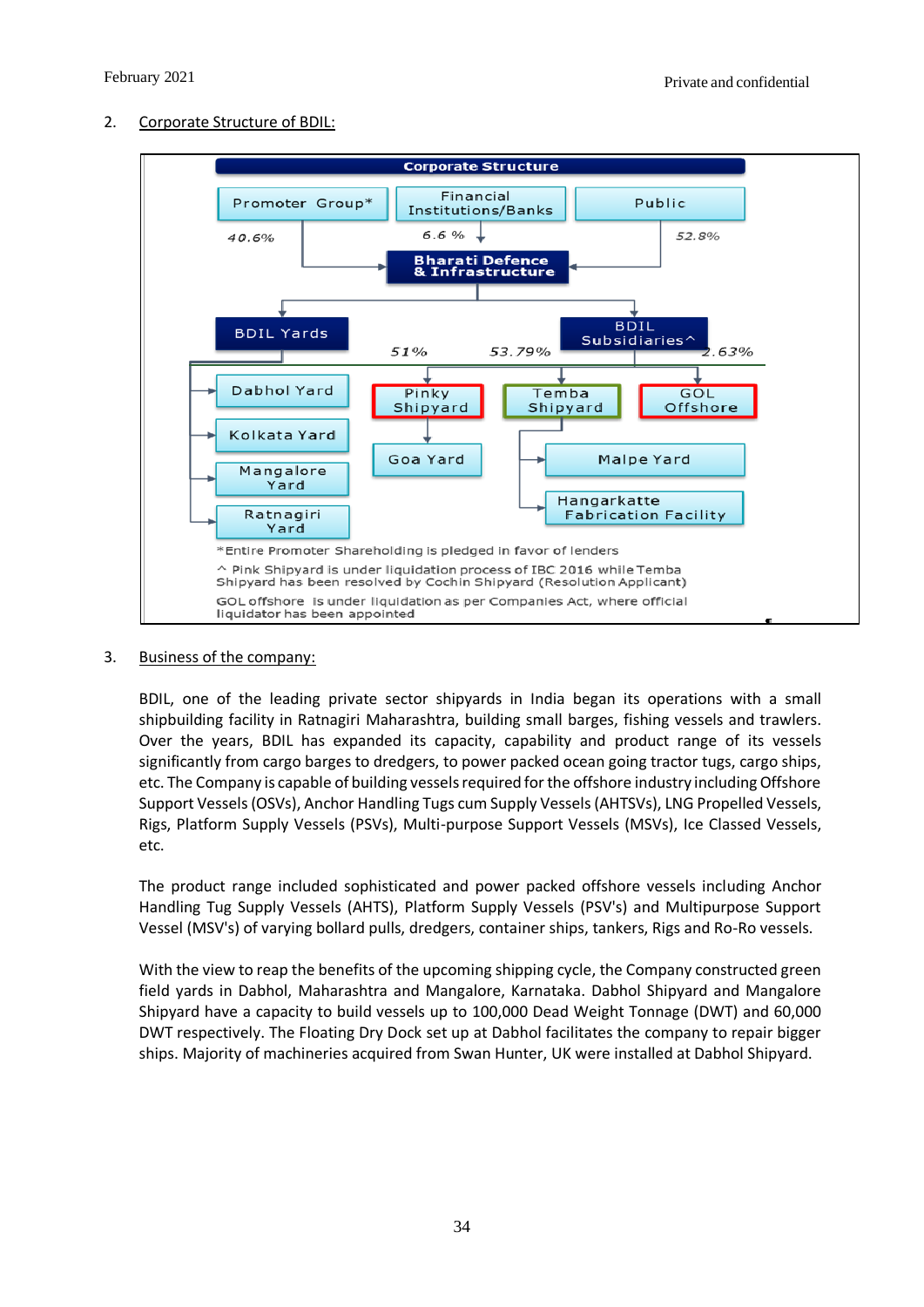## 4. Overview of BDIL Shipyards:

| Particulars                | Ratnagiri                                                                             | <b>Dhabol</b>                                                                 | <b>Mangalore</b>                                                                                                                                   | <b>Kolkata</b>                                                                                     | Goa                                                                                                             |
|----------------------------|---------------------------------------------------------------------------------------|-------------------------------------------------------------------------------|----------------------------------------------------------------------------------------------------------------------------------------------------|----------------------------------------------------------------------------------------------------|-----------------------------------------------------------------------------------------------------------------|
| <b>Operational</b><br>Year | 1976                                                                                  | 2007                                                                          | 2008                                                                                                                                               | 2006                                                                                               | 2004                                                                                                            |
| Area(Total)                | 25 acres                                                                              | 193 acres                                                                     | 50 acres*                                                                                                                                          | $3$ acres + 4<br>acres*                                                                            | 5 Acres                                                                                                         |
| <b>Water front</b>         | 40 m                                                                                  | 230 m                                                                         | 200 m                                                                                                                                              | 140 m                                                                                              | 190 meters                                                                                                      |
|                            | Construction<br>facility of<br>Vessel up to<br>12,000 DWT<br>(under<br>installation), | Construction<br>facility of<br>Vessels up to<br>1,00,000 DWT.                 | Construct vessels<br>up to 18,000 DWT<br>with side launching<br>facility                                                                           | Construct<br>vessels up to<br>6,250 DWT                                                            | Construct<br>vessels up to<br>6,000 DWT                                                                         |
| <b>Capacity</b>            | Outfitting of 8<br>vessels<br>simultaneously                                          | Outfitting of 8<br>vessels per<br>year<br>simultaneously.                     | Outfitting 4 vessels<br>simultaneously and,                                                                                                        | Outfitting 4<br>vessels<br>simultaneously                                                          | Construction<br>of around 4<br>vessels per<br>year                                                              |
|                            | Steel work/<br>Cutting/<br>fabrication-14<br>vessels per<br>year.                     | Has built one<br>jack up rig                                                  | Cutting/fabrication-<br>4 vessels.                                                                                                                 |                                                                                                    |                                                                                                                 |
|                            | 1 nos. slipway<br>of 215 m x 20<br>m with a<br>hauling winch.<br>1 nos.               | Hull production<br>shop of 23500<br>sqm<br>Existing                           | Currently total land<br>area of 28 acres is<br>already developed<br>and an additional<br>22 acres is planned<br>to be developed<br>2 nos. Building | Dry dock of<br>125 m x 23 m<br>and 2 building<br>berths of 130<br>m & 80 m<br>long.<br>5 different | <b>CNC Profile</b><br>Cutting, Auto<br><b>Shot Blasting</b><br>Painting,<br>Covered<br>Sheds,<br>Side Launching |
|                            | Outfitting jetty<br>40m x18m                                                          | erection berth<br>of $^{\sim}$ 40m x<br>230m.                                 | berths 200M x 65M<br>and 125M x 30M                                                                                                                | Shipbuilding<br>berths of 30m<br>x 80m                                                             | Slipway up to<br>140 m length.                                                                                  |
| <b>Infrastructure</b>      | 1 nos. Wet<br>basin 125m x<br>25m                                                     | <b>Floating Dry</b><br>Dock of 150m x<br>32m x 16m<br>(presently<br>grounded) | Covered shops,<br>Gantry cranes,<br>vacuum lifter, lift<br>and shift<br>transporter etc.                                                           |                                                                                                    | <b>Building</b><br>Berths, Mobile<br>Cranes up to<br>200 T capacity.                                            |
|                            | 2 nos. Berths<br>of 125m x 25<br>m                                                    | Equipment and<br>machinery<br>from Swan<br>Hunter<br>(partially<br>installed) |                                                                                                                                                    |                                                                                                    | Pontoon for<br>transportation.<br>500 T<br>Hydraulic<br>Press.                                                  |
|                            |                                                                                       |                                                                               |                                                                                                                                                    |                                                                                                    | Hydraulic jacks<br>up to 450T                                                                                   |
| <b>Current Vessel</b>      | Offshore<br>Vessels,                                                                  | Jack-up rigs,<br>Warships and                                                 | Large Offshore<br>vessels, Cargo                                                                                                                   | <b>Forest Product</b><br>carriers, Fast                                                            | LNG - RO RO<br>Vessels                                                                                          |
| types                      | Anchor<br>handling tug                                                                | various<br>Defence                                                            | vessels and<br>Aluminum boats                                                                                                                      | Patrol Crafts,<br>Water barges                                                                     | Interceptor<br><b>Boats</b>                                                                                     |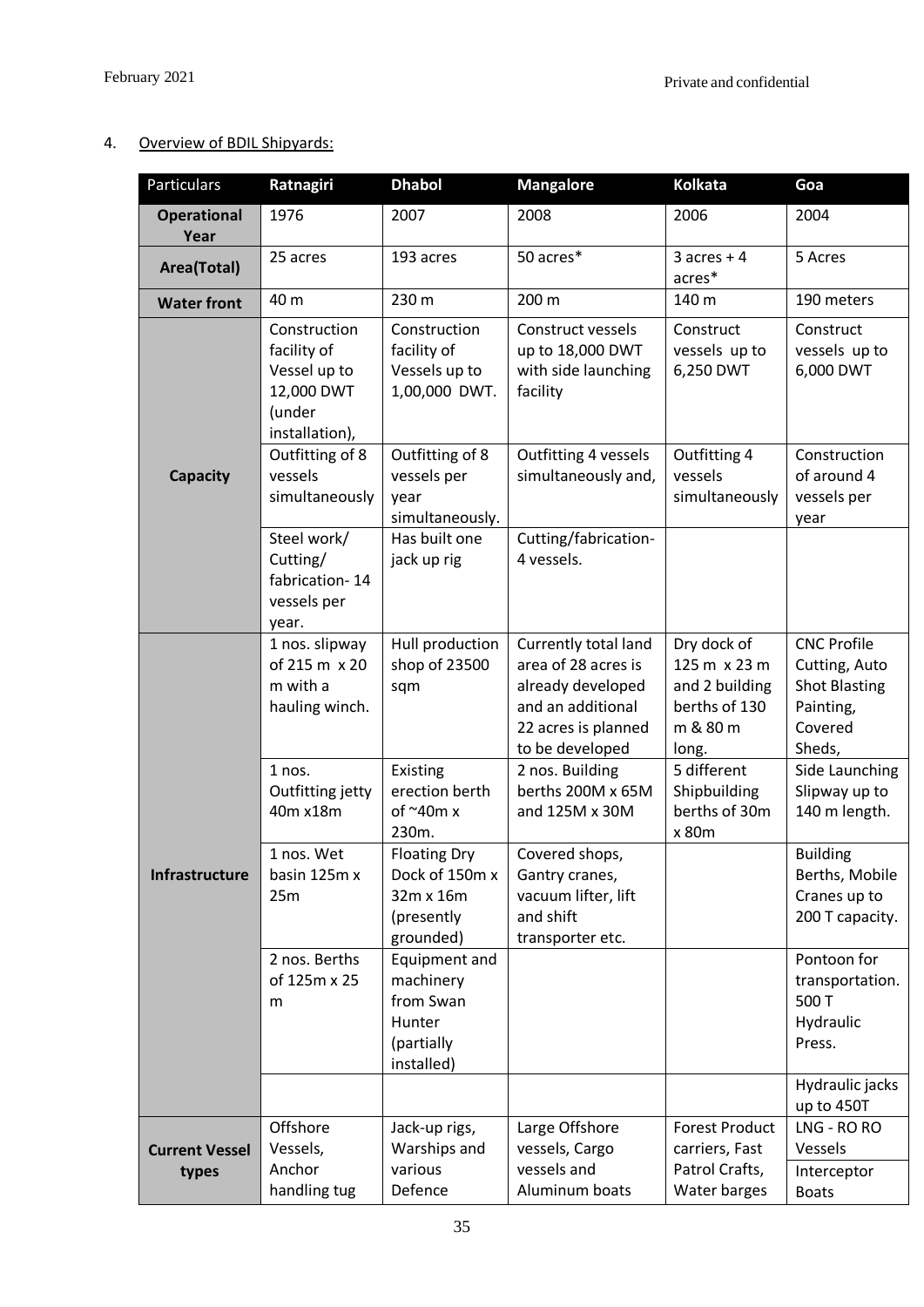# Pebruary 2021

| lary 2021<br>Private and confidential |                                                                                                                 |                                                                                                                                         |                  |         |                                 |
|---------------------------------------|-----------------------------------------------------------------------------------------------------------------|-----------------------------------------------------------------------------------------------------------------------------------------|------------------|---------|---------------------------------|
| Particulars                           | Ratnagiri                                                                                                       | <b>Dhabol</b>                                                                                                                           | <b>Mangalore</b> | Kolkata | Goa                             |
|                                       | cum supply<br>vessels,<br>Platform<br>supply<br>vessels, Ro-Ro<br>vessels Small<br>cargo, Sewage<br>barges, etc | vessels,<br>Offshore<br>vessels, LNG<br>propelled<br>vessel, 20,000<br><b>DWT Bulk</b><br>carrier, Steel<br>Fabrication,<br><b>AHTS</b> |                  | etc.    | <b>Tank Cleaning</b><br>Vessel. |

\* *BDIL has obtained yard land on long lease from the respective Port Authorities \*\*Goa land belongs to Pinky shipyard (51% subsidiary of BDIL) which is presently under liquidation, the assets including inventory and infrastructure in the yard belongs to BDIL.*

## 5. List of Vessel Built in BDIL Shipyards

| Project                                                              | <b>Customer</b>                           | Vessel # |  |  |
|----------------------------------------------------------------------|-------------------------------------------|----------|--|--|
| <b>FY 2005</b>                                                       |                                           |          |  |  |
| <b>700 HP TUG</b>                                                    | <b>Tartous Port Gen Co</b>                | 286      |  |  |
| 2000 BHP TUG                                                         | <b>Tartous Port Gen Co</b>                | 289      |  |  |
| Wireline Support Vessel                                              | <b>Halul Offshore Service</b>             | 305      |  |  |
|                                                                      | <b>FY 2006</b>                            |          |  |  |
| Anchor Handling Towing Supply Vessel                                 | The Great Eastern Shipping Co. Ltd        | 309      |  |  |
| Anchor Handling Towing Supply Vessel                                 | The Great Eastern Shipping Co. Ltd        | 312      |  |  |
| <b>Platform Supply Vessel</b>                                        | The Great Eastern Shipping Co. Ltd        | 311      |  |  |
| 54 Tone Bollard Pull Tug                                             | Reliance Industries Ltd                   | 315      |  |  |
|                                                                      | <b>FY 2007</b>                            |          |  |  |
| Anchor Handling Towing Supply Vessel                                 | <b>Halul Offshore Services</b>            | 316      |  |  |
| 80 Ton Bollard Pull Anchor Handling Tug cum<br><b>Supply Vessel</b>  | The Great Eastern Shipping Co. Ltd        | 320      |  |  |
| 80 Ton Bollard Pull Anchor Handling Tug cum<br><b>Supply Vessel</b>  | The Great Eastern Shipping Co. Ltd        | 321      |  |  |
| Dredger                                                              | Adani Global FZE Ltd                      | 328      |  |  |
|                                                                      | <b>FY 2008</b>                            |          |  |  |
| 120 Ton Bollard Pull Anchor Handling Tug cum<br><b>Supply Vessel</b> | The Great Eastern Shipping Co. Ltd        | 310      |  |  |
| Anchor Handling Towing Supply Vessel                                 | <b>Halul Offshore Service</b>             | 317      |  |  |
| 60 Mtr. Multi-Purpose Offshore Platform Supply<br>Vessel             | <b>Bourbon Supply Investments</b>         | 322      |  |  |
| 1No. Twin Screw Pilot Cum-Survey Vessel                              | Kolkata Port Trust                        | 350      |  |  |
|                                                                      | FY 2009                                   |          |  |  |
| 5250DWT Product Tanker cum RO-RO Vessel                              | Al-Jaber Shipping Agency & Marine<br>Est. | 306A     |  |  |
| 60 Mtr. Multi-Purpose Offshore Platform Supply<br>Vessel             | <b>Bourbon Supply Investments</b>         | 323      |  |  |
| 60 Mtr. Multi-Purpose Offshore Platform Supply<br>Vessel             | <b>Bourbon Supply Investments</b>         | 348      |  |  |
| <b>Pilot Boat</b>                                                    | Reliance Industries Ltd                   | 362      |  |  |
| <b>Pilot Boat</b>                                                    | Reliance Industries Ltd                   | 363      |  |  |
| <b>Diving Support Vessel</b>                                         | Reliance Industries Ltd                   | 364      |  |  |
| 54 Ton Bollard Pull Tug                                              | Reliance Industries Ltd                   | 365      |  |  |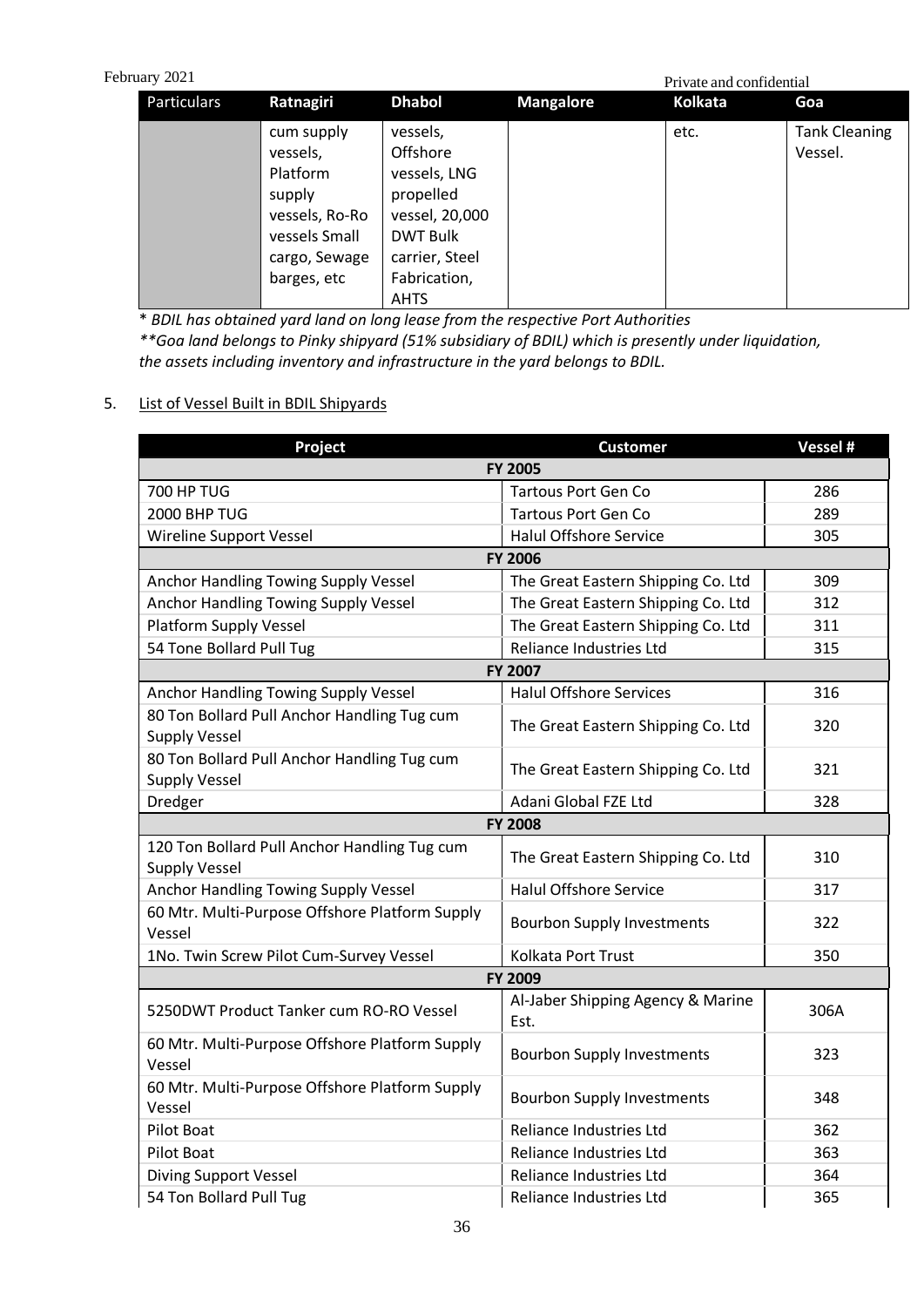Private and confidential Private and confidential Private and confidential

<span id="page-37-0"></span>

| Project                                | <b>Customer</b>                   | Vessel #      |  |
|----------------------------------------|-----------------------------------|---------------|--|
| 54 Ton Bollard Pull Tug                | Reliance Industries Ltd           | 366           |  |
| 54 Ton Bollard Pull Tug                | Reliance Industries Ltd           | 367           |  |
|                                        | FY 2010                           |               |  |
| <b>Bollard Pull Tug</b>                | Mumbai Port Trust                 | 375           |  |
| <b>Bollard Pull Tug</b>                | Mumbai Port Trust                 | 374           |  |
| <b>Bollard Pull Anchor Handler Tug</b> | <b>Bourbon Supply Investments</b> | 353           |  |
|                                        | FY 2011                           |               |  |
| <b>Bollard Pull Anchor Handler Tug</b> | <b>Bourbon Supply Investments</b> | 353           |  |
| <b>Bollard Pull Anchor Handler Tug</b> | <b>Bourbon Supply Investments</b> | 355           |  |
| Multi-Purpose Forest Carrier           | Esmsun GMBH & Co KG               | 329           |  |
| Multi-Purpose Forest Carrier           | Esmsun GMBH & Co KG               | 330           |  |
| Multi-Purpose Platform Supply Vessel   | <b>GOL</b> International          | 359           |  |
| Multi-Purpose Platform Supply Vessel   | <b>GOL</b> International          | 360           |  |
| <b>Riser Protectors</b>                | <b>GOL-ONGC</b>                   | <b>BBBLRP</b> |  |
|                                        | FY 2012                           |               |  |
| Anchor Handling TUG cum Supply         | Shipping Corporation of India     | 394           |  |
| Anchor Handling TUG cum Supply         | Shipping Corporation of India     | 396           |  |
| Anchor Handling TUG cum Supply         | Shipping Corporation of India     | 397           |  |
| <b>Bollard Pull Tug</b>                | Paradeep Port Trust               | 400           |  |
|                                        | FY 2013                           |               |  |
| Anchor Handling TUG cum Supply         | Shipping Corporation of India     | 398           |  |
| Interceptor Boat                       | <b>Coast Guard</b>                | 402           |  |
| Jack up Drilling Rug                   | <b>GOL Gujairah</b>               | 351           |  |
| <b>Platform Supply Vessel</b>          | <b>Bayshore Shipping</b>          | 381           |  |
| Ro-Ro Cargo                            | Sea Cargo                         | 324           |  |
| <b>Platform Supply Vessel</b>          | <b>UP Offshore</b>                | 382           |  |
|                                        | FY 2014                           |               |  |
| <b>Bollard Pull Anchor Handler Tug</b> | <b>Bourbon Supply Investments</b> | 356           |  |
| <b>Bollard Pull Anchor Handler Tug</b> | <b>Springwater Shipping</b>       | 386           |  |
|                                        | FY 2015                           |               |  |
| 200 Ton Non-propelled Barge            | The Indian Navy                   | 428           |  |
| 200 Ton Non-propelled Barge            | The Indian Navy                   | 404           |  |
| Interceptor Boat                       | <b>Coast Guard</b>                | 429           |  |
| 200 Ton Non-propelled Barge            | The Indian Navy                   | 430           |  |
| FY 2016                                |                                   |               |  |
| Interceptor Boat                       | <b>Coast Guard</b>                | 403           |  |
| Interceptor Boat                       | Coast Guard                       | 406           |  |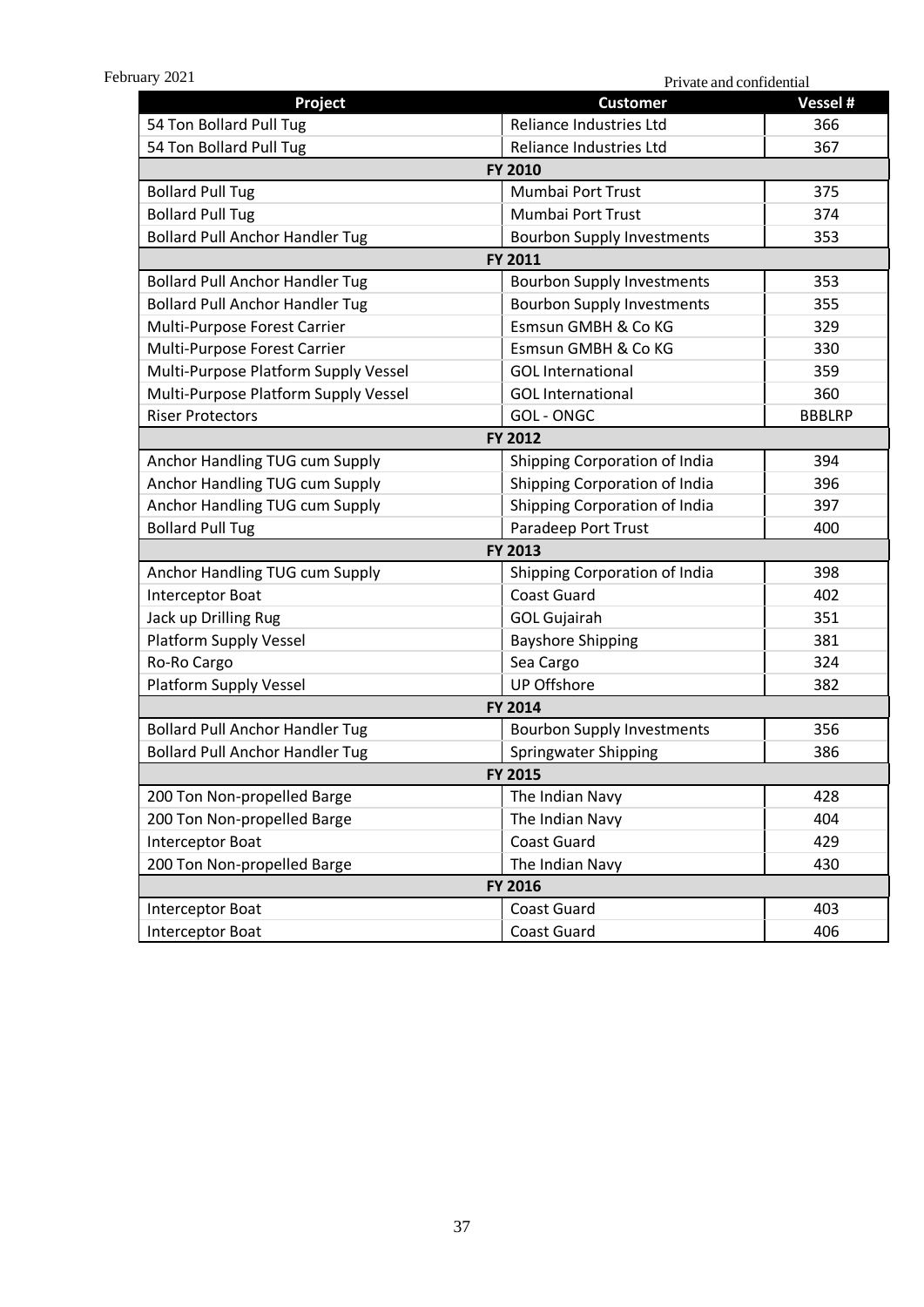#### **EOI FORMAT**

## **FORMAT I**: **COVERING LETTER**

(*On the letter head of the Bidder*)

<span id="page-38-0"></span>Bidder's Name:

Full Address: Telephone No.: Email address: Fax/No.:

To,

Vijaykumar V. Iyer, Liquidator *[Address of Liquidator]*

## **Sub: - Bid for the Bharati Defence and Infrastructure Limited ("Company")**

## **Ref: - Process Document for submission of bids for sale of Company as a whole on a going concern basis [●] ("Process Document")**

Dear Sir,

- 1. We, the undersigned Bidder having read and examined in detail the Process Document including the disclaimers to the Process Document, set out the related information in relation to the Bid Process conducted for the Company.
- 2. We enclose herewith the Supporting Documents with duly signed and/or certified forms/documents/authorizations as mandated by you in the Process Document, for your consideration.
- 3. We have submitted all the requisite documents as per the prescribed formats set out in the Process Document, without any deviations, conditions and without any assumptions or notes.
- 4. We further represent and confirm as follows:

### **a. Earnest Money Deposit**

In relation to the Earnest Money Deposit required to be submitted as per Clause 3.3 of the Process Document, we enclose Bank Guarantee/proof of RTGS of INR [●], dated  $[\bullet]$ .

### **b. Acceptance**

We hereby unconditionally and irrevocably agree and accept the terms of the Process Document and that the decision made by the Liquidator and/or the Adjudicating Authority in respect of any matter with respect to, or arising out of, the Process Document, shall be binding on us. We hereby expressly waive any and all claims in respect of the Bid Process.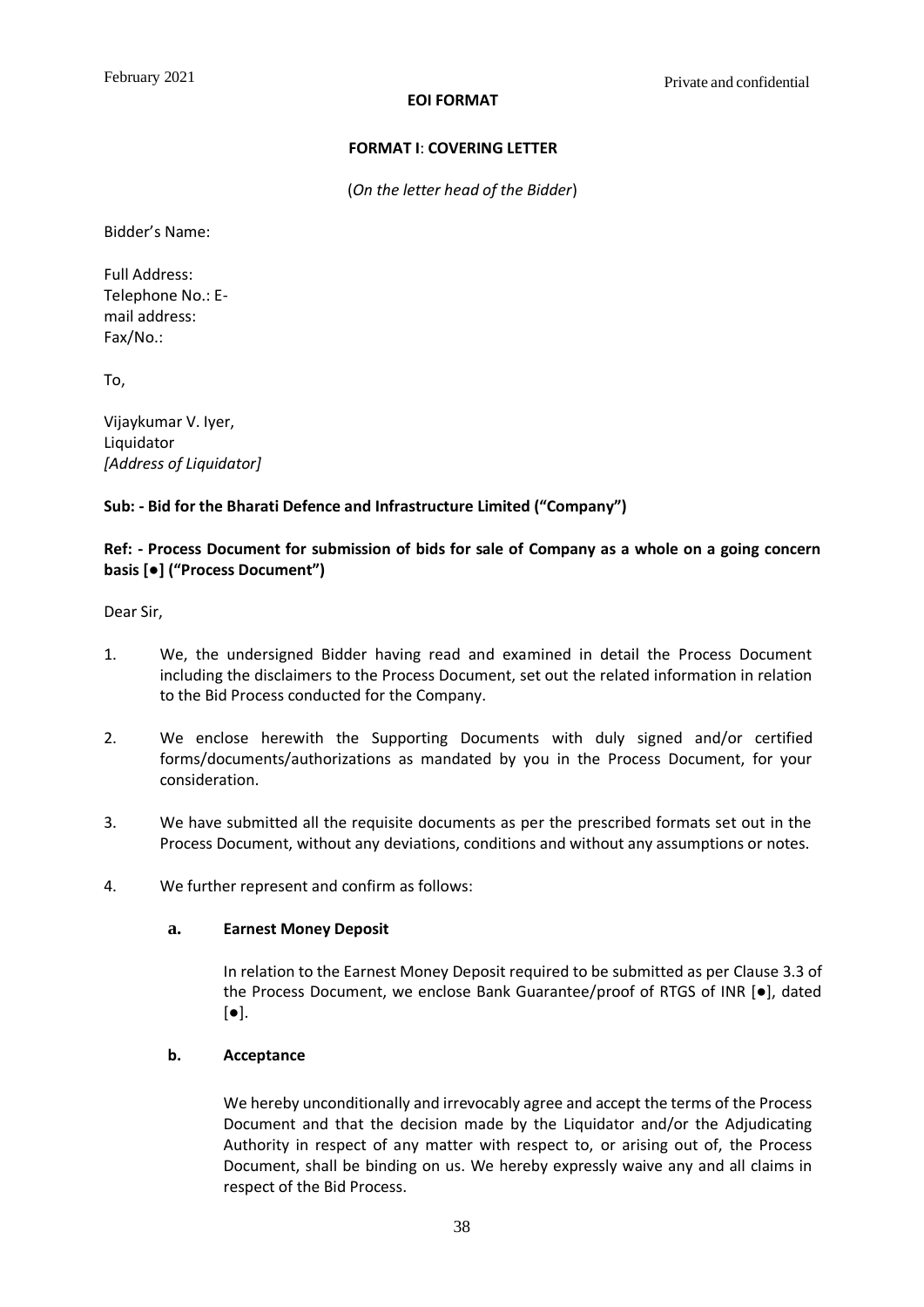#### **c. Litigation/Proceedings**

We confirm that there are no litigation/disputes/proceedings pending or threatened against us, which affects our ability to fulfill our obligations under the Bid and the Process Document.

## **d. Familiarity with Relevant Indian Laws and Regulations and Authorizations**

We confirm that we have studied the provisions of the IB Code and other relevant laws and regulations to enable us to submit and execute our Bid along with required documents and execute the other required documents in the event of our selection as the Successful Bidder. We have obtained the necessary corporate and regulatory approvals required to participate in the Bid Process.

We further confirm that our Bid is not in contravention of the provisions of any law for the time being in force and is in strict compliance with the IB Code.

### **e. Contact person**

The details of the contact person for the purposes of this Bid are provided below:

| Name                   | $\lceil \bullet \rceil$ |
|------------------------|-------------------------|
| Designation            | $\lceil \bullet \rceil$ |
| <b>Company Address</b> | $\lceil \bullet \rceil$ |
| Phone Nos              | $\lceil \bullet \rceil$ |
| Fax Nos.               | $\lceil \bullet \rceil$ |
| E-mail address         | $\lceil \bullet \rceil$ |

- 1. We are enclosing herewith the physical copy of the Supporting Documents, and necessary documents as described herein and duly signed forms/documents/authorizations, each one duly closed separately, with 1 (one) original copy containing the Bid i.e. the EOI, Supporting Documents and EMD and necessary documents as described herein, as mandated in the Process Document, for your consideration.
- 2. We confirm that the Bid submitted by us is consistent with all the requirements of submission as stated in the Process Document and the IB Code and subsequent clarifications/communications from the Liquidator or his Representatives.
- 3. The information submitted by us is complete, strictly as per the requirements stipulated in the Process Document and is true and correct. We acknowledge that we shall be solely responsible for any errors or omissions in our Bid.
- 4. We confirm that all the terms and conditions of our Bid are valid for acceptance for a minimum period of 6 (six) months from the Auction Date. We further confirm that in the event that we are declared as Successful Bidder, then the Bid shall continue to remain valid and binding without any expiry period.
- 5. We confirm that we have not taken any deviations so as to be deemed non-responsive with respect to the provisions of the Process Document.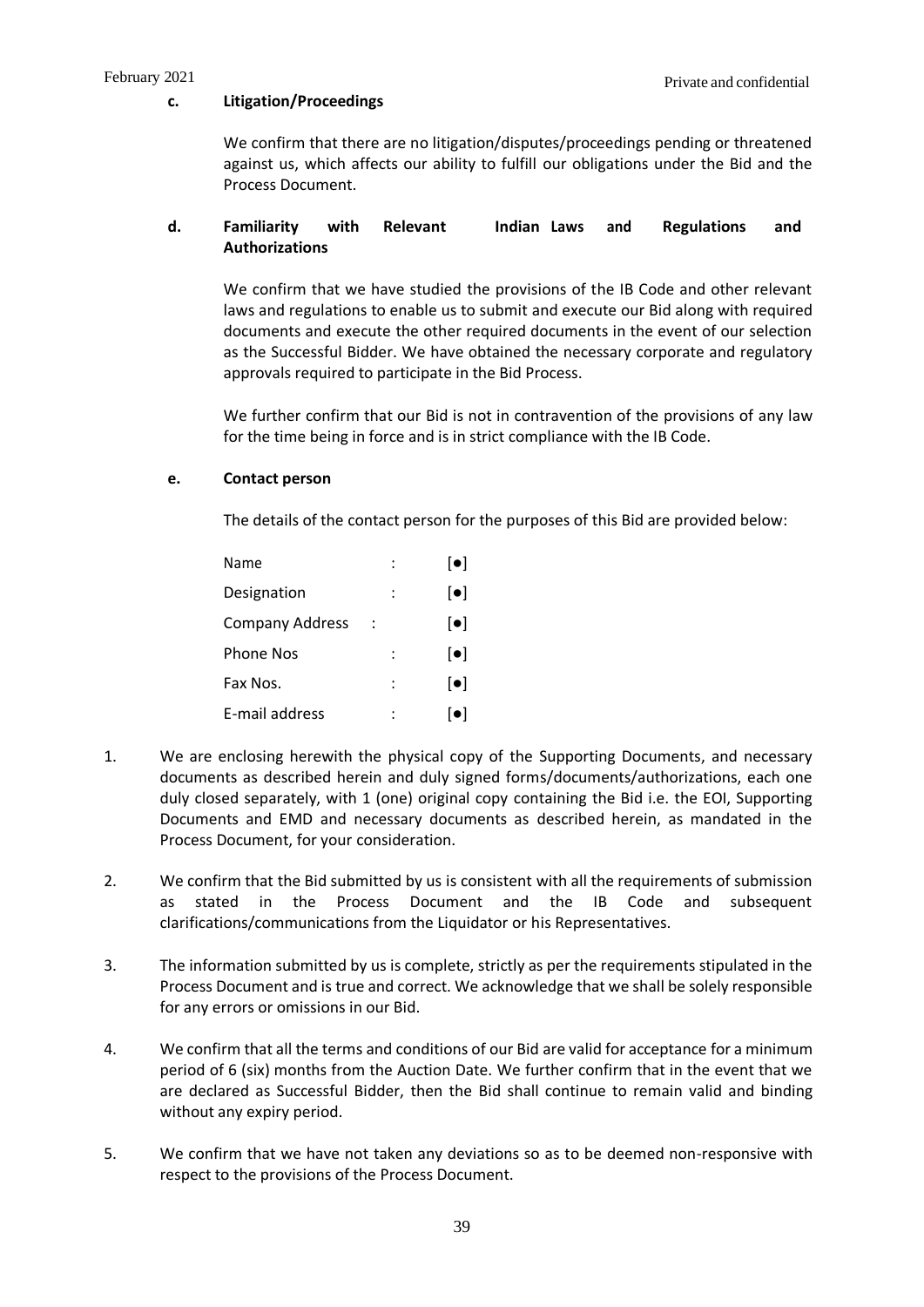Private and confidential February 2021 6. Capitalized terms, not defined herein, shall have the meaning given to them in the Process Document.

Thanking you,

Yours faithfully,

(*Signature and Name of the Attorney as per Format VI – Power of Attorney*)

Address of the duly Authorized Representatives of the [Bidder] Company rubber stamp/seal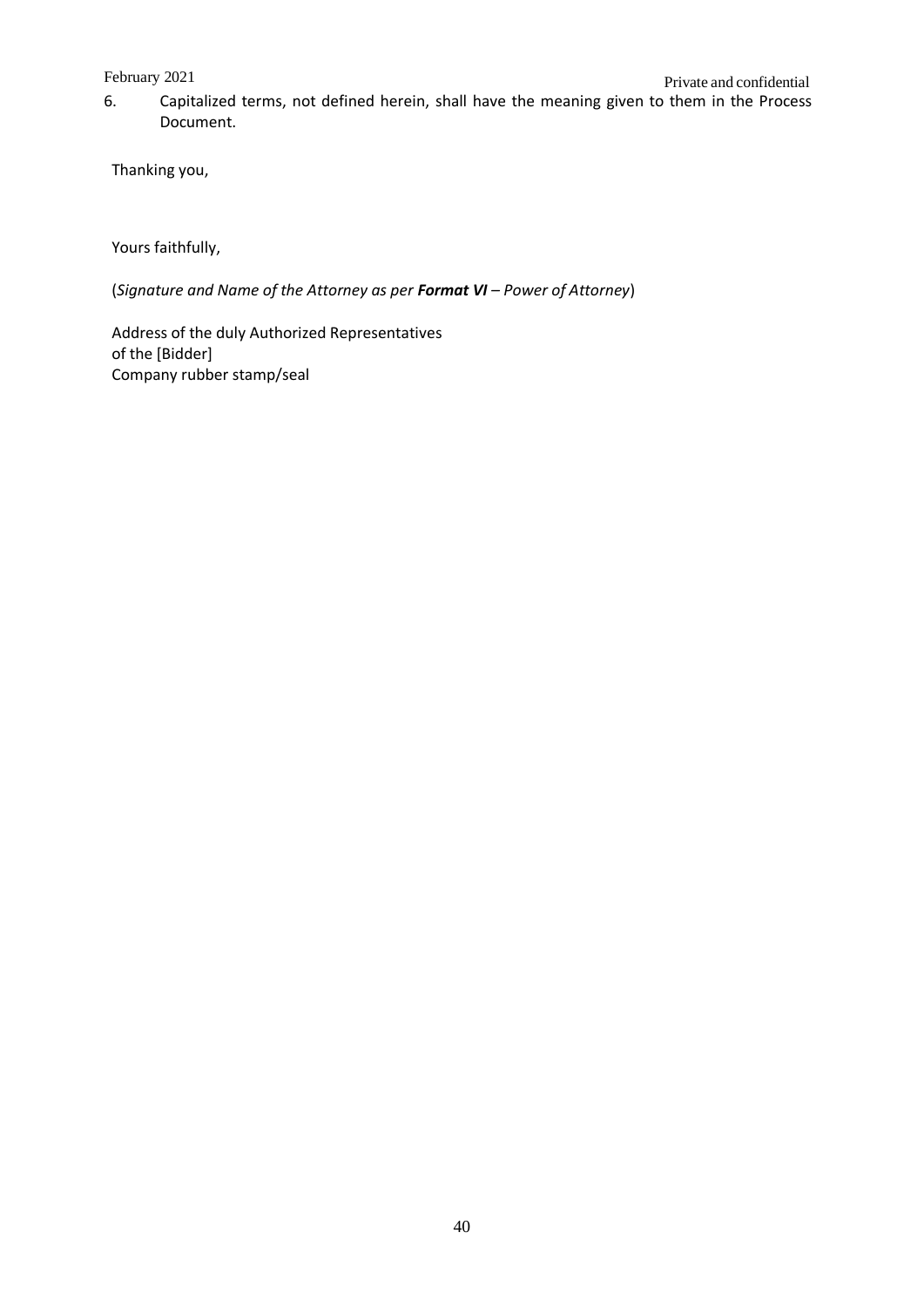#### **ADDITIONAL DETAILS TO BE SUBMITTED WITH COVERING LETTER**

- 1. Details of the Bidder such as:
	- A. Name and address:

Name of the Bidder: Address: Telephone No: Fax: Email:

- B. Ownership Structure and Composition of the bidder,
- C. Date of establishment of the Bidder
- D. Core area of expertise of the Bidder & Brief Profile of the Bidder
- E. Contact Person:

| Name:         |
|---------------|
| Designation:  |
| Telephone No: |
| Email:        |

- F. PAN No. or equivalent details of the Bidder
- G. Current Address Proof:
- H. Valid e-mail ID:
- I. Landline and Mobile Phone number:
- J. Authorization to the Signatory (in case the bidder is a legal entity):
- K. Bank details of the Bidder:
- 2. Business Profile of the Bidder
- 3. Legal Documents: Copies of Certificate of Registration and Constitutional Documents of the Bidder
- 4. Documents evidencing source of funds for making the payments in terms of the Bid. Documents evidencing source of funds to the satisfaction of the Liquidator may include:
	- A. firm commitment letter from banks/financial institutions; and/or
	- B. Bankers certificate evidencing availability of funds; and/or
	- C. Independent chartered accountant/statutory auditor certificate certifying Quantum of Investments held in the form of Liquid Assets ; and/or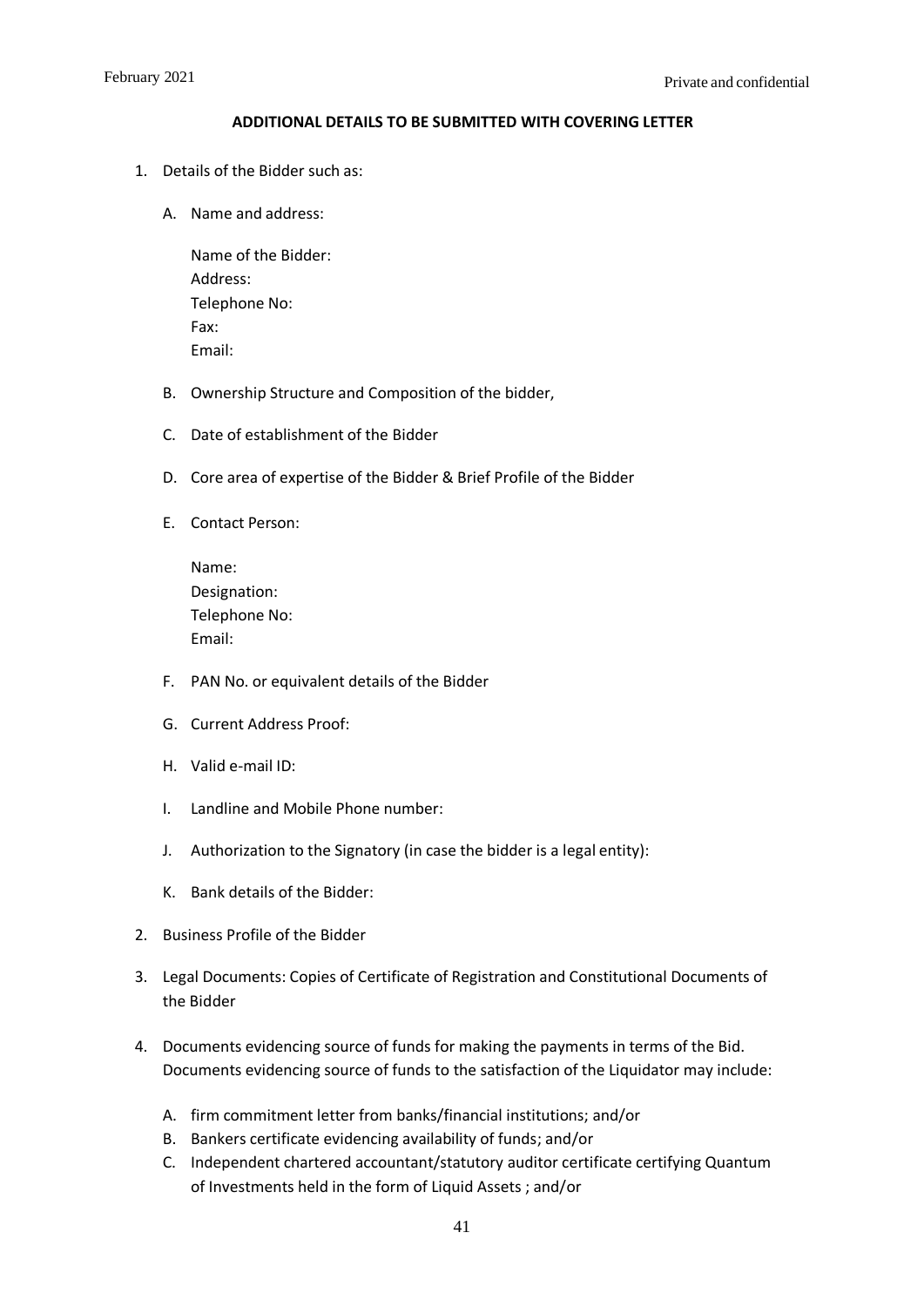- D. any other document evidencing the source of funds to the satisfaction of the liquidator
- <span id="page-42-0"></span>5. Preceding 3 (three) years audited financial results of the Bidder.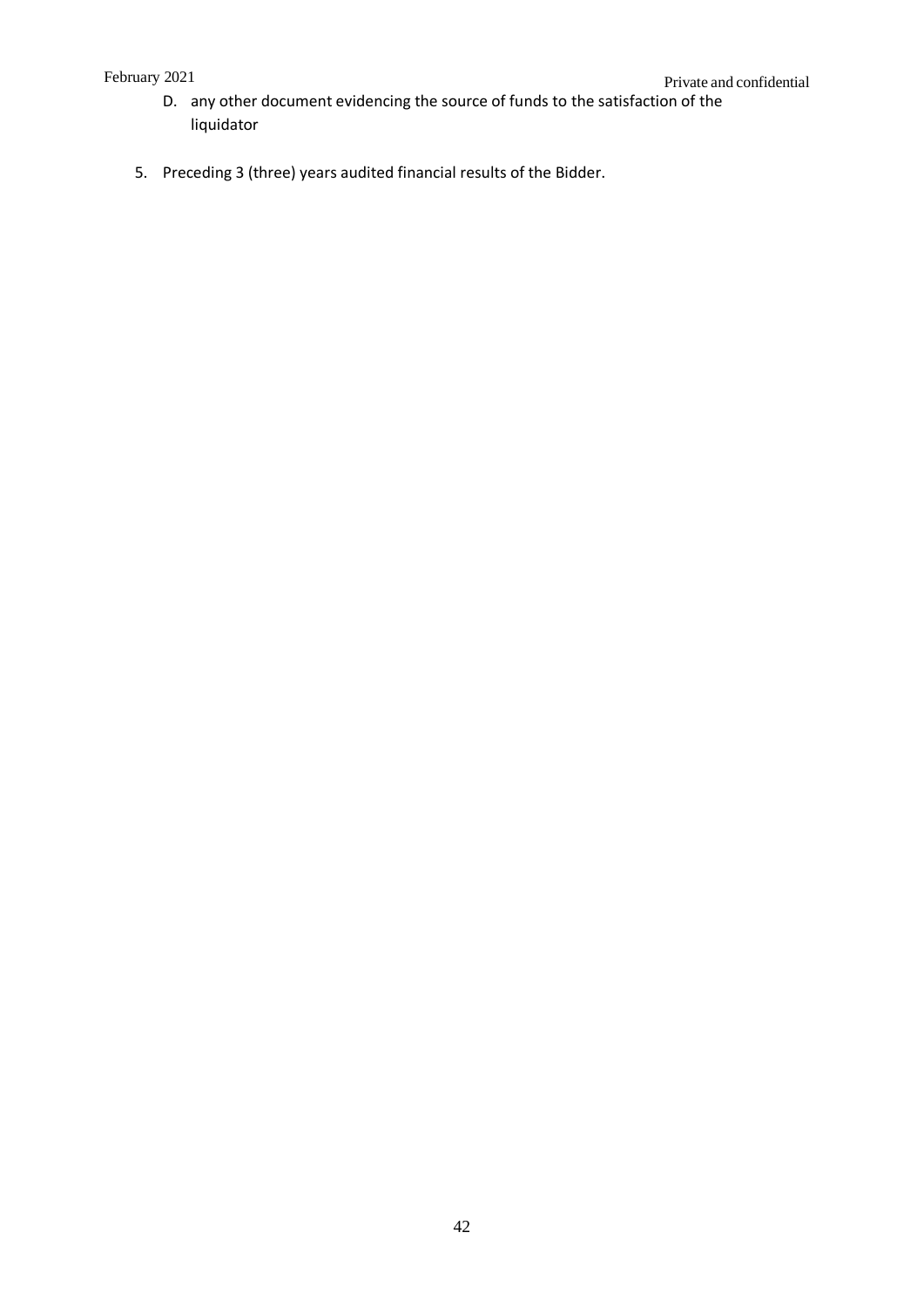### **FORMAT II: CONFIDENTIALITY UNDERTAKING**

## *[TO BE PRINTED ON A STAMP PAPER OF APPROPRIATE VALUE]*

## **CONFIDENTIALITY UNDERTAKING**

To,

Vijaykumar V. Iyer ("**Liquidator**") One International Centre, Tower 3, 27<sup>th</sup> Floor, Senapati Bapat Marg, Elphinstone Road (West) Mumbai – 400013 **Sub**: Liquidation Process of Bharati Defence and Infrastructure Limited

Dear Sir,

- 1. This acknowledgement and undertaking ("**Undertaking**") is being furnished by \_\_\_\_\_\_\_\_\_\_\_\_\_\_\_\_\_\_\_\_\_\_\_\_\_\_\_ ("**Recipient**", which term where relevant includes all directors, employees and consultants, successors and assigns of the Recipient), in respect of the Confidential Information (*as defined herein*) provided / to be provided to us in relation to Bharati Defence and Infrastructure Limited, a company having its registered office at Oberoi Chambers II 646, New Link Road, Andheri (West) Mumbai - 400053 (the "**Corporate Debtor**" or the "**Company**") and is further to the confidentiality obligations of the Liquidator under the provisions of the Insolvency and Bankruptcy Code, 2016 ("**Code**" which term includes all rules and regulations made thereunder), read with the applicable regulations.
- 2. I/We understand, acknowledge and agree that any and all information supplied, whether by you, the Corporate Debtor or any person on behalf of you and/or the Corporate Debtor, to us or to any other person on our behalf, including any third parties ("**Secondary Recipient**") including information related to the financial position of the Corporate Debtor, information related to assets or valuation thereof, transactions and/or business and/or operations of the Corporate Debtor or any information provided pursuant to any request made by us and in each case information whether in written form, electronically or orally shall constitute "**Confidential Information**" for the purposes of this Undertaking.

Confidential Information shall also include information or documents generated or derived by the Recipient that contains, reflects or is derived from any Confidential Information.

### However, Confidential Information shall not include:

- (i) information which, at the time of disclosure to the Recipient or Secondary Recipient(s), is in the public domain through no violation of the provisions of the Code or a breach of this Undertaking; or
- (ii) information which, after disclosure to the Recipient or Secondary Recipient(s), becomes publicly available and accessible through no violation of the provisions of the Code or a breach of this Undertaking; or
- (iii) information which was, lawfully and without any breach of this Undertaking, known to, or in the possession of, the Recipient or Secondary Recipient(s) prior to its disclosure, as evidenced by the records of the Recipient or Secondary Recipients; or
- (iv) information which is permitted by you or your authorized representatives to be disclosed solely for legal or regulatory requirements, provided that the obligation upon the Recipient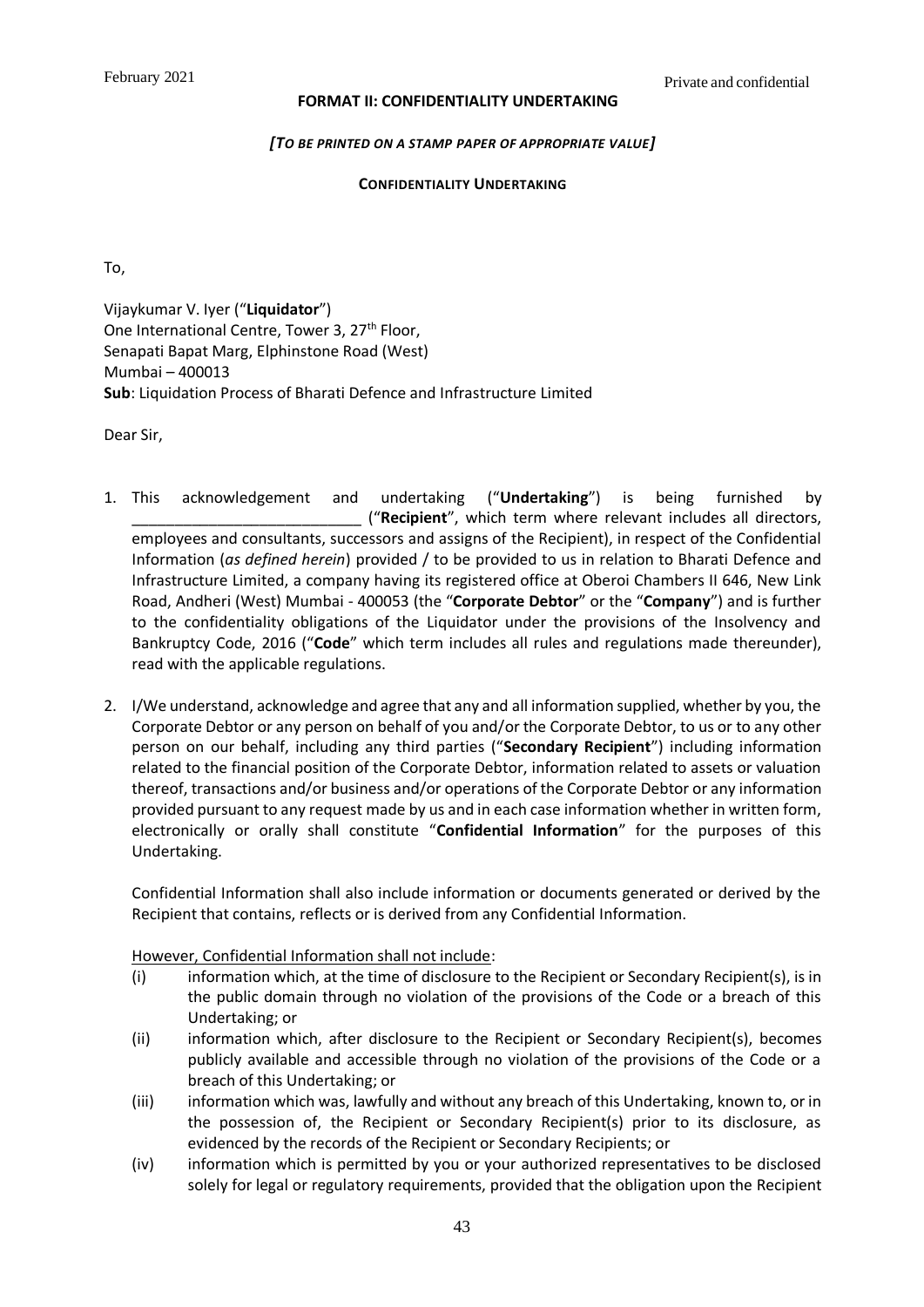to maintain confidentiality of such information permitted to be disclosed shall continue for all other purposes under this Undertaking;

- (v) information which was independently developed by any party (including the Recipient and the Secondary Recipient) without breach of this Undertaking, and not on the basis of Confidential Information; or
- (vi) information that is required to be disclosed on account of an order of a court or due to any requirement of law, regulation or any competent judicial, supervisory, regulatory or administrative authority/ body including the directions of any regulatory authority applicable to, or having jurisdiction over, the Recipient and the Secondary Recipient, or in any other legal proceedings (including the National Company Law Tribunal, Insolvency and Bankruptcy Board of India, any other court, tribunal or government authority) or pursuant to the guidelines of regulatory/administrative authority or stock exchange. The Recipient shall disclose such information only with prior intimation to the Liquidator or the Corporate Debtor or any person authorised on their behalf.
- 3. The Recipient hereby acknowledges, agrees and undertakes that:
	- (i) the Confidential Information provided by the Liquidator in relation to the Corporate Debtor has been accepted by the Recipient and shall be utilized only in accordance with this Undertaking;
	- (ii) the Confidential Information shall be kept secret and confidential by the Recipient and shall be used solely as allowed herein;
	- (iii) the Recipient shall not use Confidential Information to cause an undue gain or undue loss to itself or any other person;
	- (iv) the Recipient shall comply with the provisions of law from time to time in force relating to confidentiality and insider trading;
	- (v) the Confidential Information may only be disclosed to and shared with Secondary Recipients, in accordance with applicable laws, including in relation to confidentiality and insider trading, and terms of this Undertaking on a strict need-to-know basis and only to the extent necessary for and in relation to the auction of the Corporate Debtor/ it's assets with prior intimation to the Liquidator, provided that the Recipient shall ensure that such Secondary Recipients shall strictly be bound by obligations that are at least as restrictive as those stated in this Undertaking. The Recipient shall be liable for any breach of this Undertaking due to any action or omission of any Secondary Recipient and in this regard this Undertaking would be read as if the Secondary Recipient were a party hereto with all references to Recipient being a reference to Secondary Recipient;
	- (vi) it shall immediately disclose to the Liquidator, if so required by the Liquidator, the names and details of any and all Secondary Recipients;
	- (vii) it shall ensure that all Confidential Information is kept safe and secured at all times and is properly protected against theft, damage, loss or unauthorised access, hacking, etc.;
	- (viii) by virtue of this Undertaking, it has not acquired, does not and shall not acquire at any time hereafter any right, title or interest of any nature whatsoever in the Confidential Information including any intellectual property;
	- (ix) the Recipient shall protect any intellectual property of the Corporate Debtor it may have access to;
	- (x) no representation or warranty has been provided in relation to the authenticity or adequacy of the information provided, including Confidential Information, for the purposes for which the same has been received /sought by the Recipient and the Recipient shall not have any claim against the Corporate Debtor or the Liquidator or any person on behalf of the Liquidator and/or Corporate Debtor in relation to any information provided. Further the Recipient merely because of receipt of any information or execution of this Undertaking shall not have any rights or entitlement against the Liquidator for undertaking any action/transaction in connection with the Corporate Debtor.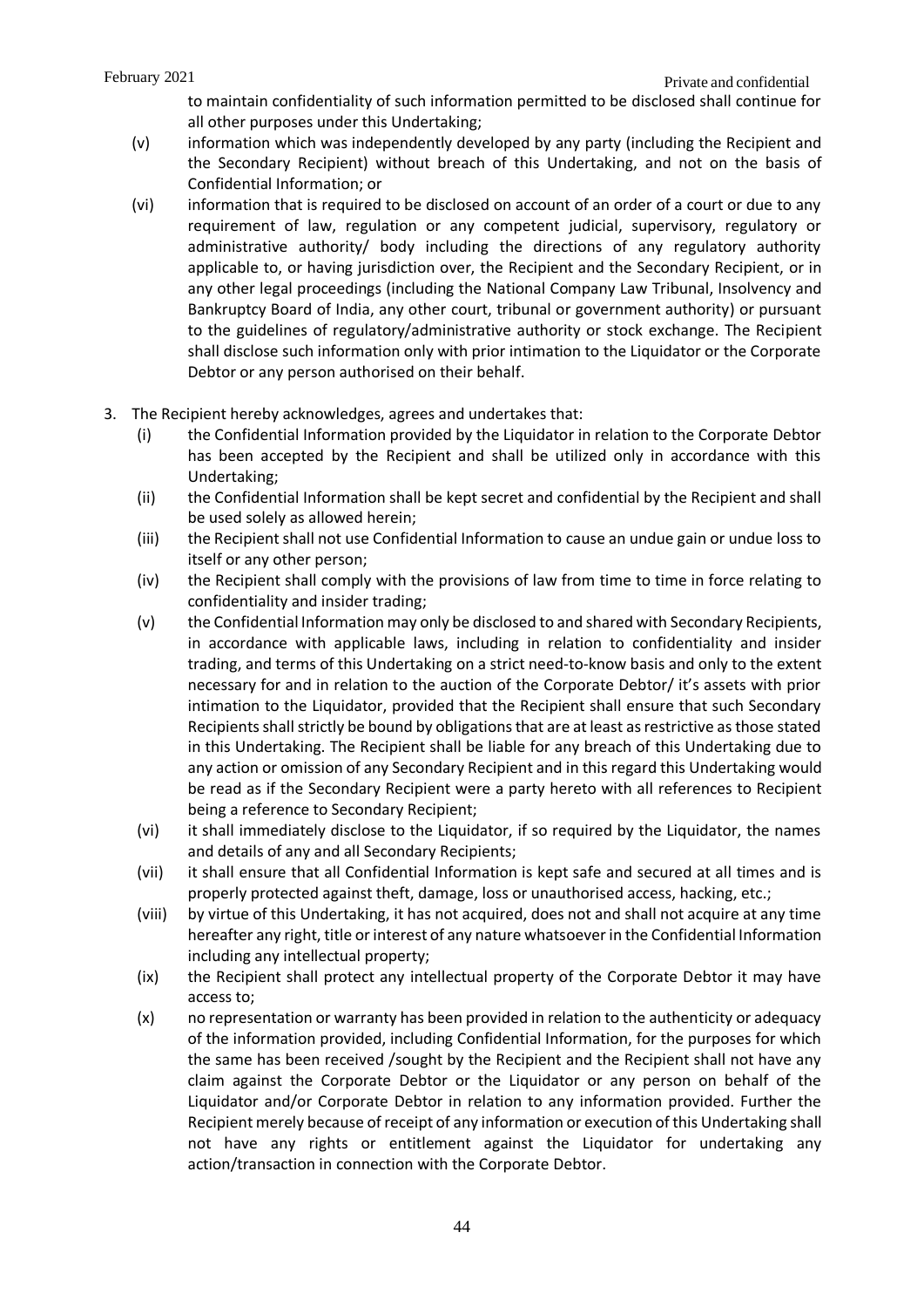## Private and confidential February 2021

- 4. Recipient acknowledges and agrees that in the event of breach or threatened breach of the terms of this Undertaking, the Corporate Debtor shall suffer irreparable damages, for which monetary compensation may be an inadequate remedy. Accordingly, it is agreed that in addition to any other remedy to which the Liquidator and the Corporate Debtor jointly or severally may be entitled to at law or in equity, the Liquidator and the Corporate Debtor jointly or severally shall be entitled to seek an injunction to prevent a breach or threatened breach of this Undertaking and/ or specific performance of the terms of this Undertaking and/or any other remedies available at law.
- 5. This Undertaking and any dispute, claim or obligation arising out of or in connection with it shall be governed by and construed in accordance with Indian law and the Adjudicating Authority as per the Code shall have exclusive jurisdiction over matters arising out of or relating to this undertaking.

| IN WITNESS WHEREOF I/We have set our hands hereunder on this | day of |
|--------------------------------------------------------------|--------|
| XX, 2021 at                                                  |        |

SIGNED AND DELIVERED BY:

For and on behalf of **EXECUTE:** 

WITNESS: (Signature) (Signature)

(Name) (Name)

(Address) (Address)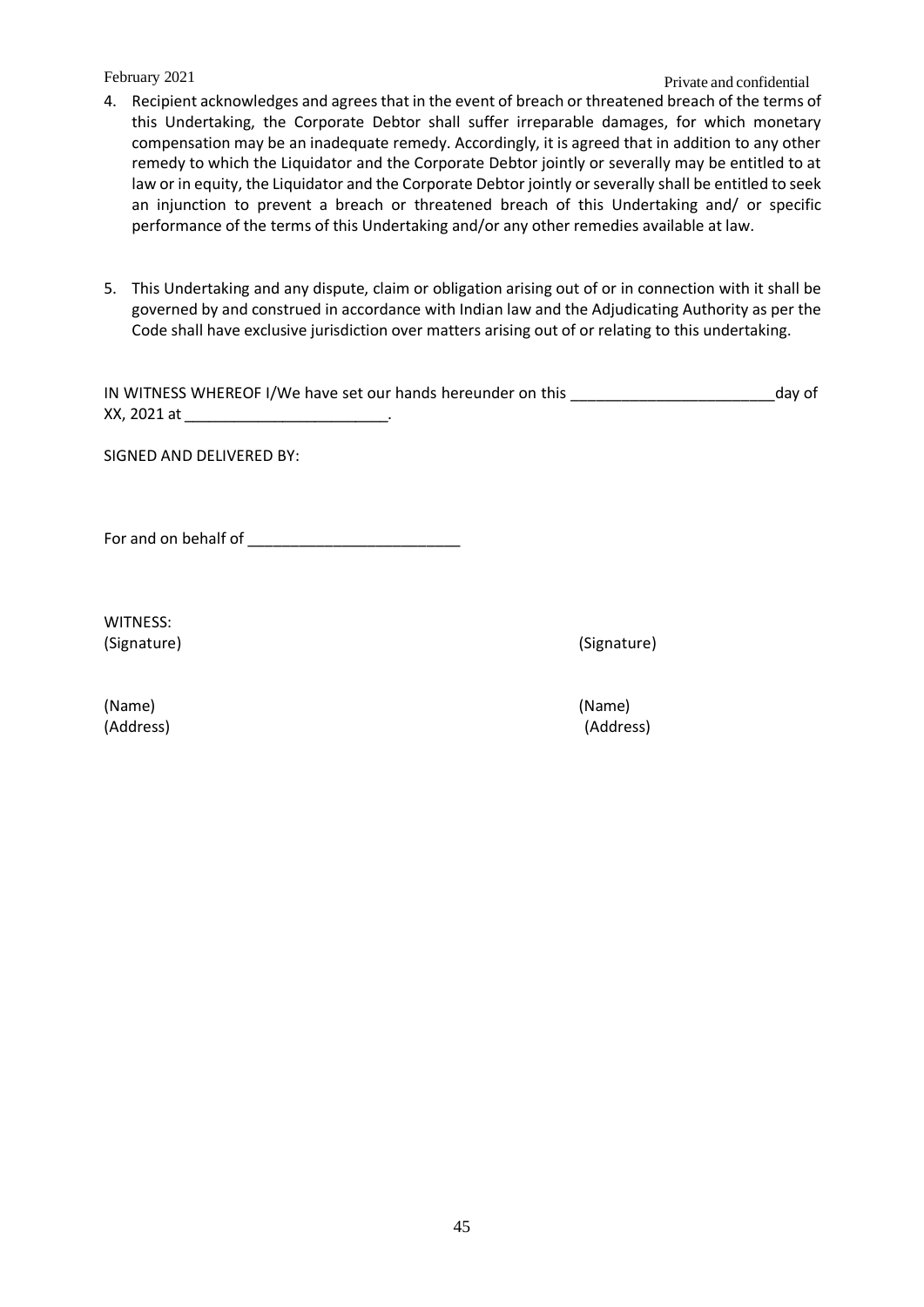#### **FORMAT III: FORMAT OF AFFIDAVIT BY BIDDER UNDER 29A OF THE IB CODE**

<span id="page-46-0"></span>*[To be submitted by each Bidder and in case the Bidder is a consortium, then to be submitted by each member of such consortium]* 

*[To be stamped with adequate value under the Stamp Act applicable to the particular state and duly attested by Notary Public]*

## AFFIDAVIT

I, [*name of the chairman/managing director/director/authorized person of Bidder*], son of [\_\_\_\_\_\_], aged about [\_\_\_\_\_\_] years, currently residing at [*Address to be inserted*] and having Aadhaar / Passport number [\_\_\_\_\_\_], on behalf of [*name of the Bidder*] having registered office at [\_\_\_\_\_\_\_] ("**Bidder**") pursuant to authorization of the Board of Directors of the Bidder dated [\_\_\_\_\_\_] (as enclosed herewith), do solemnly affirm and state to the liquidator of Bharati Defence and Infrastructure Limited ("**Corporate Debtor**") ("**Liquidator**") as follows:

- a. That I am duly authorized and competent to make and affirm the instant affidavit for and on behalf of the Bidder in terms of [resolution of its board of directors/ power of attorney dated [incl]]. I hereby unconditionally state, submit and confirm that the document is true, valid and genuine.
- b. I hereby unconditionally state, submit and confirm that the Bidder is not disqualified from submitting a Bid in respect of the Corporate Debtor, pursuant to the provisions of the Insolvency and Bankruptcy Code, 2016 ("**Code**").
- c. That neither the (i) Bidder nor (ii) any person acting jointly or in concert with the Bidder nor (iii) any person who is a connected person (as defined under the provisions of the Insolvency and Bankruptcy Code, 2016) of (a) the Bidder or (b) any person acting jointly or in concert with the Bidder:
	- a) is an undischarged insolvent;
	- b) is a wilful defaulter in accordance with the guidelines of the Reserve Bank of India issued under the Banking Regulation Act, 1949;
	- c) is, at the time of submission of the Bid, a person who (i) has an account which has been classified as non-performing asset in accordance with the guidelines of the Reserve Bank of India issued under the Banking Regulation Act, 1949 or the guidelines of a financial sector regulator issued under any other law for the time being in force, or (ii) controls or manages or is the promoter of a corporate debtor whose account has been, classified as non-performing asset in accordance with the guidelines of the Reserve Bank of India issued under the Banking Regulation Act, 1949 or the guidelines of a financial sector regulator issued under any other law for the time being in force; and such classification has continued for a period of one year or more from the date of such classification till the date of commencement of the corporate insolvency resolution process of the Corporate Debtor and all such overdue amounts along with interest, costs and charges thereon has not been fully repaid at the time of submission of the Bid<sup>1</sup>.

 $<sup>1</sup>$  In the event:</sup>

<sup>(1)</sup> the Applicant is a financial entity and is not a related party to the Corporate Debtor; or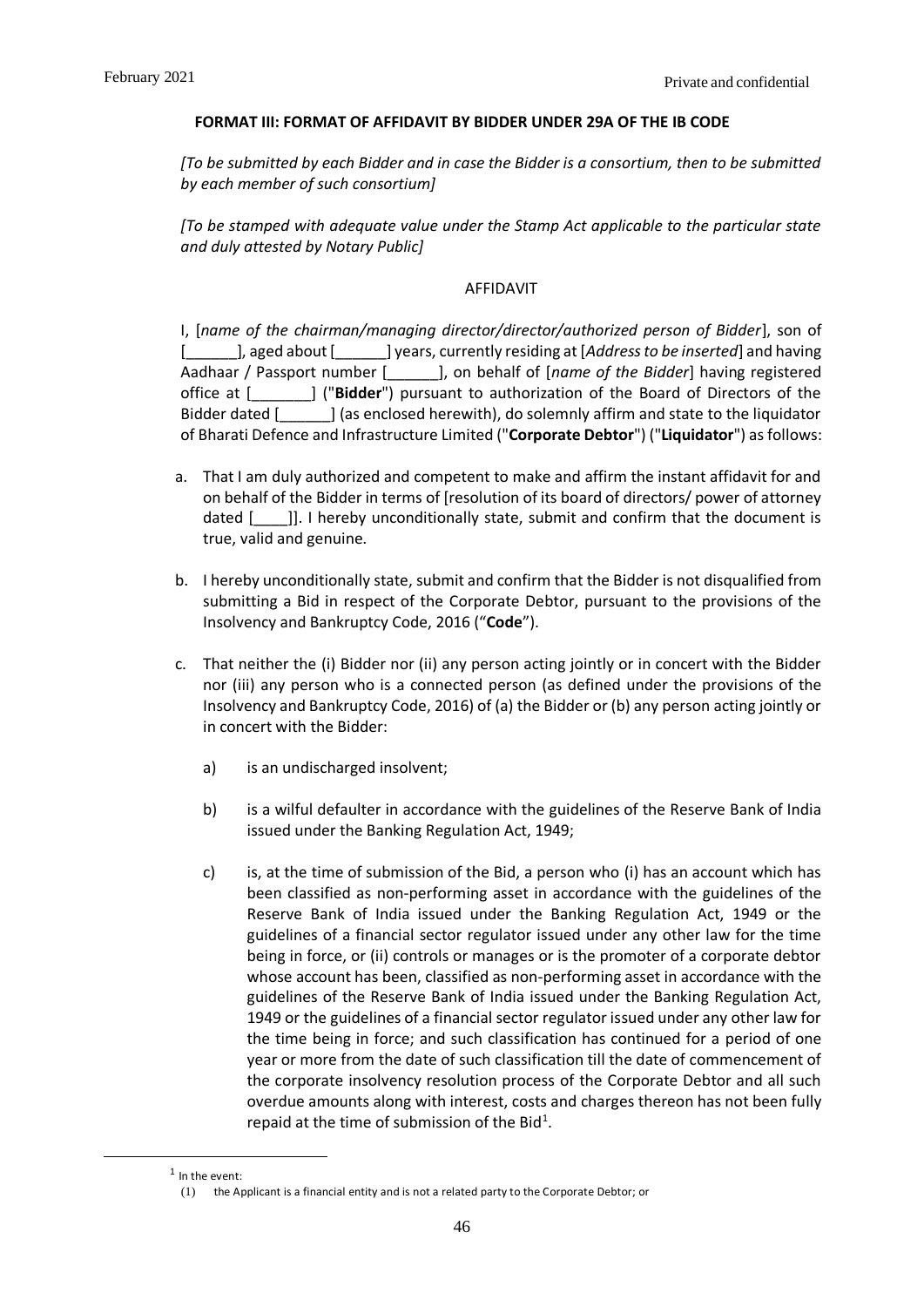- d) has been disqualified to act as a director under Companies Act, 2013;
- e) has been convicted of any offence punishable with imprisonment:
	- i. for two years or more under any statute specified under the Twelfth Schedule of the Insolvency and Bankruptcy Code, 2016 and two years have not passed from the date of release from such imprisonment; or
	- ii. for seven years or more under any law for the time being in force and two years have not passed from the date of release from such imprisonment
- f) is prohibited from trading in securities or accessing the securities markets;
- g) has been a promoter or in the management or control of a corporate debtor in which a preferential transaction or undervalued transaction or extortionate credit transaction or fraudulent transaction has taken place and in respect of which an order has been made by the Hon'ble National Company Law Tribunal (or its appellate tribunal / court) under the Insolvency and Bankruptcy Code, 2016 (other than a preferential transaction, undervalued transaction, extortionate credit transaction or fraudulent transaction which has taken place prior to the acquisition of the corporate debtor by the Bidder pursuant to a resolution plan approved under the Code or pursuant to a scheme or plan approved by a financial sector regulator or a court, and the Bidder has not otherwise contributed to the preferential transaction, undervalued transaction, extortionate credit transaction or fraudulent transaction),
- h) has executed a guarantee in favour of a creditor, in respect of a corporate debtor against which an application for insolvency resolution made by such creditor has been admitted under the Insolvency and Bankruptcy Code, 2016 where such guarantee has been invoked by the creditor and remains unpaid in full or part; and
- i) is subject to any of the aforesaid conditions under any law in a jurisdiction outside India.
- d. That the Resolution Applicant unconditionally and irrevocably agrees and undertakes that it shall make full disclosure in respect of itself and all its connected persons.
- e. That the Bidder unconditionally and irrevocably represents, warrants and confirms that it is eligible under the terms and provisions of the Insolvency and Bankruptcy Code, 2016 and the rules and regulations thereunder to submit a Bid for acquisition of the Corporate Debtor/ it's assets, and that it shall provide all documents, representations and information as may be required by the Liquidator to substantiate to the satisfaction of the Liquidator that the Bidder is eligible under the Insolvency and Bankruptcy Code, 2016 and the rules and regulations thereunder to submit a Bid for acquisition of the Corporate Debtor/ it's assets.
- f. That the Bidder unconditionally and irrevocably undertakes that it shall provide all data,

<sup>(2)</sup> the Applicant has an account, or is in management or control or is the promoter of a corporate debtor that has an account, classified as non-performing asset and such account was acquired pursuant to a prior resolution plan approved under the Code, and a period of three years has not elapsed since from the date of approval of such resolution plan by the Adjudicating Authority (as defined under the Code),

the following clause shall be substituted as para (c) herein:

<sup>&</sup>quot;*is disqualified by the terms of S.29A(c) of the Code since at the time of submission of the resolution plan is a person who is exempted under Explanation I and II of Section 29A (c) of the Code*".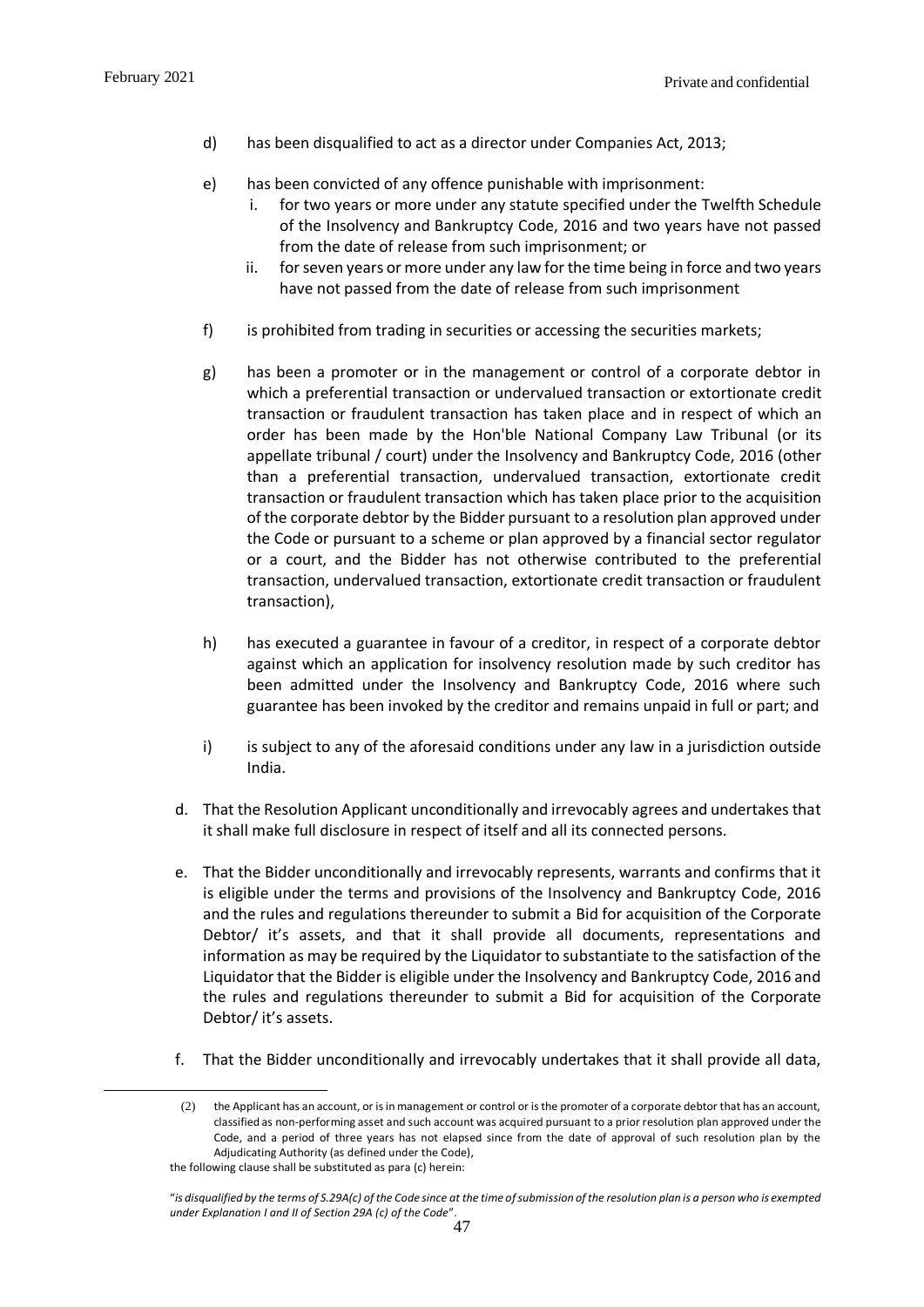documents and information as may be required to verify the statements made under this affidavit.

- g. That the Bidder understands that the Liquidator may evaluate the Bid to be submitted by the Bidder or any other person acting jointly with it and such evaluation shall be on the basis of the confirmations, representations and warranties provided by the Bidder under this affidavit.
- h. That the Bidder agrees that the Liquidator is entitled to rely on the statements and affirmations made in this affidavit for the purposes of determining the eligibility and assessing, agreeing and approving the Bid submitted by the Bidder.
- i. That in the event any of the above statements are found to be untrue or incorrect, then the Bidder unconditionally agrees to indemnify and hold harmless the Liquidator against any losses, claims or damages incurred by the Liquidator on account of such ineligibility of the Bidder.
- j. That the Bidder agrees and undertakes to disclose/inform forthwith, to the Liquidator, if the Bidder becomes aware of any change in factual information in relation to it or its connected person (as defined under the Code) which would make it ineligible under the provisions of Section 29A of the Code at any stage of the Bid Process.
- k. That if, at any time during the Bid Process, the Bidder becomes ineligible to acquire the Corporate Debtor/ it's assets as per the provisions of the Code (and in particular Section 29A of the Code), the fact of such ineligibility shall be forthwith brought to the attention of the Liquidator.
- l. That this affidavit shall be governed in accordance with the laws of India and the Adjudicating Authority shall have the exclusive jurisdiction over any dispute arising under this affidavit.

Any capitalized and undefined term shall have the meaning assigned to it in the Process Document.

SOLEMNLY AFFIRMED AT ON THIS THE [\_\_\_\_\_\_] DAY OF [\_\_\_\_\_] 2021.

DEPONENT

### VERIFICATION:

I, [name of the chairman/managing director/director/authorized person of Bidder, authorised by the Board of the Bidder (in case of a company) for giving such affidavit], the deponent above named, on behalf of [name of the Bidder], having registered office at [ $\Box$ ], do hereby verify and state that the contents of the above affidavit are true to the best of my knowledge and nothing material has been concealed therein. Verified at  $\qquad \qquad$  , on this the  $\qquad$   $\qquad$  day of  $\qquad$  2021.

DEPONENT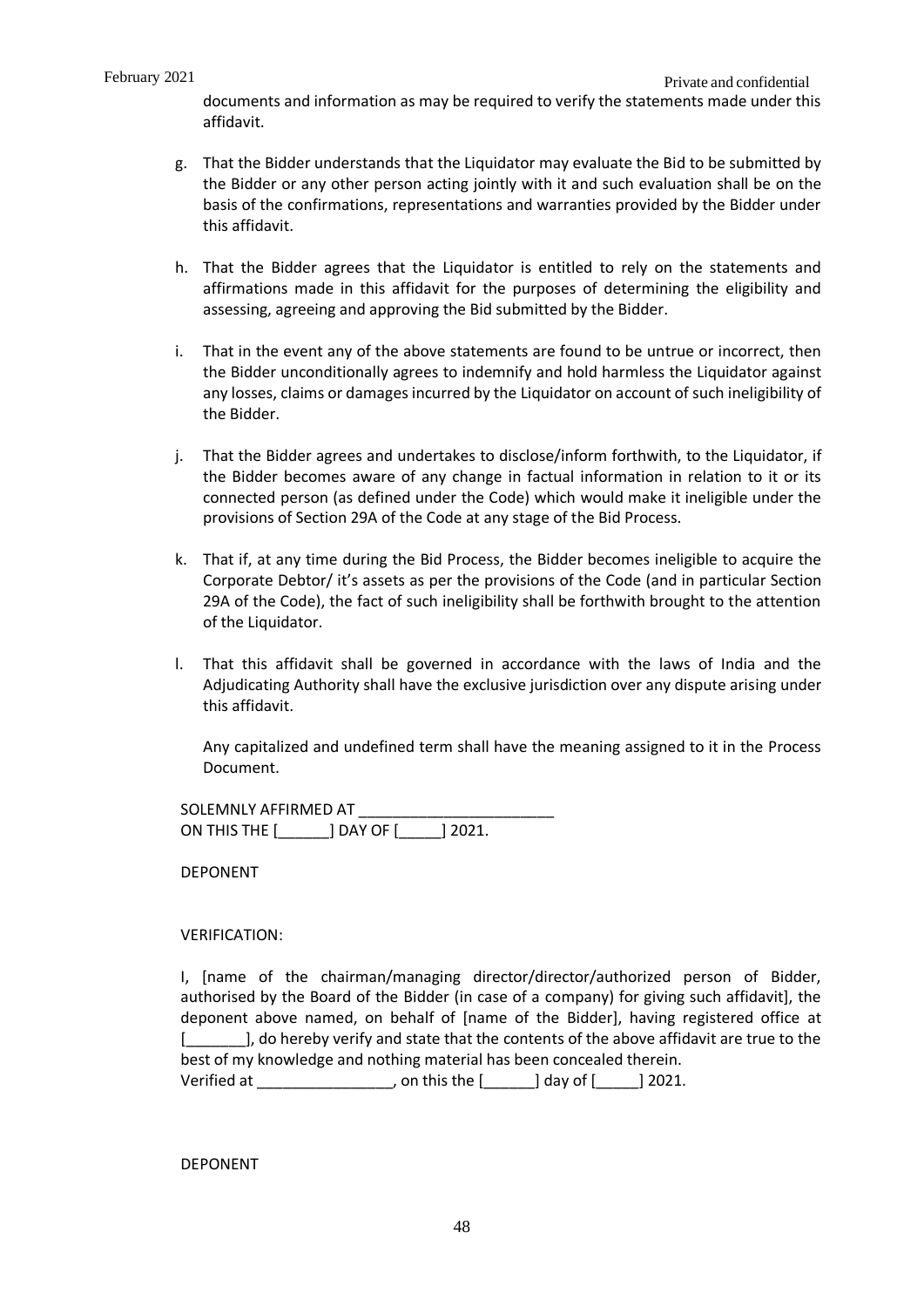#### **FORMAT IV: EARNEST MONEY DEPOSIT**

## <span id="page-49-0"></span>(*To be on non-judicial stamp paper of appropriate stamp duty value relevant to place of execution*)

Whereas Bharati Defence and Infrastructure Limited ("**Corporate Debtor**") is undergoing liquidation proceedings under the Insolvency and Bankruptcy Code, 2016 read with rules and regulations thereunder ("**Code**") and the Liquidator has issued a process document dated \_\_ ("**Process Document**") for the sale of the Corporate Debtor/ it's assets as per the terms contained therein and the provisions of the Code and the various directions of the Hon'ble NCLT and Hon'ble NCLAT.

In consideration of the ……………………..[*Insert name of the Bidder with address*] ("**Bidder**") agreeing to undertake the obligations under the Process Document and any other required documents, the ................................................................................................... [*Insert name and address of the bank issuing the guarantee and address of the head office*] ("**Guarantor Bank**") hereby agrees unequivocally, irrevocably and unconditionally to pay to [*insert*], forthwith on demand in writing from  $[2]$ , constituted under the  $[•]$ , having its Central office at [●] and amongst other places having one of its branches at [●] (hereinafter referred to as "**the Beneficiary**") or any officer authorized by it in this behalf, any amount up to and not exceeding Rs. [●]) on behalf of M/s ................................................................................. [*Insert name of the* Bidder] ("**Guarantee**"/"**Bank Guarantee**"), without any demur and recourse, and without the Beneficiary having to substantiate its demand.

We, [*Insert name of bank*] do hereby undertake to pay the amounts due and payable under this Bank Guarantee without any demur, merely on a demand from [*insert*], including from any officer authorized by it in this behalf. Any such demand made on the Guarantor Bank, shall be conclusive as regards the amount due and payable by the Guarantor Bank under this Bank Guarantee. However, our liability under this Bank Guarantee shall be restricted to an amount not exceeding Rs.……………. (Rupees ......................................................................................................................................... only

).

This Guarantee shall be valid and binding on the Guarantor Bank up to and including ……………………….[*Insert date of validity of the EMD*] with an additional claim period of 12 months [or such other longer period as the Bidder may require under law] and shall in no event be terminable by notice or for any change in the constitution of the Guarantor Bank and/ or the Beneficiary or for any other reasons whatsoever and our liability hereunder shall not be impaired or discharged by any extension of time or variations or alternations made, given, or agreed with or without our knowledge or consent, by or between …………………….. [*Insert name of the Bidder*] and the Liquidator.

This Bank Guarantee shall not be affected in any manner by reason of merger, amalgamation, restructuring, liquidation, winding up, dissolution or any other change in the constitution ofthe Guarantor Bank. Our liability under this Bank Guarantee is restricted to [●] only.

We undertake to pay to [*insert*] any money so demanded notwithstanding any dispute or disputes raised by the Bidder in any suit or proceeding pending before any Court or Tribunal relating thereto and our liability under this present being absolute and unequivocal. The Guarantor Bank hereby expressly agrees that it shall not require any proof in addition to the written demand from [*insert*], made in any format, raised at the above mentioned address of the Guarantor Bank, in order to make the said payment to the [\_\_]*.*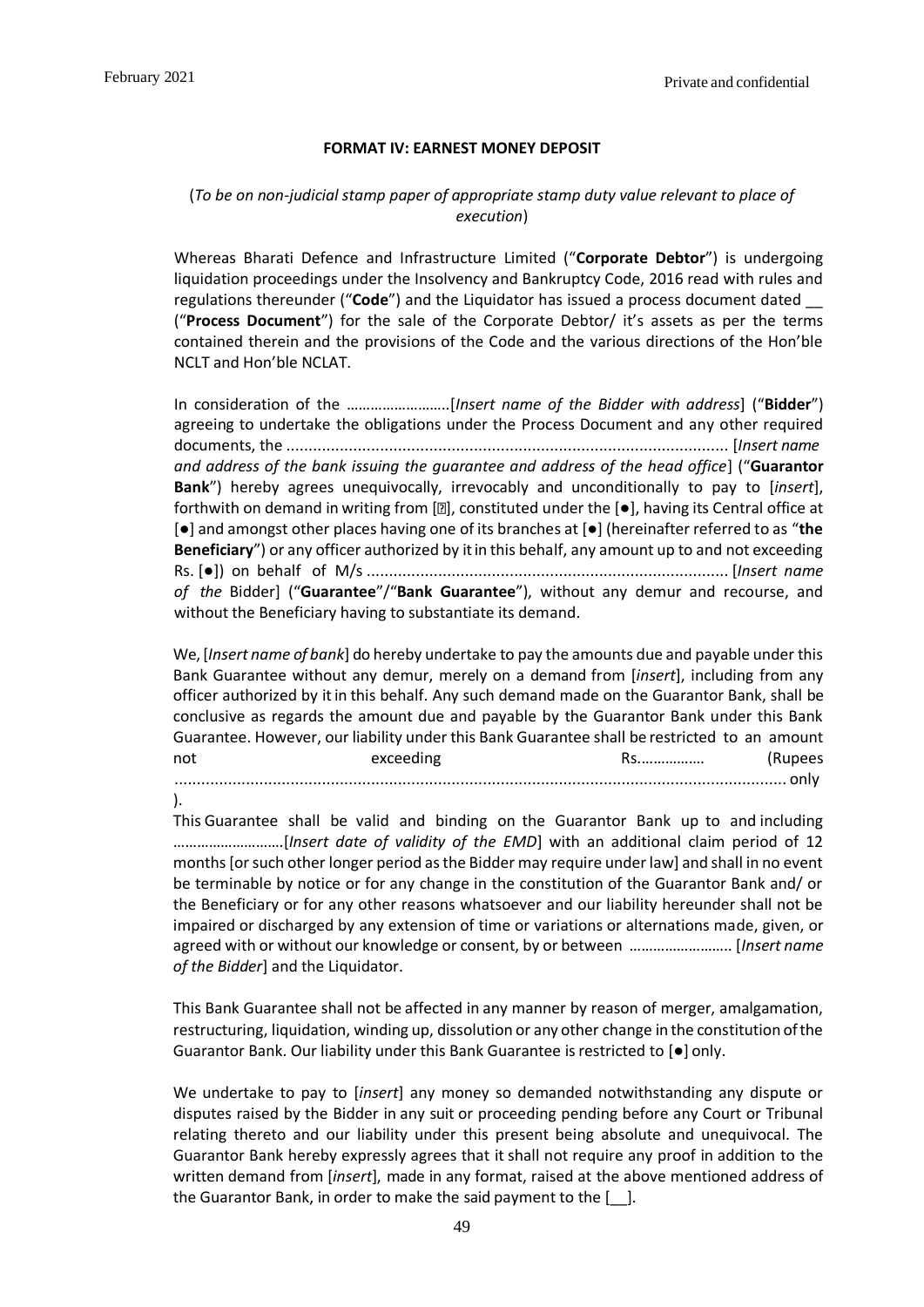The Guarantor Bank shall make payment hereunder on first demand without restriction or conditions and notwithstanding any objection by, [*Insert name of the Bidder*] and/or any other person. The Guarantor Bank shall notrequire [*insert*] to justify the invocation ofthis Bank Guarantee, nor shall the Guarantor Bank have any recourse against the Beneficiary, Liquidator,, the Company, , any Stakeholder or anyoftheirrepresentatives and/or advisorsinrespect ofany payment made hereunder.

The Guarantor Bank acknowledges and agrees that its obligations are absolute, irrevocable and unconditional irrespective of the genuineness, validity, legality, regularity or enforceability of any document, or of any claims, set-off, defences or other rights that may have at any time and from time to time against the Beneficiary, whether in connection with this Guarantee, any such document or otherwise, or any substitution, release or exchange of any other guarantee of, or security or support for, any of the guaranteed obligations, and, to the fullest extent permitted by Applicable Law, irrespective of any other circumstance whatsoever which might otherwise constitute a legal or equitable discharge or defence of a surety or guarantor, it being the intent of this clause that the Guarantor Bank's obligations hereunder shall be absolute and unconditional under any and all circumstances.

We, the Guarantor Bank further agree that the guarantee herein contained shall remain in full force and effect for a period of 6 (Six) months and shall have claim period of at 12 months [or such other longer period as the Bidder may require under law]. The Beneficiary shall be entitled to invoke this Bank Guarantee up to 12 months from the last date of the validity of this Bank Guarantee [or such other longer period as the Bidder may require under law] by issuance of a written demand to invoke this Bank Guarantee.

We, the Guarantor Bank, further agree that the Liquidator for Bharati Defence and Infrastructure Limited shall have the fullest liberty without our consent to vary any of the terms and conditions of the Process Document or to extend time of performance by the said Bidder from time to time or to postpone for any time or from time to time any of the powers exercisable by Liquidator for Bharati Defence and Infrastructure Limited against the said Bidder and to forbear or enforce any of the terms and conditions relating to the Process Document. We shall not be relieved from our liability by any reason of any such variation or extension being granted to the said Bidder or by any such matter or thing whatsoever which under the law relating to sureties would but for this provision have effect of so relieving us.

This Bank Guarantee shall be interpreted in accordance with the laws of India and the Adjudicating Authority shall have exclusive jurisdiction. The Guarantor Bank represents that this Bank Guarantee has been established in such form and with such content that it is fully enforceable in accordance with its terms as against the Guarantor Bank in the manner provided herein.

The Guarantor Bank hereby agrees and acknowledges that Liquidator for Bharati Defence and Infrastructure Limited shall have a right to invoke this Bank Guarantee either in part or in full, as it may deem fit.

This Bank Guarantee shall be a primary obligation of the Guarantor Bank and accordingly the [*insert*] shall not be obliged before enforcing this Bank Guarantee to take any action in any court or arbitral proceedings against the Bidder, to make any claim against or any demand on the Bidder or to give any notice to the Bidder or to exercise, levy or enforce any distress, diligence or other process against the Bidder.

The Guarantor Bank shall not be relieved from its liability by reason of any such act or omission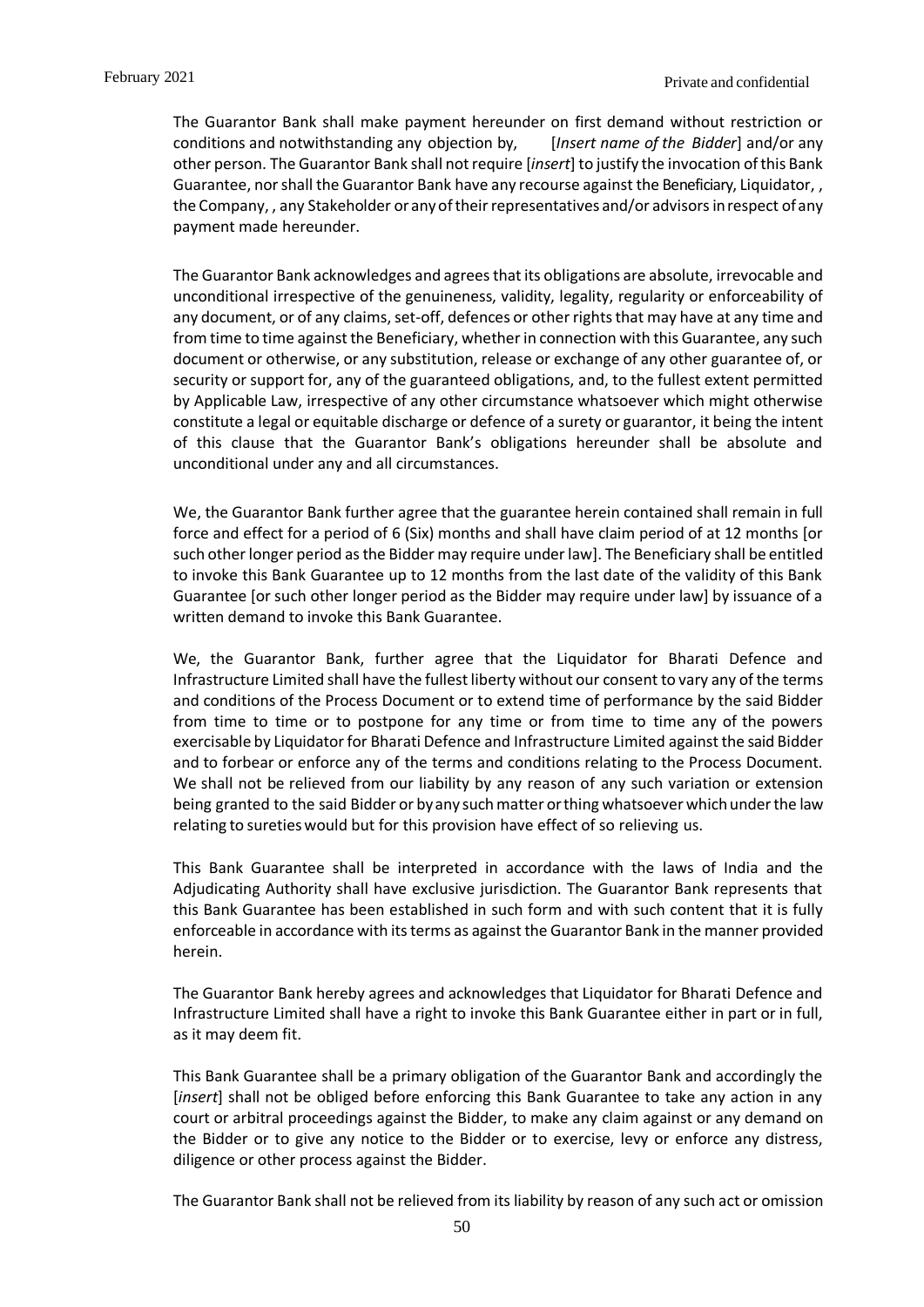on the part of the Liquidator or any indulgence by the Liquidator to the Bidder or other thing whatsoever which under the law relating to sureties would, but for this provision, have the effect of relieving us of our obligations under this Guarantee, including the following:

- a) any defence based on any legal disability or other defence of the Bidder, by reason of the cessation or limitation of the liability of the Bidder from any cause other than full payment of all sums payable under the Guarantee;
- b) any defence based on any statute or rule of law that provides that the obligation of a surety must be neither larger in amount nor in any other respects more burdensome than that of a principal;
- c) the benefit of any statute of limitations affecting the liability of the Guarantor Bank or the enforcement of the Guarantee.

We,  $[●]$ , lastly undertake not to revoke this Bank Guarantee during its currency.

NOTWITHSTANDING anything contained herein:

This Bank Guarantee shall be valid till 6 (Six) months with an additional claim period of 12 (Twelve) months thereafter [or such other longer period as the Bidder may require under law]; and

We are liable to pay the guaranteed amount or any part thereof under this Bank Guarantee only and only if you serve upon us a written claim or demand on or before the………………….

This Bank Guarantee shall be extended from time to time for such period, as may be desired by Liquidator of Bharati Defence and Infrastructure Limited*.* We are liable to pay the guaranteed amount or any part thereof under this Bank Guarantee only if the Liquidator of Bharati Defence and Infrastructure Limited serves upon us a written claim or demand.

All claims under this Bank Guarantee shall be payable at [2].

Capitalized terms shall have the meaning given to them in the Process Document.

In witness whereof the Guarantor Bank, through its authorized officer, has set its hand and stamp on this …………….. day of ……………………… at …………………….

Witness:

| 1.   |                                      | Signature Name and |
|------|--------------------------------------|--------------------|
|      | Address.                             | Name:              |
| 2.   |                                      | Designation        |
|      | with Bank Stamp Name and Address     |                    |
|      | Attorney as per power of attorney No |                    |
| For: |                                      |                    |
|      |                                      |                    |
|      | Banker's Stamp and Full Address:     |                    |

Dated this………………… day of……………20............................Notes:

THE STAMP PAPER SHOULD BE IN THE NAME OF THE GUARANTOR BANK.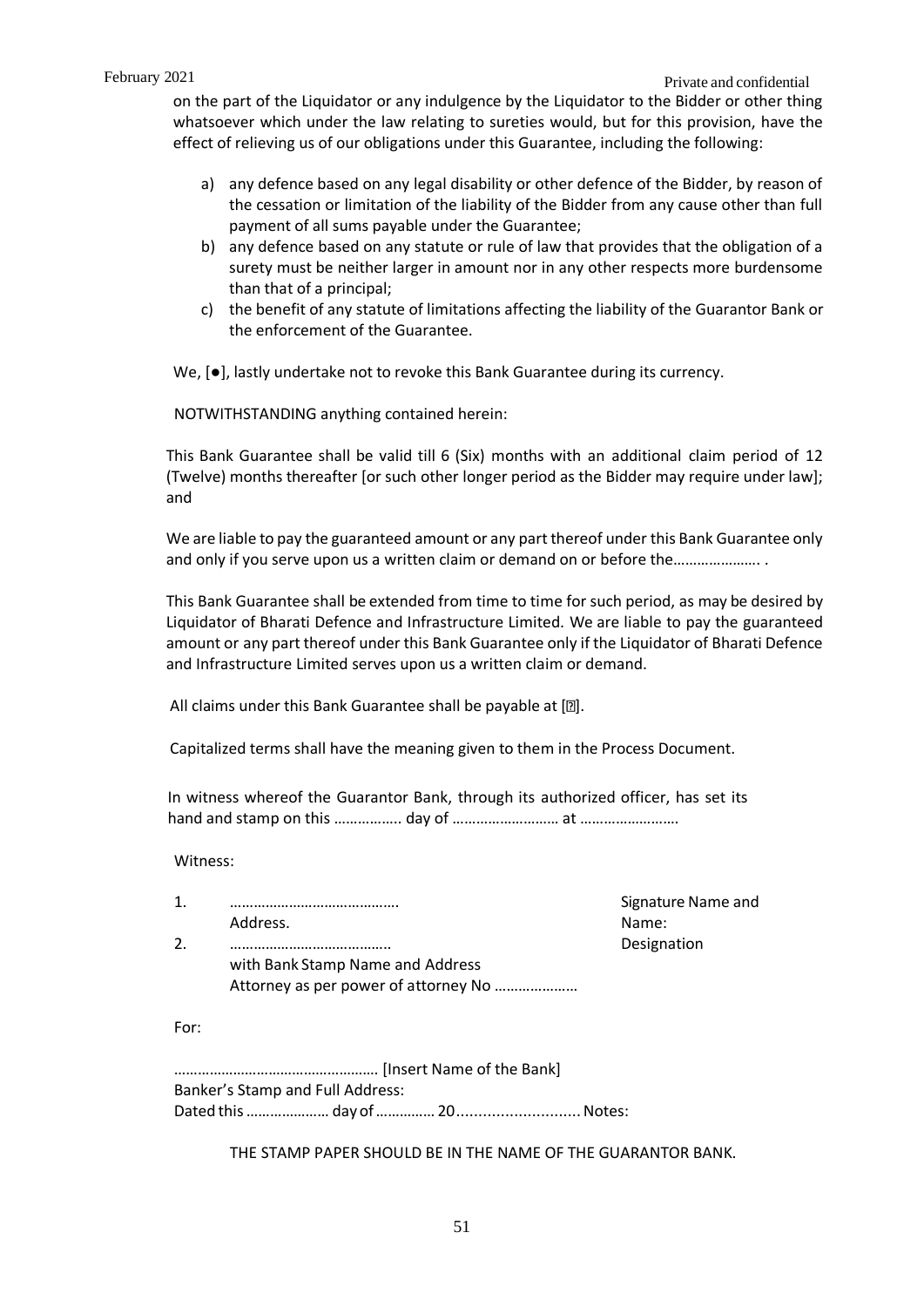## **FORMAT V: BOARD RESOLUTIONS**

(*On the letter head of the Bidder*)

<span id="page-52-0"></span>CERTIFIED TRUE COPY OF RESOLUTION PASSED BY THE BOARD OF DIRECTORS ("**BOARD**") OF [*Insert name of the Bidder*] ("**COMPANY**") IN THE MEETING HELD ON [*Insert Date*], AT [*Insert Time*] AT [*Insert Place*]

**WHEREAS** pursuant to the process document dated [●] ("**Process Document**"), issued by Liquidator of Bharati Defence and Infrastructure Limited ("**BDIL**), in relation to submission of bids for sale of BDIL as a whole on a going concern basis, the Company, being the Bidder, is desirous of submitting a Bid for the Company in accordance with the requirements of the Process Document.

In view of the above, the Board has resolved as follows:

**"RESOLVED THAT [insert],** of the Company, be and is hereby authorized to take all the steps required to be taken by the Company for the submission of the Bid in accordance with the terms of the Process Document, including the following:

- (a) submit the Bid and other requisite documents, in accordance with the terms of the Process Document;
- (b) execute all other agreements, deeds, writings and powers of attorney as may be required in relation to the Process Document, including any amendments or modifications as may be suggested by the Liquidator of BDIL to any of such executed agreements, documents or other writings and in general to do all such acts, deeds and all things as may be required or considered necessary under or in respect of the Process Document;
- (c) submit necessary clarifications or information in relation to the Bid, as may be required in accordance with the Process Document;
- (d) operate the account created by the Bidder on the web portal of the e-auction agency engaged by the Liquidator for the submission of Financial Proposal as per the terms of the Process Document;
- (e) pay such amounts and consideration, in the manner as may be agreed with the Liquidator, in accordance with the procedure set out under the Process Document in furtherance of or under the Financial Proposal; and
- (f) to generally do or cause to be done all such acts, matters, deeds and things as may be necessary or desirable in connection with or incidental or for the purpose of implementation and giving effect to the above resolutions for and on behalf of the Company, and to comply with all other requirements in this regard."

**"RESOLVED FURTHER THAT** in addition to the foregoing resolution, [insert name of Managing Director] of the Company be and is hereby authorized to execute a power of attorney in favour of [*insert*] appointing the aforesaid [insert name], to exercise all or any of the powers set out under this resolution"

"**RESOLVED FURTHER THAT** a certified copy of the foregoing resolution be furnished as may be required, under the signature of [*insert*]."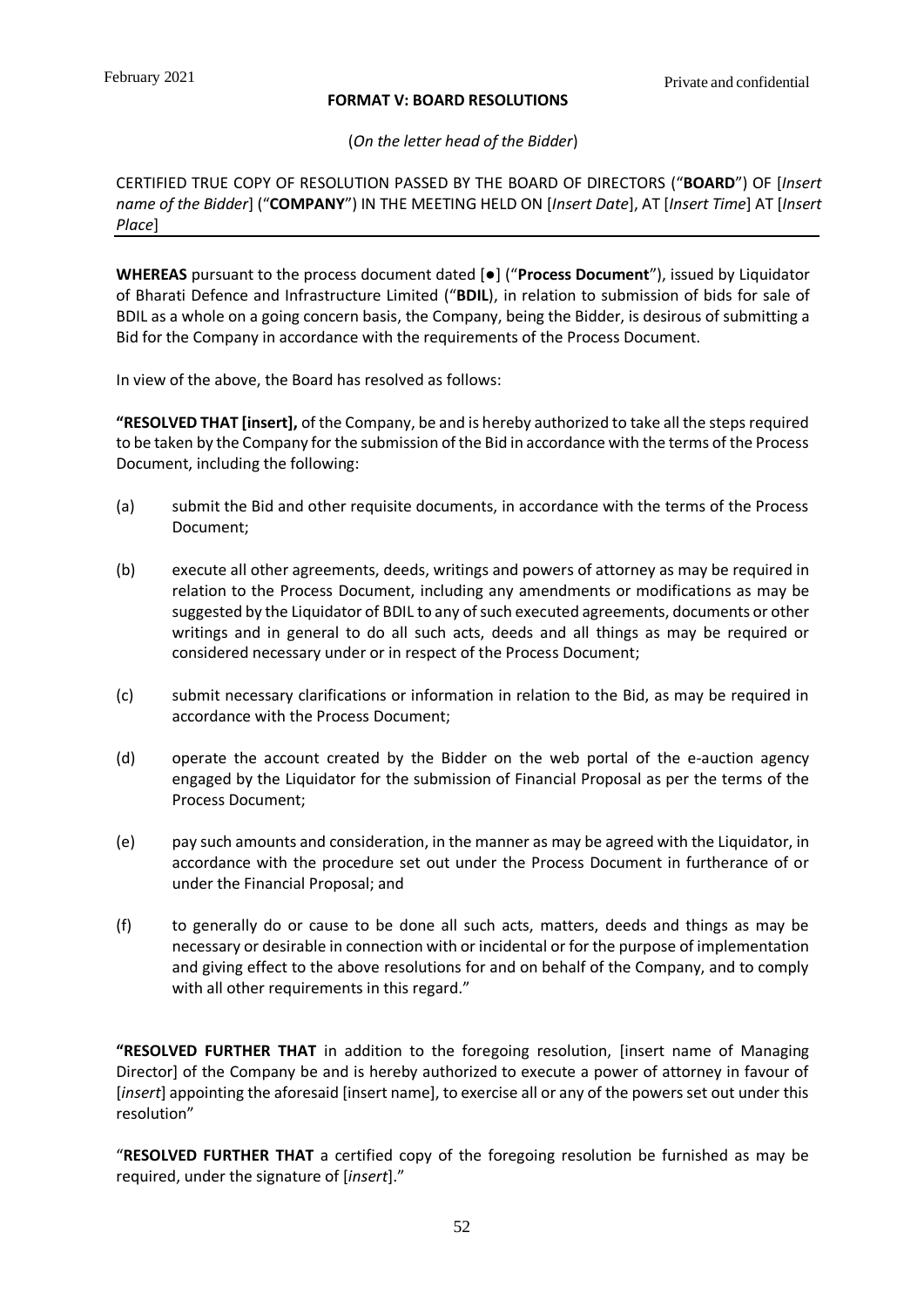## Certified to be true

## **For the Company**

## **[***insert***]**

Notes:

- 1) The contents of the format may be suitably re-worded indicating the identity of the entity passing the resolution.
- 2) In case of the Board Resolution being provided by a company incorporated in India, the Board Resolution shall to be notarized by a notified notary. In the event the Board resolution is from a company incorporated outside India, the same shall be duly notarized/consularised in the jurisdiction of incorporation of the company.
- 3) In case the Board Resolution is alone not adequate for authorizations of the actions contemplated in the Board Resolution, then in addition to the Board Resolution, all other corporate and other authorizations, as are required to give effect to the aforesaid authorizations (e.g., necessary shareholders resolution, if required) would also be submitted and the copy of the same shall be authenticated in the same manner as Board Resolution. Such authorizations should meet the expectation of the Liquidator and Liquidator may not accept such authorizations if it/they does/do not meet the requirement of the Liquidator.
- 4) This format may be modified only to the limited extent required to comply with the local regulations and laws applicable to a foreign entity submitting this resolution. For example, reference to Companies Act, 2013 may be suitably modified to refer to the law applicable to the entity submitting the resolution. However, in such case, the foreign entity shall submit an opinion issued by the legal counsel of such foreign entity, stating that the board resolutions are in compliance with the applicable laws of the respective jurisdictions of the issuing company and the authorizations granted therein are true and valid.
- 5) The Board Resolution is to be certified in accordance with applicable law and the constitutional documents of the Company.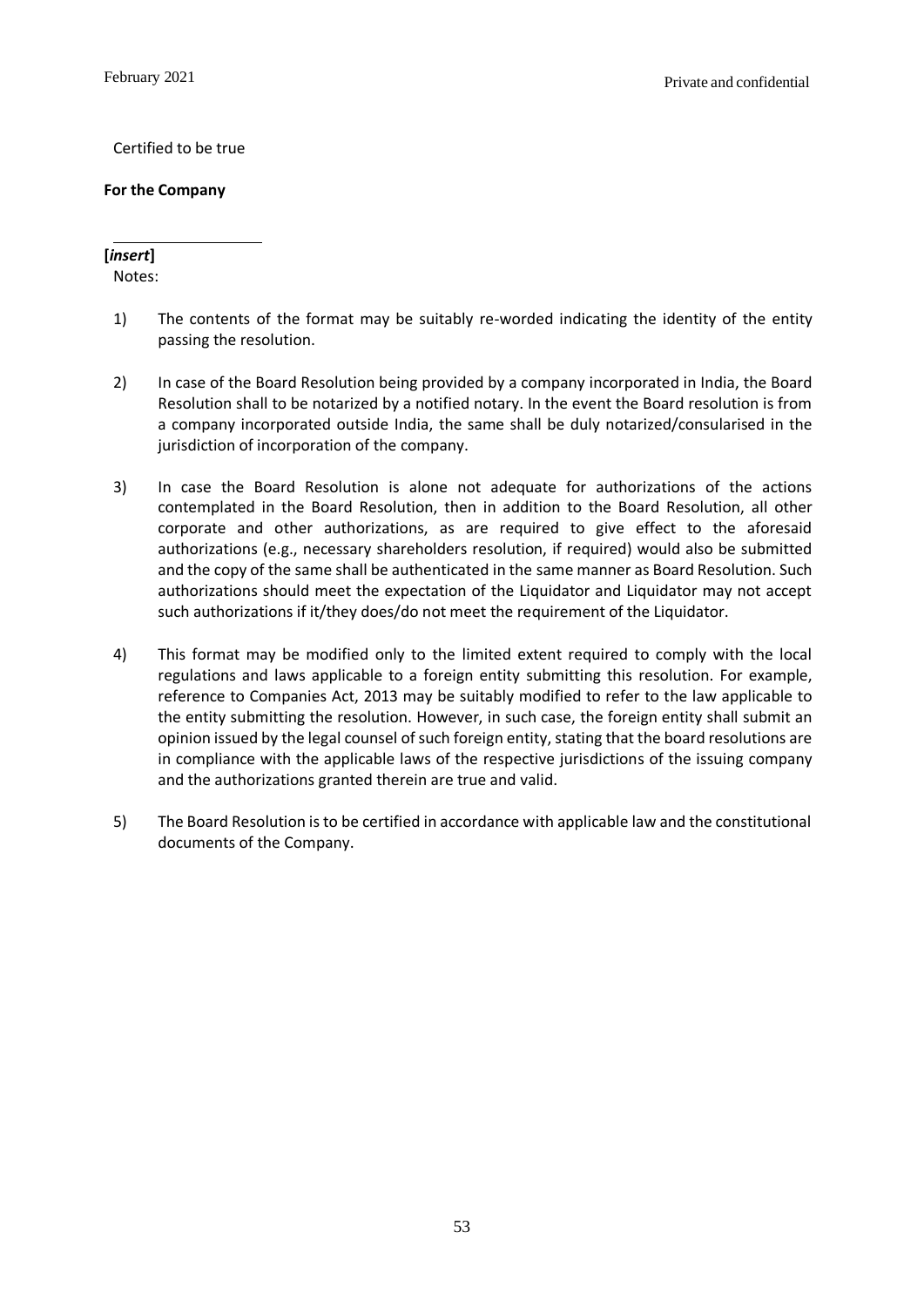#### **FORMAT VI: POWER OF ATTORNEY\***

## <span id="page-54-0"></span>**(***TO BE ON NON-JUDICIAL STAMP PAPER OF APPROPRIATE VALUE AS PER THE STAMP ACT RELEVANT TO THE PLACE OF EXECUTION. FOREIGN COMPANIES SUBMITTING BIDS ARE REQUIRED TO FOLLOW THE APPLICABLE LAW IN THEIR COUNTRY.***)**

#### **IRREVOCABLE POWER OF ATTORNEY**

Know all men by these presents, We, [*Insert name and address of the registered office of the* Bidder] ("**Bidder**") do irrevocably hereby constitute, appoint and authorize Mr./Ms. [*Insert name and residential address of the attorney*] who is presently holding the position of [●] as our true and lawful attorney ("**Attorney**"), to do in the name of the Bidder and on behalf of the Bidder, all such acts, deeds and things necessary in connection with or incidental to the submission of the Bid or any other document as may be required under or pursuant to the Process Document issued by Liquidator of Bharati Defence and Infrastructure Limited dated [●] ("**Process Document**"), including all other documents related to the Bid, including but not limited to undertakings, letters, certificates, acceptances, clarifications, guarantees or any other deeds or document that the Liquidator, may require the Bidder to submit. The aforesaid Attorney is further authorized to provide representations, information or responses to the Liquidator, and represent the Bidder and generally deal with the Liquidator and the E-Auction Agency with respect to the Bid and the Bid Process, in accordance with the terms of the Process Document and to agree to any modification to the Supporting Documents or Financial Proposal and other documents submitted pursuant to the Process Document.

We hereby ratify all acts, deeds and things done by the said Attorney pursuant to this power of attorney and that all acts, deeds and things done by the aforesaid Attorney shall be binding on the Bidder and shall always be deemed to have been done by the Bidder.

All the terms used herein but not defined shall have the meaning ascribed to such terms under the Process Document.

Signed by the within named [Insert the name of the Bidder] Through the hand of

Mr. ………………………………………. (Name, designation and address of the executant) Duly authorized by the Board to issue such Power of Attorney Dated this ………………………. day of ………

Accepted

……………………………

Signature of Attorney (Name, designation and address of the Attorney)

Attested

………………………………… (Signature of the

executant)

(Name, designation and address of the executant)

……………………………………… Signature and stamp of Notary of the place of execution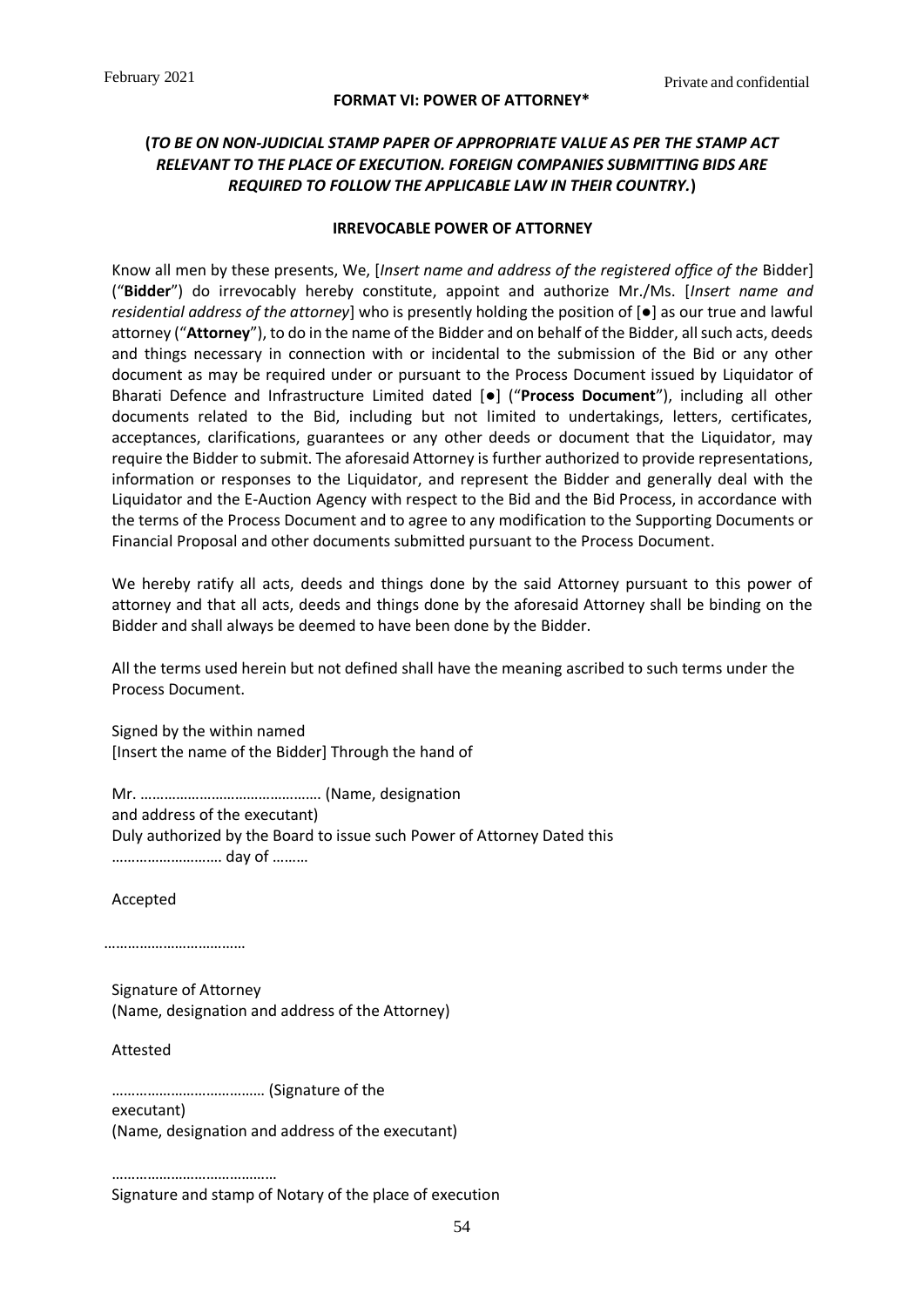Common seal of ……………… has been affixed in my / our presence pursuant to Board of Director's Resolution dated……

#### **WITNESS**

| $\mathbf{1}$ . |  |
|----------------|--|
| 2.             |  |

### Notes:

- (1) The mode of execution of the power of attorney should be in accordance with the procedure, if any, laid down by the Applicable Law and the charter documents of the Bidder and the same should be under common seal of the Bidder affixed in accordance with applicable procedure. Further, the person whose signatures are to be provided on the Power of Attorney shall be duly authorized by the Bidder in this regard.
- (2) In case of the Bidder being a foreign company, the same shall be signed by a person of equivalent position and the requisite legalization and consularisation process shall be duly completed.
- (3) In the event, the power of attorney has been executed outside India, the same shall be required to be duly notarized by a notary public of the jurisdiction where it is executed.
- (4) Also, wherever required, the Bidder should submit for verification the extract of the charter documents and documents such as a board resolution/power of attorney, in favor of the person executing this power of attorney for delegation of power hereunder on behalf of the Bidder.
- (5) The Bidder shall submit a power of attorney or such other equivalent authorization as may be deemed to be adequate in the jurisdiction of incorporation of the Bidder.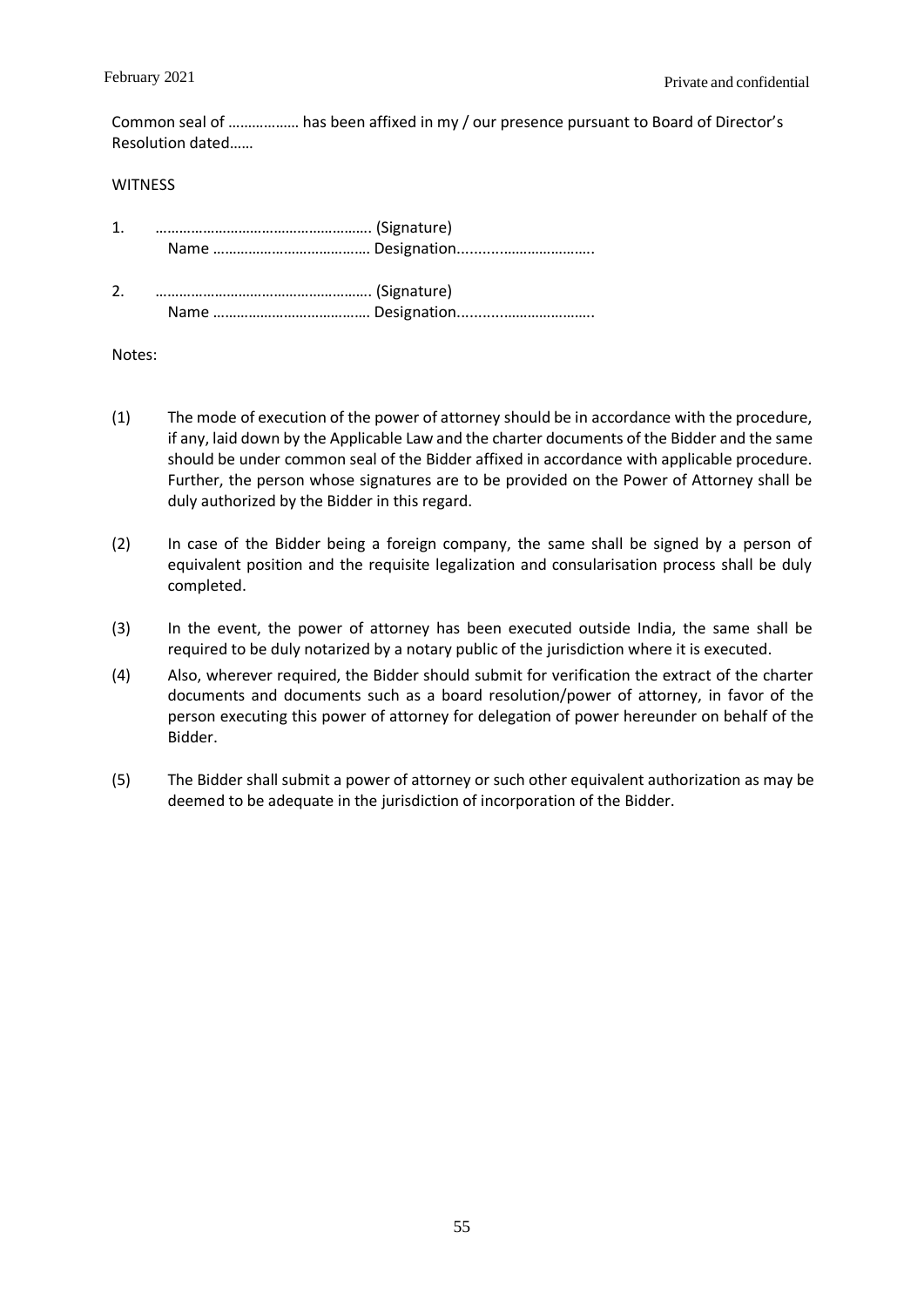## **FORMAT VII: AUTHORIZATION FOR INFORMATION REQUEST**

## <span id="page-56-0"></span>**(On non – judicial stamp paper duly attested by a Notary Public. If any of the financial institutions, banks etc. are based in foreign countries, this Authorization should additionally meet the requirements as to form as are required by such foreign financial institutions, banks etc.)**

The undersigned, in its capacity as a Bidder in the e-auction process of Bharati Defence and Infrastructure Limited hereby authorize(s) and request(s) all the financial institutions, banks, multilateral lending agencies, public trusts, funds (which are registered with the SEBI) of the Bidder, as per the list set out as 'Annexure A – List of Bankers' in the Process Document, including subsidiaries and branches of the aforementioned, to furnish pertinent information deemed necessary and requested by the Liquidator of Bharati Defence and Infrastructure Limited, to verify the authenticity of the documents/information submitted by the undersigned and / or regarding the financial standing and general reputation of the undersigned, in respect of the Bid submitted by the undersigned under the request for proposal dated [●] ("Process Document") issued by the Liquidator of Bharati Defence and Infrastructure Limited.

Capitalized terms not defined herein shall have the meaning given to such terms in the Process

Document. For and on behalf of M/s…………….

[Signature and Name of the Attorney as per Format VI – Power of Attorney] Company rubber stamp /

seal of the Bidder

…………………………………

(Signature of Notary Public)

| List of Bankers: Annexure A |                       |                 |                    |                       |  |
|-----------------------------|-----------------------|-----------------|--------------------|-----------------------|--|
| Bank/                       | <b>Address of the</b> | Name of the     | <b>Designation</b> | Number of the         |  |
| <b>Financial</b>            | <b>Branch</b>         | <b>Contact</b>  |                    | <b>Contact Person</b> |  |
| <b>Institution</b>          |                       | Person/email id |                    |                       |  |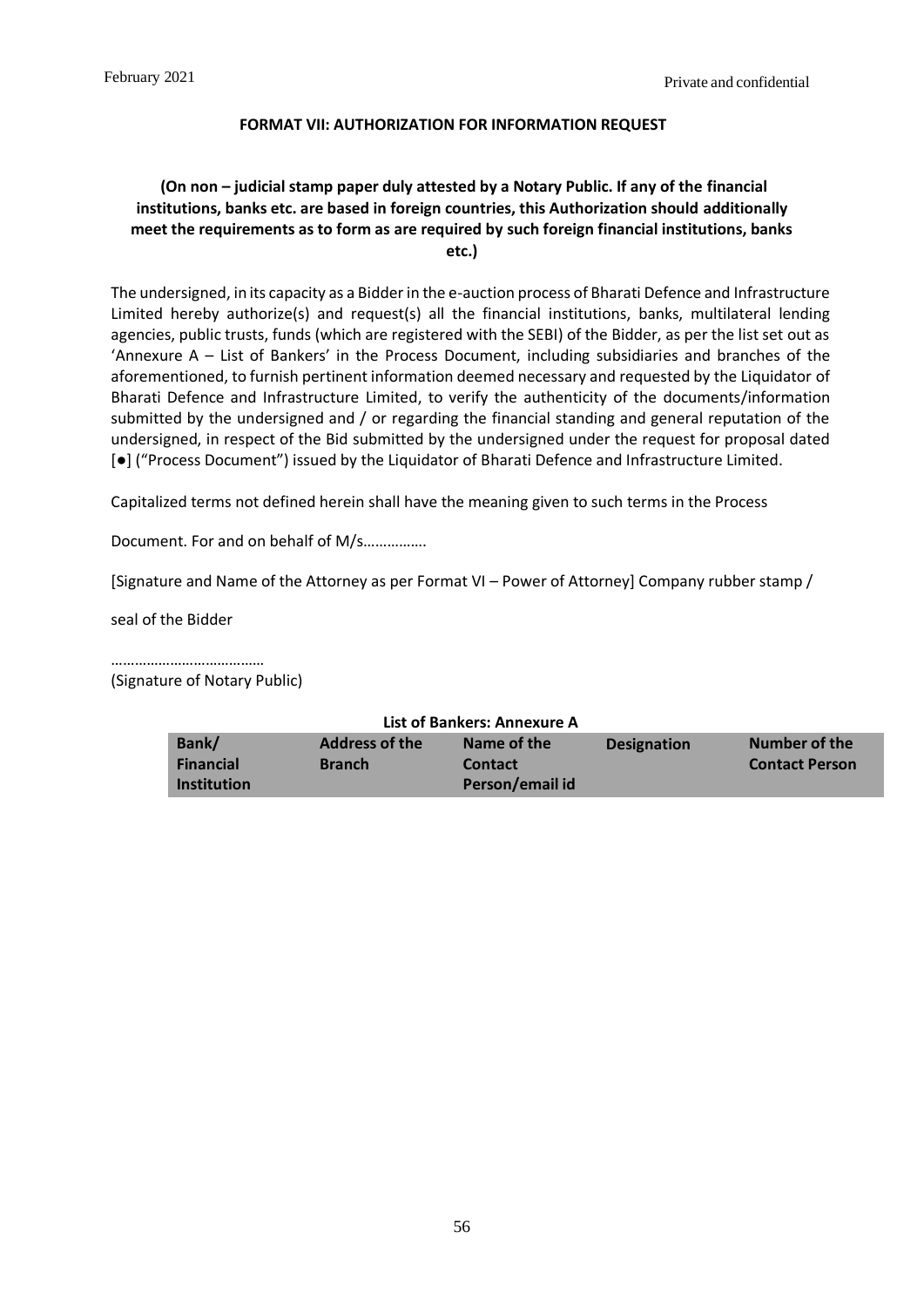### **FORMAT VIII: UNDERTAKING BY BIDDER**

[*On Stamp Paper of appropriate value*]

## **Bidder Undertaking**

<span id="page-57-0"></span>To,

Vijaykumar V. Iyer, Liquidator of Bharati Defence and Infrastructure Limited *[Address of Liquidator]*

Dear Sir,

- **Sub:** Bidder's undertaking in relation to the Bid in response to the process document issued by the Liquidator dated [●] ("**Process Document**")
- 1. We, [*Insert name of the Bidder*] ("**Bidder**"), refer to the Process Document and provide our unconditional acceptance of the terms and conditions of the Process Document as amended from time to time in accordance with the procedure set out under the Process Document, including but not limited to the disclaimers contained in the Process Document. Further and in relation to the said Process Document and the Bid Process set out there under, the Bidder undertakes, agrees and acknowledges that the Bidder (collectively, the "**Undertaking**"):
	- (a) shall execute all such deeds and documents as may be required to be so executed pursuant to the completion of the Bid Process;
	- (b) explicitly accepts and acknowledges the Process Document and shall comply with all terms of the Process Document;
	- (c) has submitted the Supporting Documents and other requisite documents strictly as per forms and timelines prescribed in the Process Document, without any deviations or conditions and without setting out any assumptions or notes qualifying the Bid;
	- (d) the Bid shall be valid for acceptance for a minimum period of  $6$  (six) months from the Auction Start Date. It is clarified for abundant caution that if we are declared as Successful Bidder, then our Bid shall not be subject to any expiry and shall remain valid and binding on us;
	- (e) the Supporting Documents are in compliance in all respects with the provisions of the Process Document and IB Code and do not contravene any of the provisions of the law for the time being in force;
	- (f) has submitted a duly executed power of attorney in original signed by a person authorized by the board of the Bidder in a duly convened board meeting (copy attached);
	- (g) has obtained all the authorizations required or expedient under Applicable Law for the submission of the Supporting Documents and Bid (copy attached);
	- (h) shall upon being notified as the Successful Bidder, pay such amounts and consideration as set out in the Financial Proposal in accordance with the procedure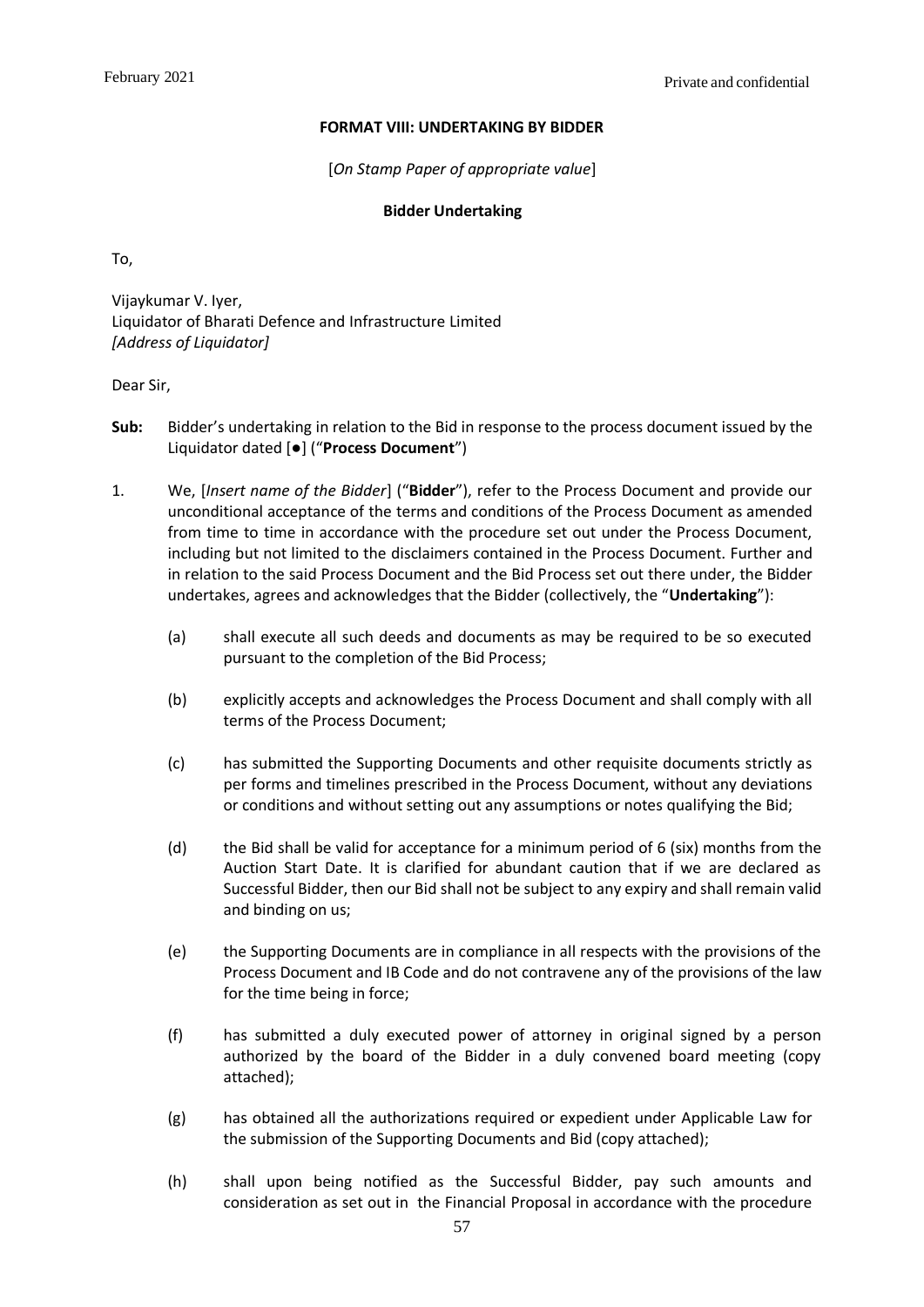- (i) shall, prior to the transfer, execute such agreement(s) as may be required, to the satisfaction of the Liquidator in accordance with the Process Document;
- (j) has provided all information and data during this Bid Process, in a manner that is true, correct, accurate and complete and no such information, data or statement provided by the Bidder is inaccurate or misleading in any manner; and
- (k) shall, unconditionally and irrevocably, promptly upon demand, indemnify and hold harmless the Company, the Liquidator and his Representatives and advisors, against all actions, proceedings, claims, demands, losses, liabilities, damages, costs and expenses imposed, asserted against or incurred by the Company, the Liquidator and his Representatives or advisors, arising out of or pursuant to or in connection with a breach of our obligations under the Process Document, the Bid and/ or the LoI or in the event the we withdraw the Bid or withdraw from the Bid Process pursuant to the approval of the concerned Bid by the Liquidator or delay in the implementation of the Bid, and the Bid submitted by the Bidder shall contain an undertaking to this effect.
- (l) by clicking on the "I Accept" button on the Portal of the E-Auction Agency, after registration for the Bid Process, we shall be deemed to have accepted that:
	- i. The account shall be operated in accordance with the terms and conditions set out in this Process Document and the terms and conditions of E-auction Agency;
	- ii. The confidentiality of the username and password of the account shall be our responsibility;
	- iii. The account shall be operated only by us or our authorised Representatives;
	- iv. The selections made on the account and the Financial Proposal(s) submitted on the account shall be binding on us and the Liquidator shall be entitled to assume that the activities on the account have been performed under our authority;
	- v. Any Bid placed will be binding on us and the same cannot be avoided on grounds of unauthorised access to our account or mistaken operation of the account; and
	- vi. We shall be precluded from raising a dispute regarding unauthorised access and operations of the account.

We further undertake and confirm that the Bid is unconditional and irrevocable and acknowledge and agree that the Liquidator reserves the right to negotiate better terms with other Bidders who have submitted Bid and any decision taken by the Liquidator in relation to the Bid and the Bid Process shall be final and binding on us. Further, in addition to the undertaking set out hereinabove, we undertake and confirm that every information and record provided in connection with or in the Bid and all the confirmations, declarations and representations made in the Bid, are true, correct and valid as on the date of this Undertaking, and acknowledge that discovery of any false information and record at any time will render usineligible to continue in the Bid Process of the Company and the Liquidator shall at its sole discretion be entitled to cancel our Bid and encash the Earnest Money Deposit where any such information, records, confirmations, declarations and or representations are found to be incorrect or misleading.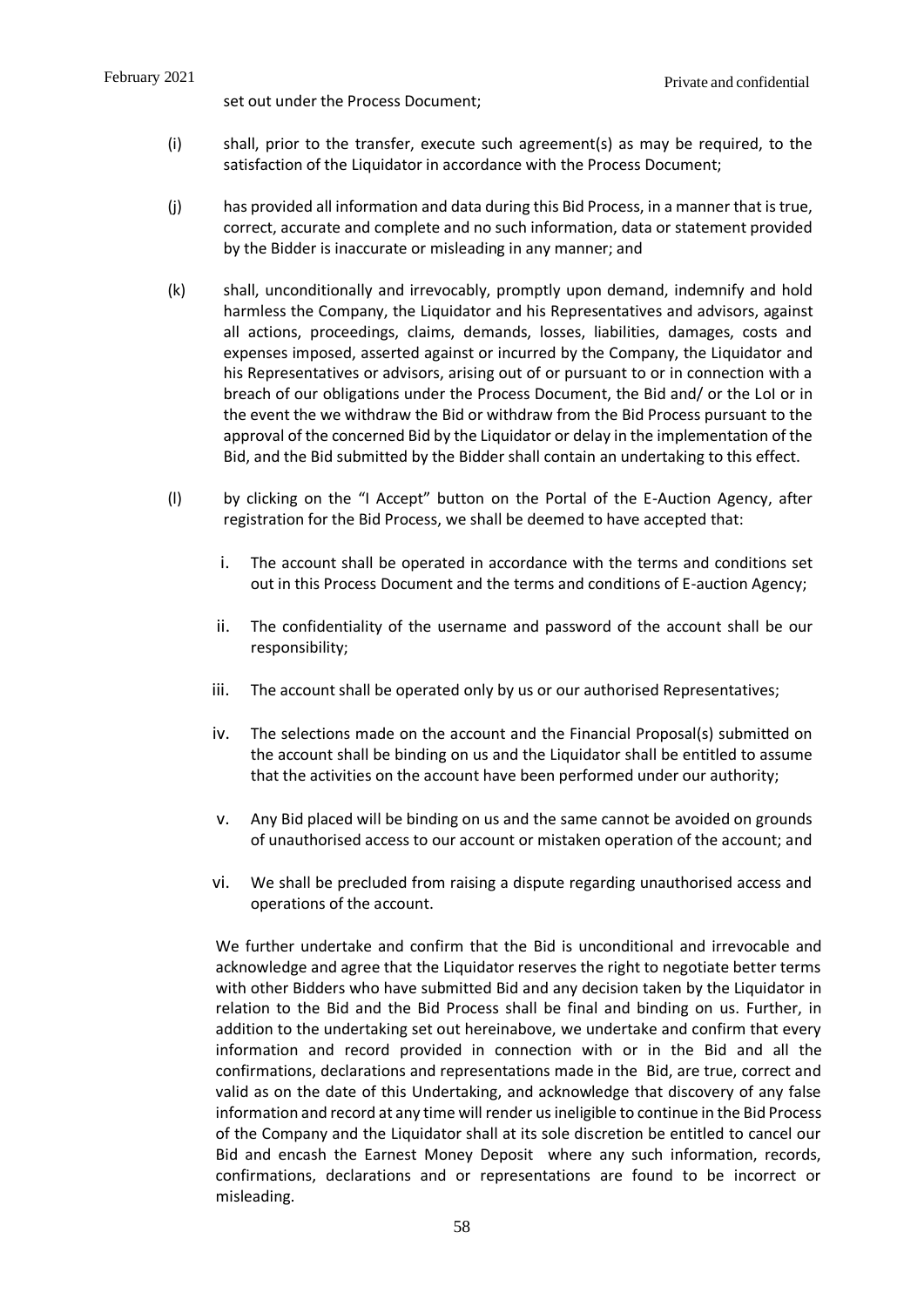2. Capitalized terms used herein but not defined shall have the meaning assigned to such term in the Process Document.

Thank you.

Yours sincerely,

……………………………………..

[*Signature and name of Attorney as per Format VI – Power of Attorney*] Rubber stamp/seal of the Bidder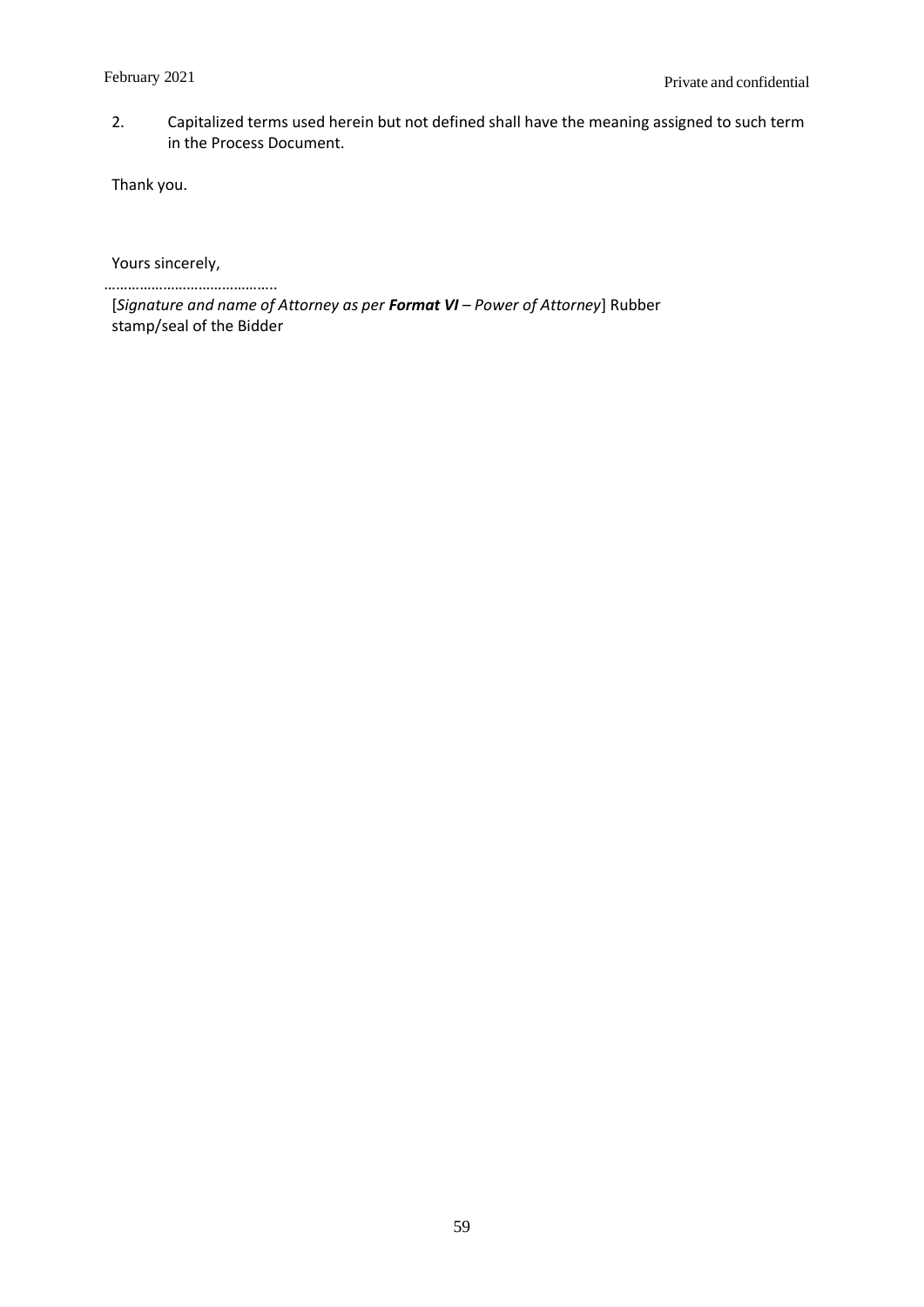### **FORMAT IX: LETTER OF INTENT**

<span id="page-60-0"></span>Ref. No.: XX Date: XX

To

Name (as the "**Successful Bidder**", "**you**", "**your**") Address

Kind Attention: Name

**Sub**: Declaration of the Successful Bidder and issuance of Letter of Intent by the Liquidator of Bharati Defence and Infrastructure Limited.

Dear Sir,

This is with reference to the liquidation process of Bharati Defence and Infrastructure Limited ("Corporate Debtor"). Pursuant to the Public Announcement published on 23<sup>rd</sup> February, 2021and the process document dated 23rd February, 2021, as amended and supplemented from time to time ("**Process Document**"), bids were invited for conduct of e-auction for sale of the Corporate Debtor as a whole on a going concern basis; in accordance with the provisions of the Insolvency and Bankruptcy Code, 2016 and rules and regulations framed thereunder. You have pursuant to the said Public Announcement and Process Document, submitted a binding Bid with Financial Proposal of INR Pursuant to the evaluation of the Bid by the Liquidator, you have been identified as a Qualified Bidder.

Post conduct of the e-auction process, you have been selected as the Successful Bidder for the Corporate Debtor, as per the Process Document, and the Letter of Intent is being issued to you subject to the fulfillment of the following condition:

1. You shall provide the entire Final Consideration as per the terms of this Letter of Intent and ensure that the Consideration Payment Date occurs, within 15 (fifteen) days from the issuance of this Letter of Intent, into the following bank account: *[details of Liquidation Account]*

In case of any contravention or breach of the terms of the Process Document, the Liquidator of the Corporate Debtor shall be entitled to exercise such remedies as it may deem fit under applicable law as well as under the terms of the Process Document, including revoking this Letter of Intent.

Notwithstanding anything contained herein, the issuance of this Letter of Intent shall not be deemed to grant any right against the Liquidator of the Corporate Debtor or their Representative or any advisor, and no obligation or cost or risk shall be undertaken by the Liquidator or their Representative or advisor.

You shall keep the contents of this Letter of Intent, confidential, save and except where any disclosure is required under Applicable Laws to your shareholders, Adjudicating Authority, courts or tribunals, stock exchanges, your advisors and your representatives (on need to know basis) in relation to the liquidation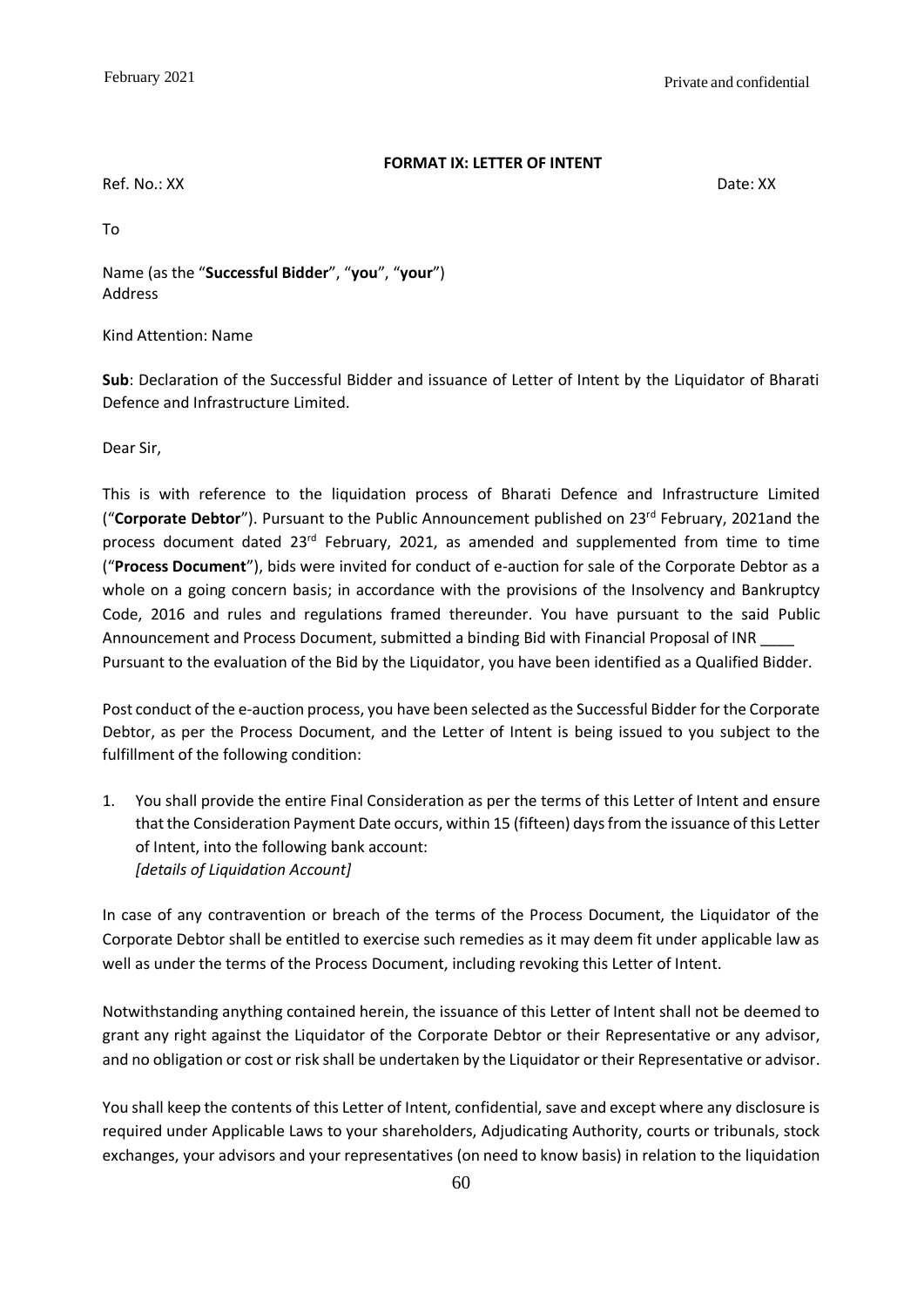process of the Corporate Debtor, provided that any such disclosure shall be as per the Confidentiality Undertaking signed by you.

This Letter of Intent shall be governed by, and construed in accordance with, the laws of India and the Adjudicating Authority shall have exclusive jurisdiction over all disputes arising under, pursuant to and/or in connection with this Letter of Intent.

Unless otherwise defined herein, capitalized terms used and not defined herein shall have the meanings ascribed to them under the Process Document.

Yours faithfully,

Vijaykumar V. Iyer Liquidator of Bharati Defence and Infrastructure Limited Regn. No.: IBBI/IPA-001/IP-P00261 /2017-18/10490

Accepted Unconditionally,

Signature of authorized representative of the Successful Bidder: Name and Designation Name of the Successful Bidder:

Date: Place: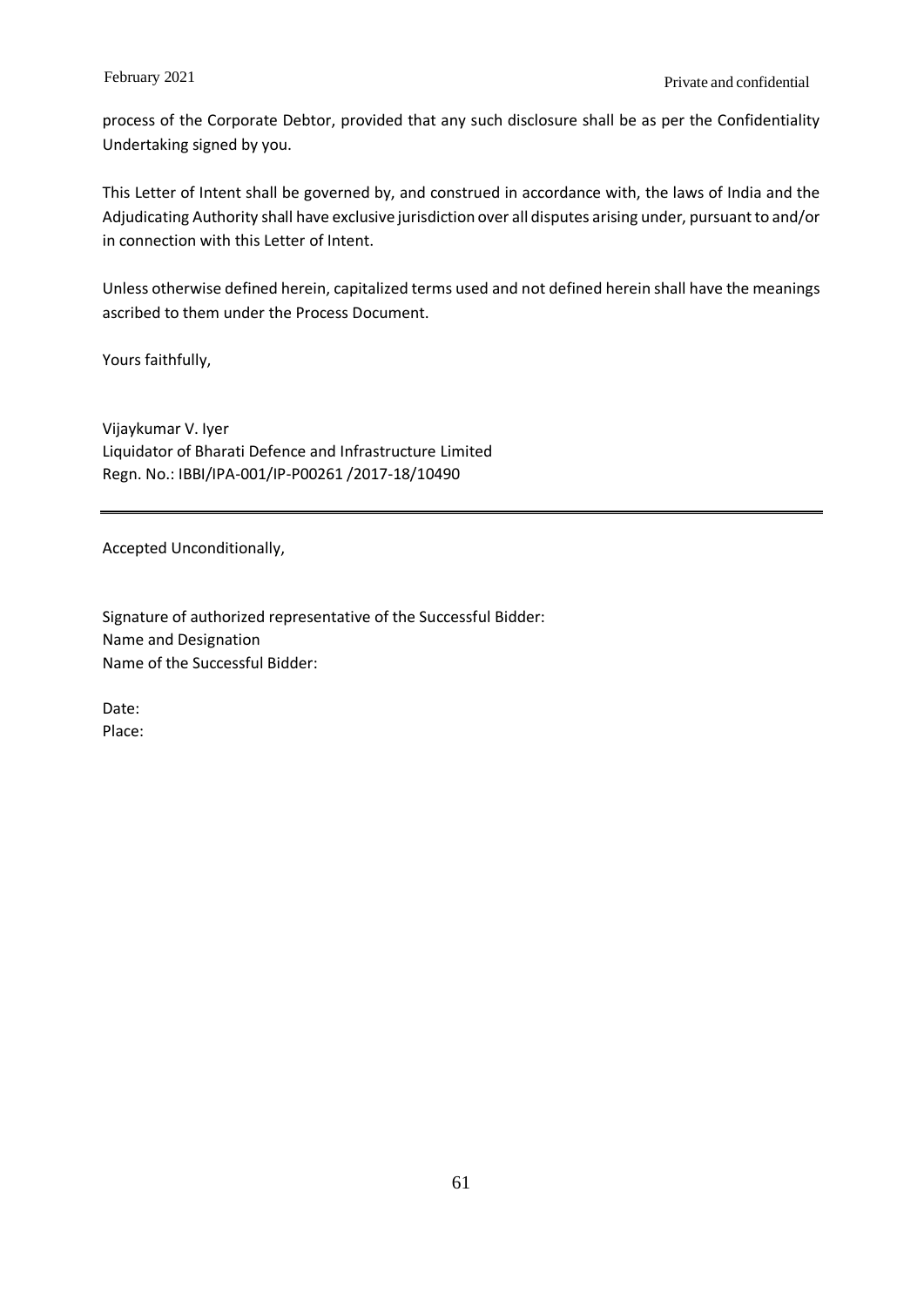## **FORMAT X: SALE CERTIFICATE**

<span id="page-62-0"></span>Whereas the undersigned being the liquidator of Bharati Defence and Infrastructure Limited ("**Company**") has, pursuant to the E-auction process conducted on \_\_\_\_, for sale of the Company as a whole on a going concern basis, identified \_\_\_\_\_\_\_\_\_\_\_\_\_\_\_\_\_\_\_\_\_\_\_\_ as the Successful Bidder, as per the terms of the Process Document dated [*insert*] and the Insolvency and Bankruptcy Code and Insolvency and Bankruptcy Code, 2016 and the Insolvency and Bankruptcy Board of India (Liquidation Process) Regulations, 2016. Pursuant to the aforementioned, the Company has been acquired by \_\_\_\_\_\_\_\_, as a whole on a going concern basis on and from the date of this Certificate of Sale, and the undersigned acknowledges the receipt of the sale price of Rs. \_\_\_\_\_\_\_\_\_\_\_\_\_\_\_\_\_\_\_(Rupees \_\_\_\_\_\_\_\_\_\_\_\_\_\_ only] in consideration of such acquisition, in full. In light of this acquisition, \_\_\_\_\_\_\_\_\_ is the owner of the Company from the date of this Certificate of Sale.

Vijaykumar V. Iyer Liquidator of the Company

\_\_\_\_\_\_\_\_\_\_\_\_\_\_\_

Date: Place: